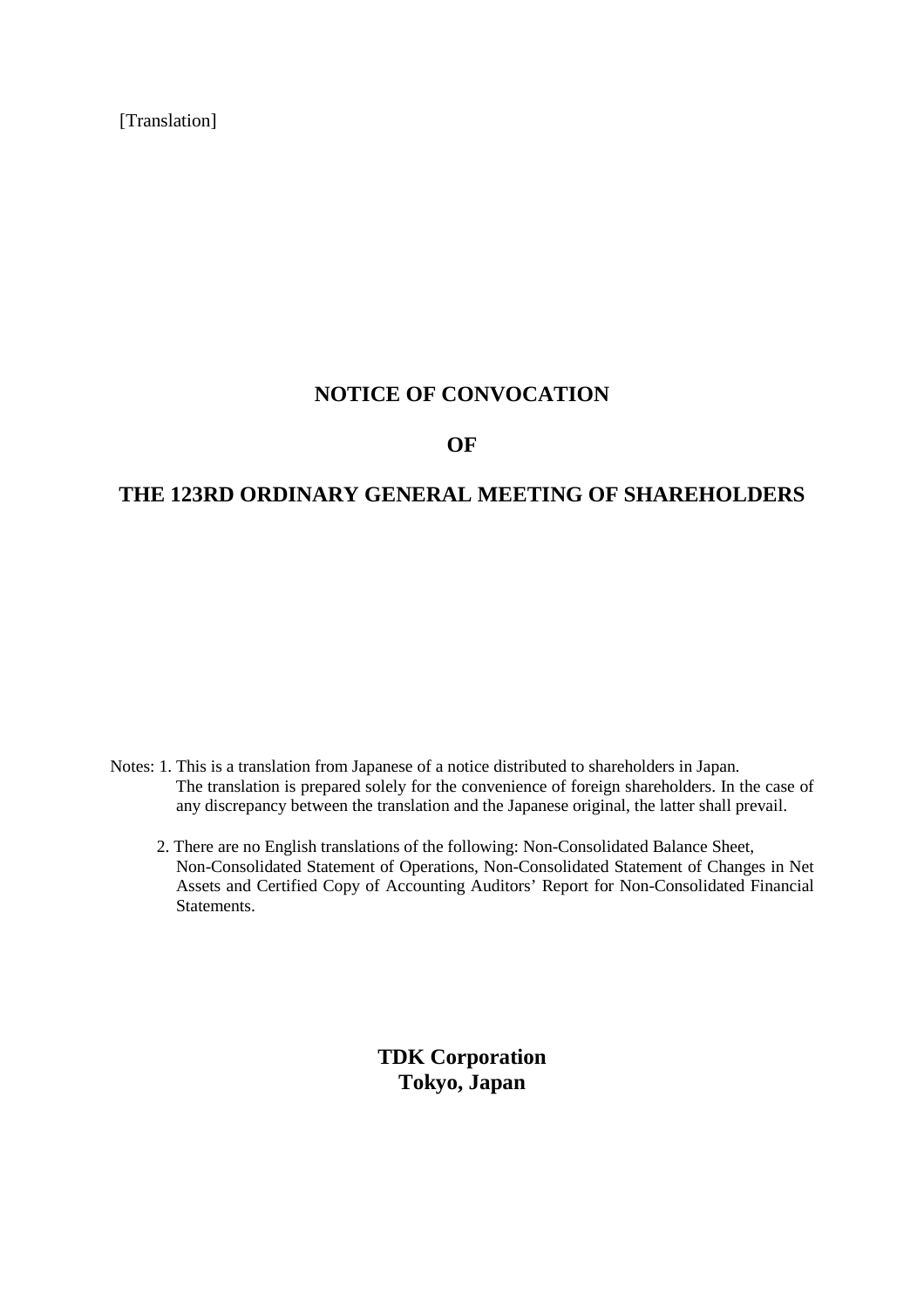## [Translation]

## **Attention All Shareholders**

June 3, 2019

Shigenao Ishiguro President & Representative Director TDK Corporation 2-5-1, Nihonbashi, Chuo-ku, Tokyo

## NOTICE OF CONVOCATION OF THE 123RD ORDINARY GENERAL MEETING OF SHAREHOLDERS

Dear Shareholder:

Thank you for your continued interest in TDK Corporation (the "Company").

You are hereby notified that the 123rd Ordinary General Meeting of Shareholders will be held as stated below. You are respectfully requested to attend the meeting.

In the event that you are unable to attend the meeting, you may exercise your votes using either of the methods described below. Please vote by 5:20 P.M. on June 26, 2019 (Wednesday), after carefully reading the attached Reference Documents for Shareholders Meeting.

#### [Voting by Mail]

Please indicate your approval or disapproval of the proposals to be resolved on the voting form enclosed herewith and return it to the Company by the deadline specified above.

#### [Voting via the Internet, etc.]

Please enter your approval or disapproval of the proposals to be resolved by the deadline specified above.

| ган. | S |
|------|---|
|      |   |

| $1_{-}$ | Date and Time:        | 10:00 A.M. on June 27, 2019 (Thursday)                                                        |
|---------|-----------------------|-----------------------------------------------------------------------------------------------|
| 2.      | Place of the Meeting: | Technical Center of the Company,<br>2-15-7, Higashi-Ohwada, Ichikawa-shi,<br>Chiba Prefecture |

#### 3. Purposes of the Meeting: Matters to be Reported

1. Report on the Business Report and the Consolidated Financial Statements for the 123rd Fiscal Year (from April 1, 2018 to March 31, 2019), and Report on the Audit Results of the Consolidated Financial Statements for the 123rd Fiscal Year by the Accounting Auditor and the Audit & Supervisory Board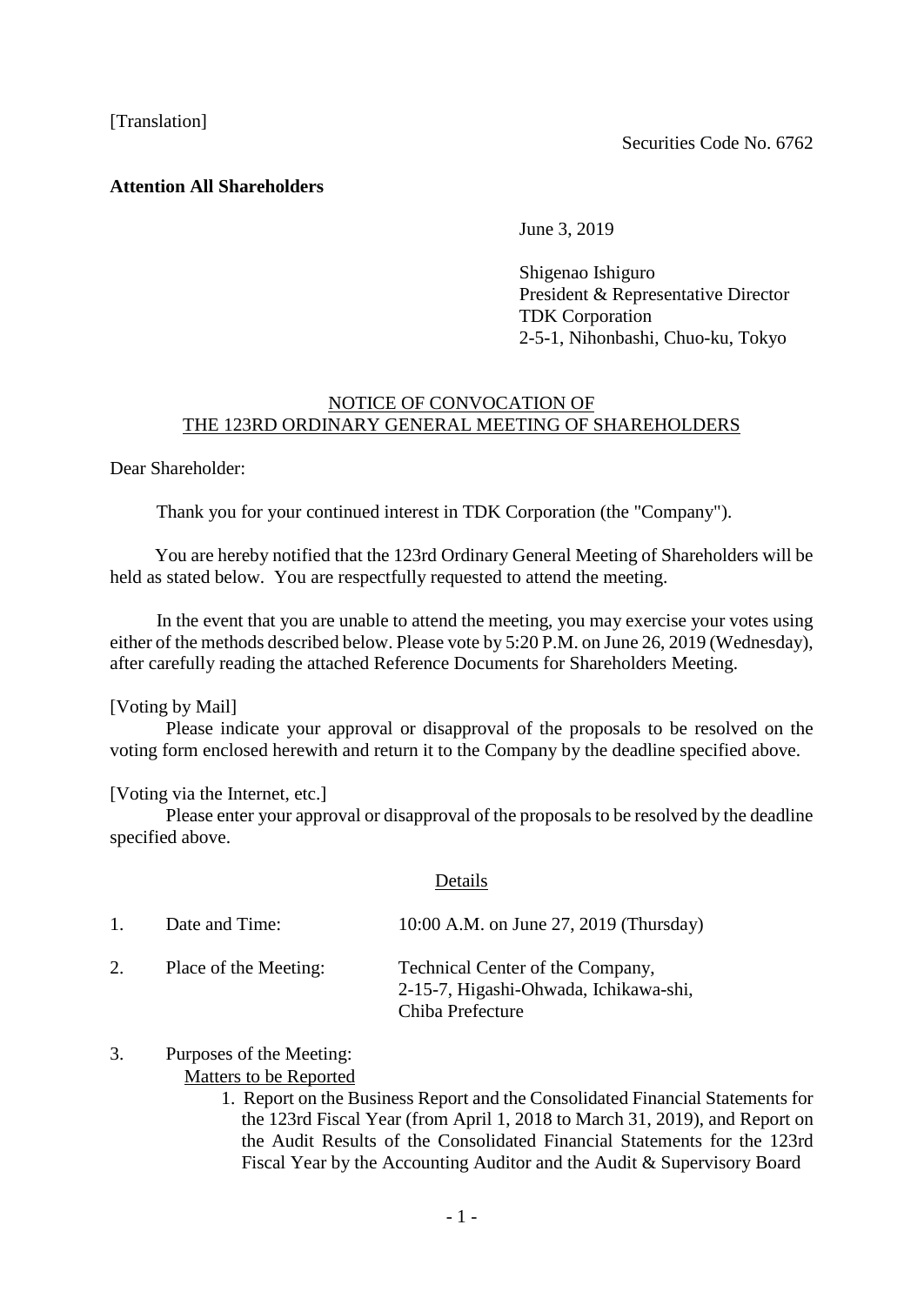2. Report on the Non-Consolidated Financial Statements for the 123rd Fiscal Year (from April 1, 2018 to March 31, 2019)

# Matters to be Resolved

| First Item:  | <b>Appropriation of Retained Earnings</b>              |
|--------------|--------------------------------------------------------|
| Second Item: | Election of Seven (7) Directors                        |
| Third Item:  | Election of Five (5) Audit & Supervisory Board Members |

# 4. Validity of Votes:

- 1) If you vote both by mail and via the Internet, etc., then the vote via the Internet, etc. will be counted as the valid vote.
- 2) If you vote multiple times via the Internet, etc., your last vote will be counted as the valid vote.

End

-----------------------------------------------------------------------------------------------------------------

- If you are attending the meeting, kindly submit the voting form enclosed herewith at the reception. Also, please bring this Notice of Convocation with you to the meeting.
- $\bullet$  If you are attending by proxy, you are entitled to one (1) proxy who is also a shareholder of the Company entitled to votes at the meeting. Please have the proxy present written proof of his/her right of proxy along with your voting form at the reception.
- Any person who is not a shareholder of the Company entitled to votes at the meeting (including, but not limited to, any proxy who is not a shareholder of the Company and any accompanying person) is not allowed to enter the place of the meeting.

● In accordance with the law and Article 16 of the Company's Articles of Incorporation, the following items of the Company's Consolidated Financial Statements and Non-Consolidated Financial Statements, as audited by the Accounting Auditor and the Audit & Supervisory Board Members, are available on the Company's Internet website instead of being attached to this Notice of Convocation:

- Consolidated Statement of Equity and List of Notes to the Consolidated Financial Statements; and
- Non-Consolidated Statement of Changes in Net Assets and List of Notes to the Non-Consolidated Financial Statements.

● In the event that there are amendments made to the Reference Documents for Shareholders Meeting, the Business Report, the Consolidated Financial Statements, or the Non-Consolidated Financial Statements, such amendments will be found on the Company's Internet website.

The Company's Internet website https://www.jp.tdk.com/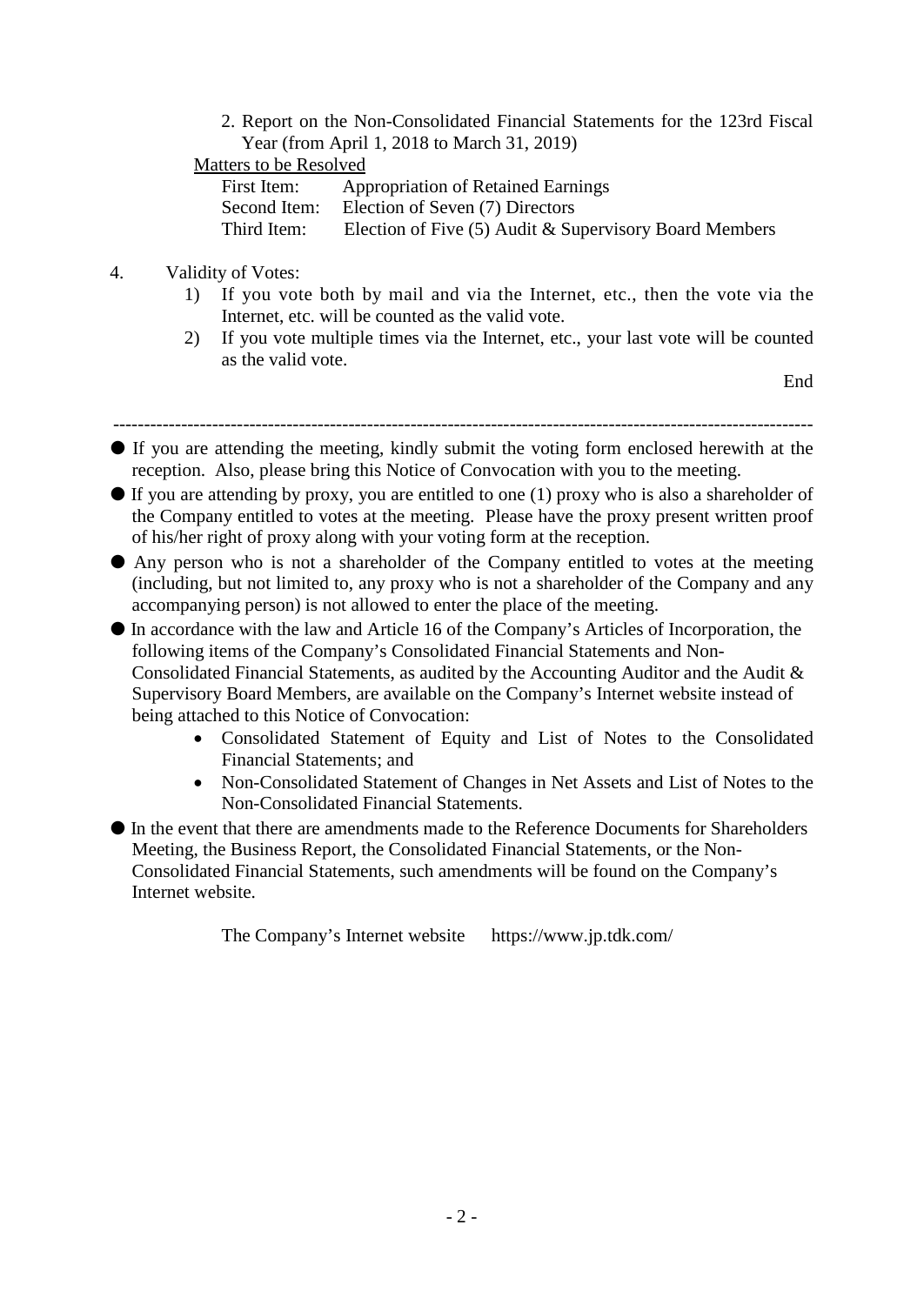## **Reference Documents for the Ordinary General Meeting of Shareholders**

## **Proposals and Reference Information**

#### **First Item: Appropriation of Retained Earnings**

The Company proposes that the appropriation of retained earnings be as provided below:

Matters concerning year-end dividends

The Company recognizes that achieving increase in corporate value over the mediumand long-term ultimately translates into higher shareholder value. In line with this understanding, the Company's fundamental policy is to work to consistently increase dividends through growth in earnings per share. By actively investing for growth, mainly in the development of new products and technologies in strategic fields so as to respond precisely to rapid technological innovation in the electronics industry, the Company is aiming to increase a medium- and long-term corporate value. Accordingly, the Company actively reinvests the Company's earnings in business activities and determines its dividends taking into consideration comprehensive factors, including return on equity (ROE) and dividends on equity (DOE) on a consolidated basis, as well as changes in the business environment, among other factors.

The Company intends to pay year-end dividends for the fiscal year under review as follows:

1. Item concerning the allotment of dividend assets and the total amount thereof:

¥80 per share of common stock of the Company Total amount of dividends: ¥10,103,105,440

- \* Together with the interim dividend of ¥80 per share paid on December 4, 2018, the annual dividend is ¥160 per share.
- 2. Effective date of payment of dividends from retained earnings:

June 28, 2019

|                                                          | 120th<br>(Apr. 1, 2015 to<br>Mar. 31, 2016) | 121st<br>(Apr. 1, 2016 to<br>Mar. 31, 2017) | 122nd<br>(Apr. 1, 2017 to<br>Mar. 31, 2018) | 123rd<br>(Apr. 1, 2018 to<br>Mar. 31, 2019) |
|----------------------------------------------------------|---------------------------------------------|---------------------------------------------|---------------------------------------------|---------------------------------------------|
| Interim dividend $(\frac{1}{2})$                         | 60                                          | 60                                          | 60                                          | 80                                          |
| Year-end dividend $(\frac{1}{2})$                        | 60                                          | 60                                          | 70                                          | $(forest)$ 80                               |
| Annual dividend $(\frac{1}{2})$                          | 120                                         | 120                                         | 130                                         | (forecast) $160$                            |
| Dividend payout ratio<br>on a consolidated basis<br>(% ) | 23.3                                        | 10.4                                        | 25.9                                        | (forecast) $24.6$                           |

《Reference》 Trends in cash dividends per share and dividend payout ratio on a consolidated basis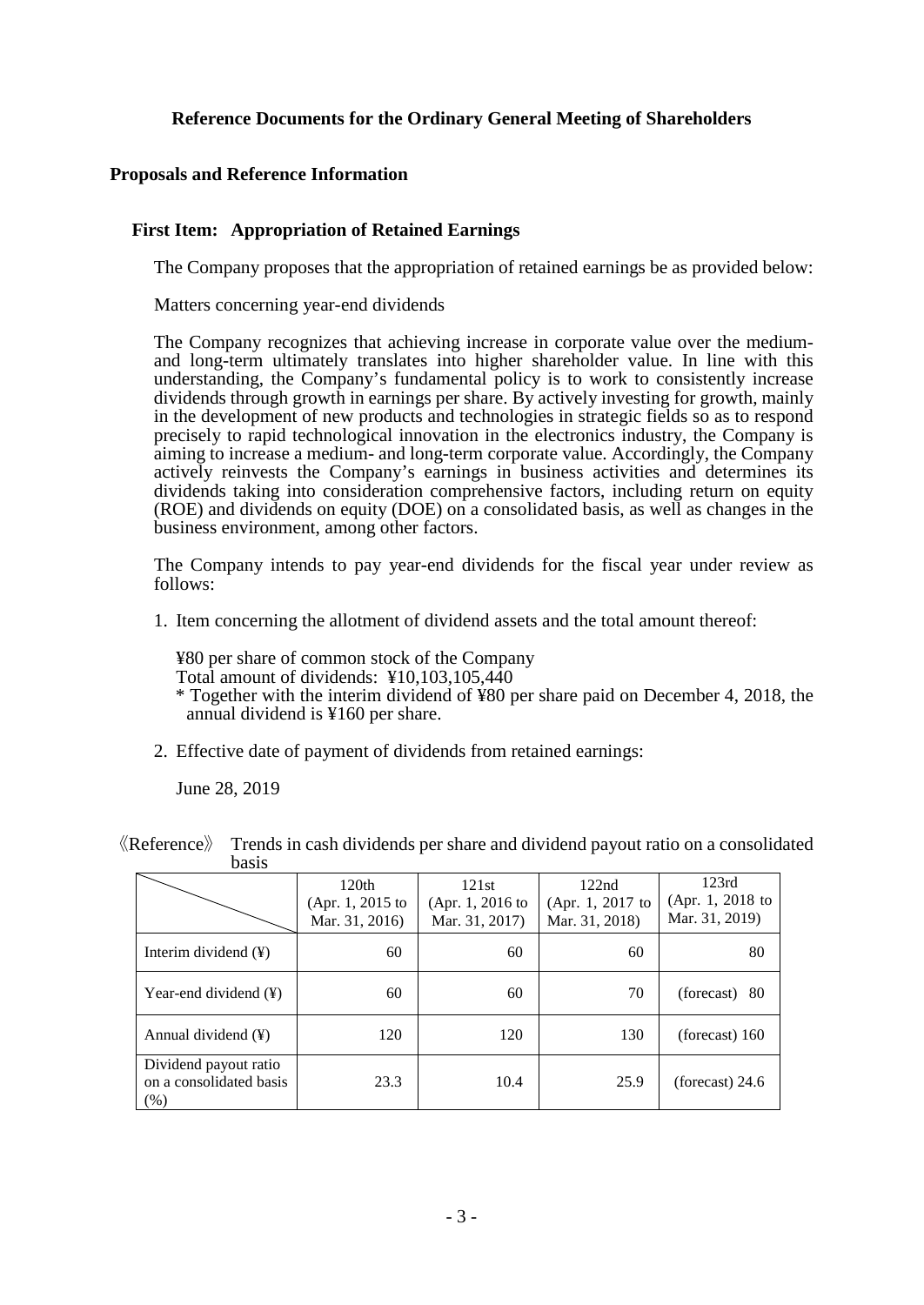## **Second Item: Election of Seven (7) Directors**

The Company's Articles of Incorporation provides that the term of each Director shall last one (1) year. Each of the seven (7) Directors' terms of office will expire at the closing of this Ordinary General Meeting of Shareholders. Accordingly, you are requested to elect seven (7) Directors (including three (3) Outside Directors). The Company has adopted a  $\frac{1}{2}$  basic policy that one-third  $(1/3)$  or more of the Directors shall be Independent Outside Directors.

The Director candidates are as follows:

| Candidate<br>No. | Name                                                                                      | Position and Duties, etc. at the<br>Company                                                                                                       | Attendance at<br>Meetings of the                                                     |
|------------------|-------------------------------------------------------------------------------------------|---------------------------------------------------------------------------------------------------------------------------------------------------|--------------------------------------------------------------------------------------|
| $\mathbf{1}$     | Shigenao Ishiguro<br>Reelection                                                           | President & Representative Director<br>· General Manager of Humidifier<br>Countermeasures HQ                                                      | <b>Board of Directors</b><br>100%<br>(13 out of 13 meetings)                         |
| $\overline{2}$   | Tetsuji Yamanishi<br>Reelection                                                           | Senior Vice President &<br><b>Representative Director</b><br>· Chief Compliance Officer<br>· General Manager of Finance &<br>Accounting HQ        | 100%<br>(13 out of 13 meetings)                                                      |
| 3                | Makoto Sumita<br>Reelection                                                               | Chairman & Director<br>· Chairman of Corporate Governance<br>Committee                                                                            | 100%<br>(13 out of 13 meetings)                                                      |
| $\overline{4}$   | Seiji Osaka<br>Reelection                                                                 | <b>Executive Vice President &amp; Director</b><br>· General Manager of Corporate Strategy<br>HQ                                                   | 100%<br>(13 out of 13 meetings)                                                      |
| 5                | Kazumasa Yoshida<br>Reelection<br><b>Outside Director</b><br><b>Independent Director</b>  | Director<br>· Chairman of Compensation Advisory<br>Committee<br>· Member of Nomination Advisory<br>Committee                                      | 92.3%<br>(12 out of 13 meetings)                                                     |
| 6                | Kazuhiko Ishimura<br>Reelection<br><b>Outside Director</b><br><b>Independent Director</b> | Director<br>· Member of Nomination Advisory<br>Committee<br>· Member of Compensation Advisory<br>Committee                                        | 100%<br>(13 out of 13 meetings)                                                      |
| $\overline{7}$   | Kazunori Yagi<br>Reelection<br><b>Outside Director</b><br><b>Independent Director</b>     | Director<br>· Chair of the Board of Directors<br>· Chairman of Nomination Advisory<br>Committee<br>· Member of Compensation Advisory<br>Committee | 100%<br>(10 out of 10 meetings<br>since his appointment as<br>Director in June 2018) |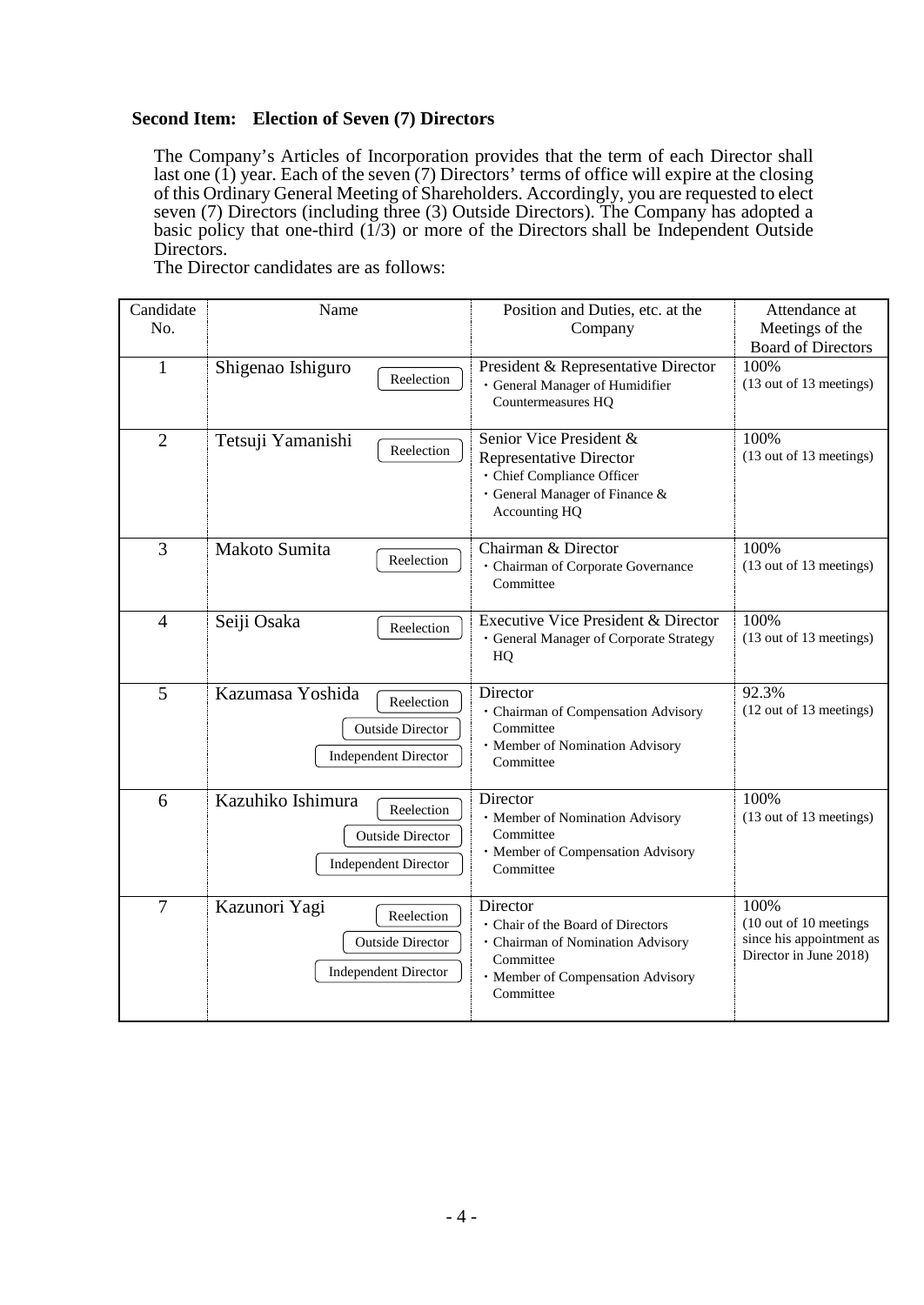| Candidate<br>No. 1                                                                                                                                                                                                                                                                                                                                                                                                                                                                                                                                                                                                                                                                                                                                                                              | Shigenao Ishiguro<br>(Date of Birth: Oct. 30, 1957)                                                                                                                                                                                                                                                                       | $\triangleright$ Candidate for reelection<br>$\triangleright$ Number of Shares of the Company Owned: 3,100<br>shares<br>> Attendance at Meetings of the Board of Directors<br>during the fiscal year ended March 31, 2019<br>("Fiscal 2019"): 13 of the 13 meetings |                                                                                                                                                                                                                                                                                                     |
|-------------------------------------------------------------------------------------------------------------------------------------------------------------------------------------------------------------------------------------------------------------------------------------------------------------------------------------------------------------------------------------------------------------------------------------------------------------------------------------------------------------------------------------------------------------------------------------------------------------------------------------------------------------------------------------------------------------------------------------------------------------------------------------------------|---------------------------------------------------------------------------------------------------------------------------------------------------------------------------------------------------------------------------------------------------------------------------------------------------------------------------|---------------------------------------------------------------------------------------------------------------------------------------------------------------------------------------------------------------------------------------------------------------------|-----------------------------------------------------------------------------------------------------------------------------------------------------------------------------------------------------------------------------------------------------------------------------------------------------|
|                                                                                                                                                                                                                                                                                                                                                                                                                                                                                                                                                                                                                                                                                                                                                                                                 | Profile, Position and Duties at the Company, and Situation regarding Significant Concurrent Posts                                                                                                                                                                                                                         |                                                                                                                                                                                                                                                                     |                                                                                                                                                                                                                                                                                                     |
| Jan. 1982<br>Apr. 2002<br>Jul. 2004                                                                                                                                                                                                                                                                                                                                                                                                                                                                                                                                                                                                                                                                                                                                                             | <b>Entered the Company</b><br>Senior Manager of Planning Group of<br>Europe Sales Group of Recording<br>Media & Solutions Business Group of<br>the Company<br>Leader of Planning Group of Japan<br><b>Operation of HDD Head Business</b><br>Division of Data Storage & Thin Film<br><b>Technology Components Business</b> | Jun. 2012<br>Jun. 2014<br>Apr. 2015<br>Jun. 2015<br>Jun. 2016                                                                                                                                                                                                       | General Manager of Data Storage &<br>Thin Film Technology Components<br>Business Group of the Company<br>Corporate Officer of the Company<br>CEO of Magnetic Heads and Sensors<br>Business Company of the Company<br>Senior Vice President of the<br>Company<br>President & Representative Director |
| Apr. 2007<br>Apr. 2011                                                                                                                                                                                                                                                                                                                                                                                                                                                                                                                                                                                                                                                                                                                                                                          | Group of the Company<br>Leader of Japan Operation of HDD<br>Head Business Division of Data<br>Storage & Thin Film Technology<br>Components Business Group of the<br>Company<br>Deputy General Manager of Data<br>Storage & Thin Film Technology<br>Components Business Group of the<br>Company                            |                                                                                                                                                                                                                                                                     | of the Company (present post)<br>General Manager of Humidifier<br>Countermeasures HQ of the<br>Company (present post)<br>General Manager of Manufacturing<br>HQ of the Company                                                                                                                      |
| The reasons why the Company recommends Mr. Shigenao Ishiguro as a candidate for Director<br>≻<br>After having served as the head of the HDD (Hard Disk Drive) Head Business of the Company, Mr.<br>Shigenao Ishiguro has been serving as President & Representative Director of the Company since<br>2016 and strongly promoting the creation of new business and management reform. The Company<br>believes that Mr. Ishiguro can continuously fulfil the expected role in decisions on important matters<br>and supervision of business execution at the Board of Directors of the Company by utilizing his<br>adequate management experience and knowledge which he has accumulated domestically and<br>overseas, and requests that the shareholders elect him as a Director of the Company. |                                                                                                                                                                                                                                                                                                                           |                                                                                                                                                                                                                                                                     |                                                                                                                                                                                                                                                                                                     |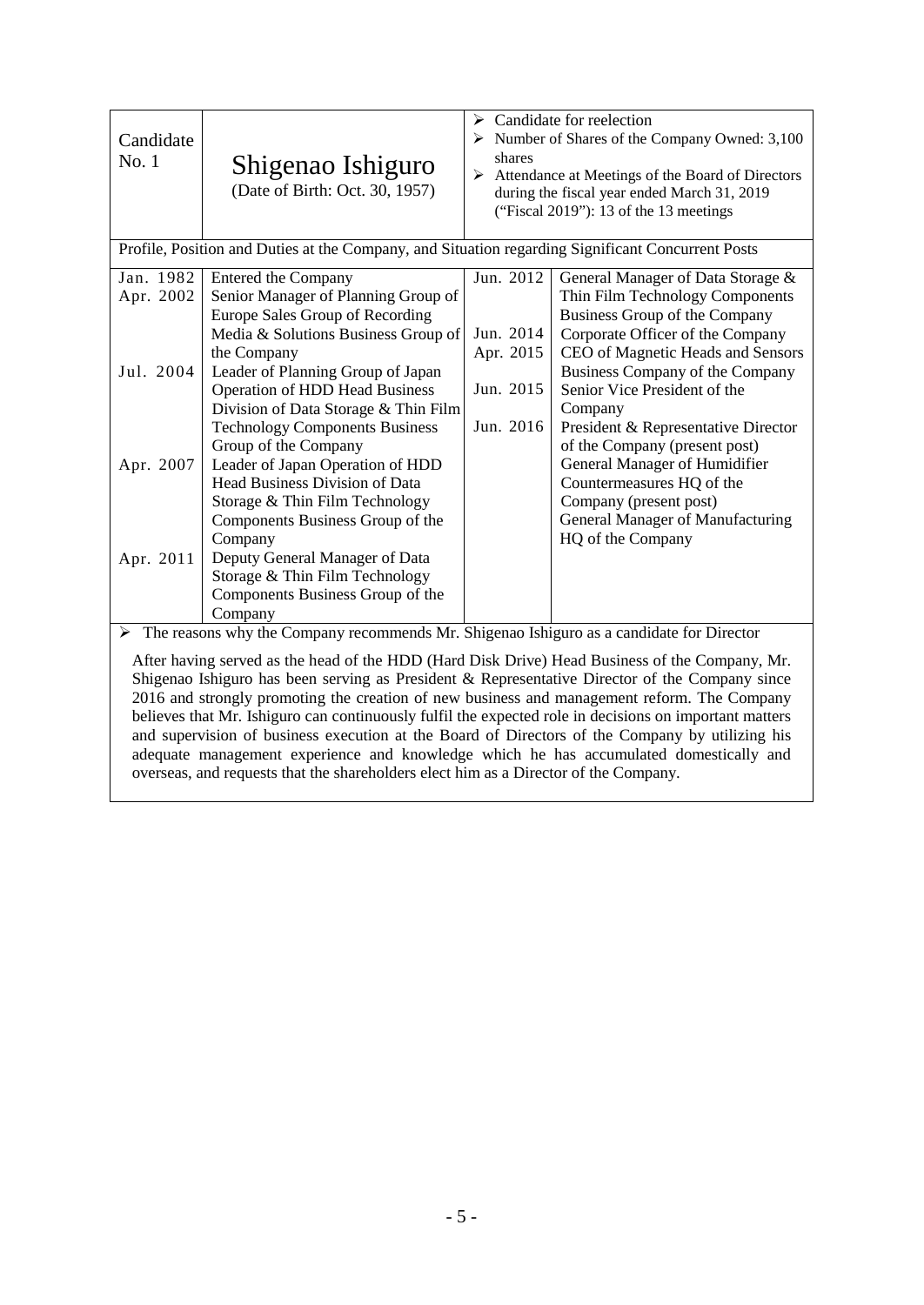| Candidate<br>No. 2                                                                                                                                                                                                                                                                                                                                                                                                                                                                                                                                                                                                                                                                                                                                                                                                                                          | Tetsuji Yamanishi<br>(Date of Birth: May 29, 1960)                                                                                                                                                                                                                                                                                                             | shares                                                                                  | $\triangleright$ Candidate for reelection<br>$\triangleright$ Number of Shares of the Company Owned: 1,500<br>$\triangleright$ Attendance at Meetings of the Board of Directors<br>during Fiscal 2019: 13 of the 13 meetings                                                                                                                                              |
|-------------------------------------------------------------------------------------------------------------------------------------------------------------------------------------------------------------------------------------------------------------------------------------------------------------------------------------------------------------------------------------------------------------------------------------------------------------------------------------------------------------------------------------------------------------------------------------------------------------------------------------------------------------------------------------------------------------------------------------------------------------------------------------------------------------------------------------------------------------|----------------------------------------------------------------------------------------------------------------------------------------------------------------------------------------------------------------------------------------------------------------------------------------------------------------------------------------------------------------|-----------------------------------------------------------------------------------------|---------------------------------------------------------------------------------------------------------------------------------------------------------------------------------------------------------------------------------------------------------------------------------------------------------------------------------------------------------------------------|
|                                                                                                                                                                                                                                                                                                                                                                                                                                                                                                                                                                                                                                                                                                                                                                                                                                                             | Profile, Position and Duties at the Company, and Situation regarding Significant Concurrent Posts                                                                                                                                                                                                                                                              |                                                                                         |                                                                                                                                                                                                                                                                                                                                                                           |
| Apr. 1983<br>Jan. 2005<br>Jul. 2008<br>Jun. 2013                                                                                                                                                                                                                                                                                                                                                                                                                                                                                                                                                                                                                                                                                                                                                                                                            | Entered the Company<br>Senior Manager of Managerial<br>Accounting Department of Finance &<br>Accounting Department of<br>Administration Group of the<br>Company<br>Head of Managerial Accounting<br>Department of Finance & Accounting<br>Department of Administration Group<br>of the Company<br>General Manager of Finance &<br>Accounting Department of the | Apr. 2015<br>Jun. 2015<br>Jun. 2016<br>Apr. 2017<br>Jun. 2017<br>Jun. 2018<br>Apr. 2019 | General Manager of Finance &<br>Accounting Group of the Company<br>Corporate Officer of the Company<br>Director of the Company<br>General Manager of Finance &<br>Accounting HQ of the Company<br>(present post)<br>Senior Vice President of the Company<br>(present post)<br>Representative Director of the<br>Company (present post)<br>Chief Compliance Officer of the |
| ≻                                                                                                                                                                                                                                                                                                                                                                                                                                                                                                                                                                                                                                                                                                                                                                                                                                                           | Company                                                                                                                                                                                                                                                                                                                                                        |                                                                                         | Company (present post)                                                                                                                                                                                                                                                                                                                                                    |
| The reasons why the Company recommends Mr. Tetsuji Yamanishi as a candidate for Director<br>Mr. Tetsuji Yamanishi has experience in accounting and finance in the Company's domestic and<br>overseas business, and currently serves as Representative Director, Chief Compliance Officer and the<br>head of the Finance and Accounting Department. The Company believes that Mr. Yamanishi can<br>continuously fulfil the expected role in decisions on important matters and supervision of business<br>execution at the Board of Directors of the Company by utilizing his experience and insight as well as<br>his high level of expertise and capabilities which he has accumulated in the Company's financial and<br>managerial administrative aspect on a global basis, and requests that the shareholders elect him as a<br>Director of the Company. |                                                                                                                                                                                                                                                                                                                                                                |                                                                                         |                                                                                                                                                                                                                                                                                                                                                                           |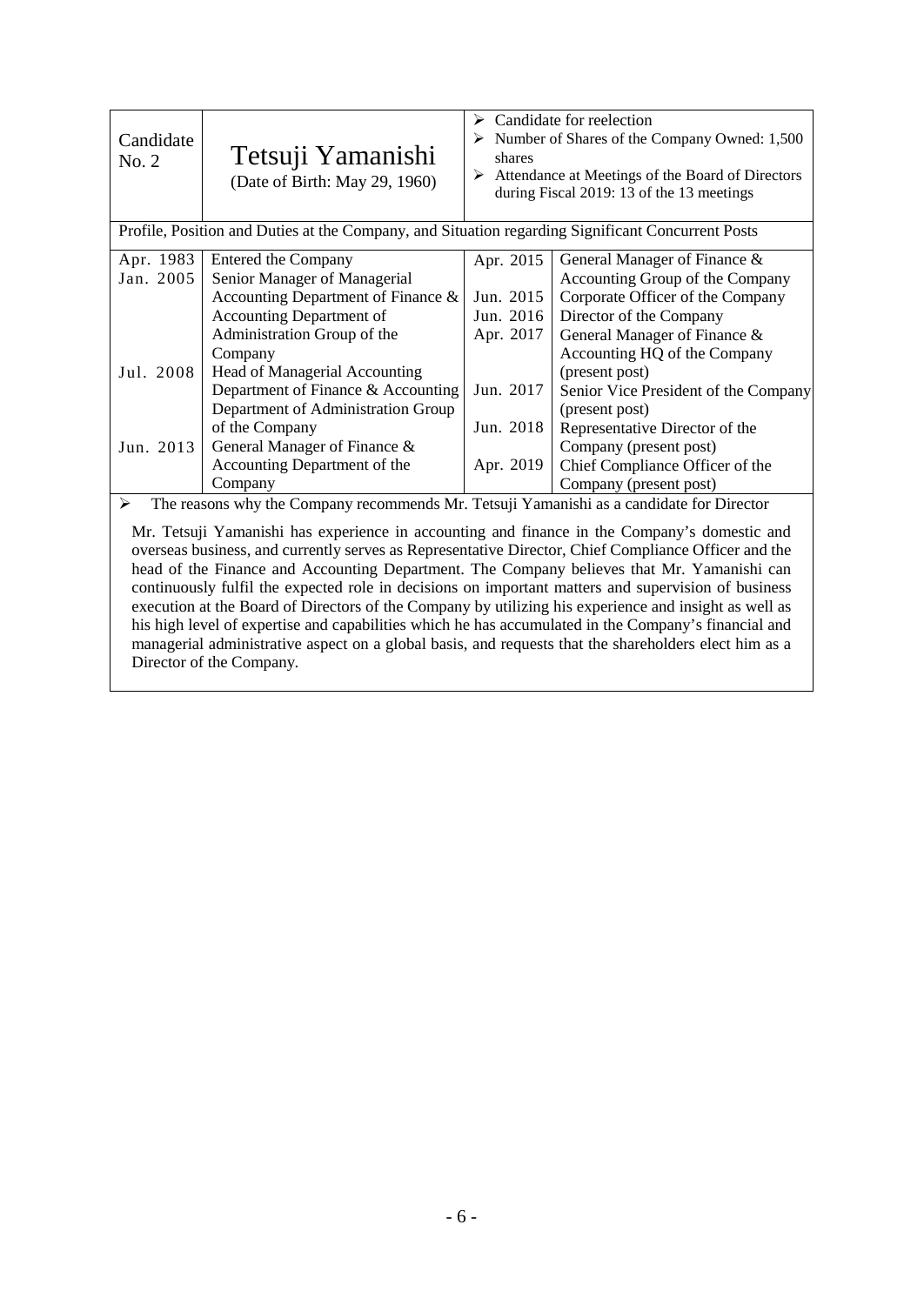| Candidate<br>No. 3                          | Makoto Sumita<br>(Date of Birth: Jan. 6, 1954)                                                    | Candidate for reelection<br>➤<br>$\triangleright$ Number of Shares of the Company Owned:<br>0 shares<br>Attendance at Meetings of the Board of Directors<br>during Fiscal 2019: 13 of the 13 meetings |                                        |
|---------------------------------------------|---------------------------------------------------------------------------------------------------|-------------------------------------------------------------------------------------------------------------------------------------------------------------------------------------------------------|----------------------------------------|
|                                             | Profile, Position and Duties at the Company, and Situation regarding Significant Concurrent Posts |                                                                                                                                                                                                       |                                        |
| Apr. 1980                                   | Entered Nomura Research Institute,                                                                | Apr. 2013                                                                                                                                                                                             | Chairman & CEO of INNOTECH             |
|                                             | Ltd.                                                                                              |                                                                                                                                                                                                       | <b>CORPORATION</b>                     |
| Jun. 1996                                   | Director of INNOTECH                                                                              | Jun. 2013                                                                                                                                                                                             | Resigned as Outside Audit &            |
|                                             | <b>CORPORATION</b>                                                                                |                                                                                                                                                                                                       | Supervisory Board Member of the        |
| Apr. 2005                                   | Executive Vice President &                                                                        |                                                                                                                                                                                                       | Company                                |
|                                             | Representative Director of the said                                                               |                                                                                                                                                                                                       | <b>Outside Director of the Company</b> |
|                                             | company                                                                                           | Feb. 2015                                                                                                                                                                                             | Chairman & CEO of INNOTECH             |
| Jun. 2005                                   | Director of IT Access Co., Ltd.                                                                   |                                                                                                                                                                                                       | FRONTIER, Inc.                         |
| Apr. 2007                                   | President & CEO of INNOTECH                                                                       | Jun. 2018                                                                                                                                                                                             | Chairman & Director of INNOTECH        |
|                                             | <b>CORPORATION</b>                                                                                |                                                                                                                                                                                                       | <b>CORPORATION</b> (present post)      |
| Jun. 2011                                   | Outside Audit & Supervisory Board                                                                 |                                                                                                                                                                                                       | Chairman & Director of the             |
|                                             | Member of the Company                                                                             |                                                                                                                                                                                                       | Company (present post)                 |
|                                             | [Situation regarding Significant Concurrent Posts]                                                |                                                                                                                                                                                                       |                                        |
| Chairman & Director of INNOTECH CORPORATION |                                                                                                   |                                                                                                                                                                                                       |                                        |

 $\triangleright$  The reasons why the Company recommends Mr. Makoto Sumita as a candidate for Director

Mr. Makoto Sumita has a broad perspective as well as an abundance of experience and knowledge in management as a manager of operating companies. Also, he has been working on strengthening corporate governance as Chairman & Director of the Company since 2018 after serving as an Outside Audit & Supervisory Board Member and Outside Director of the Company from 2011 to 2018. The Company believes that Mr. Sumita can continuously fulfil the expected role in decisions on important matters and supervision of business execution at the Board of Directors of the Company by utilizing his experience and insight, and requests that the shareholders elect him as a Director of the Company.

 $\triangleright$  Other

Mr. Makoto Sumita currently serves as the Chairman of the Corporate Governance Committee.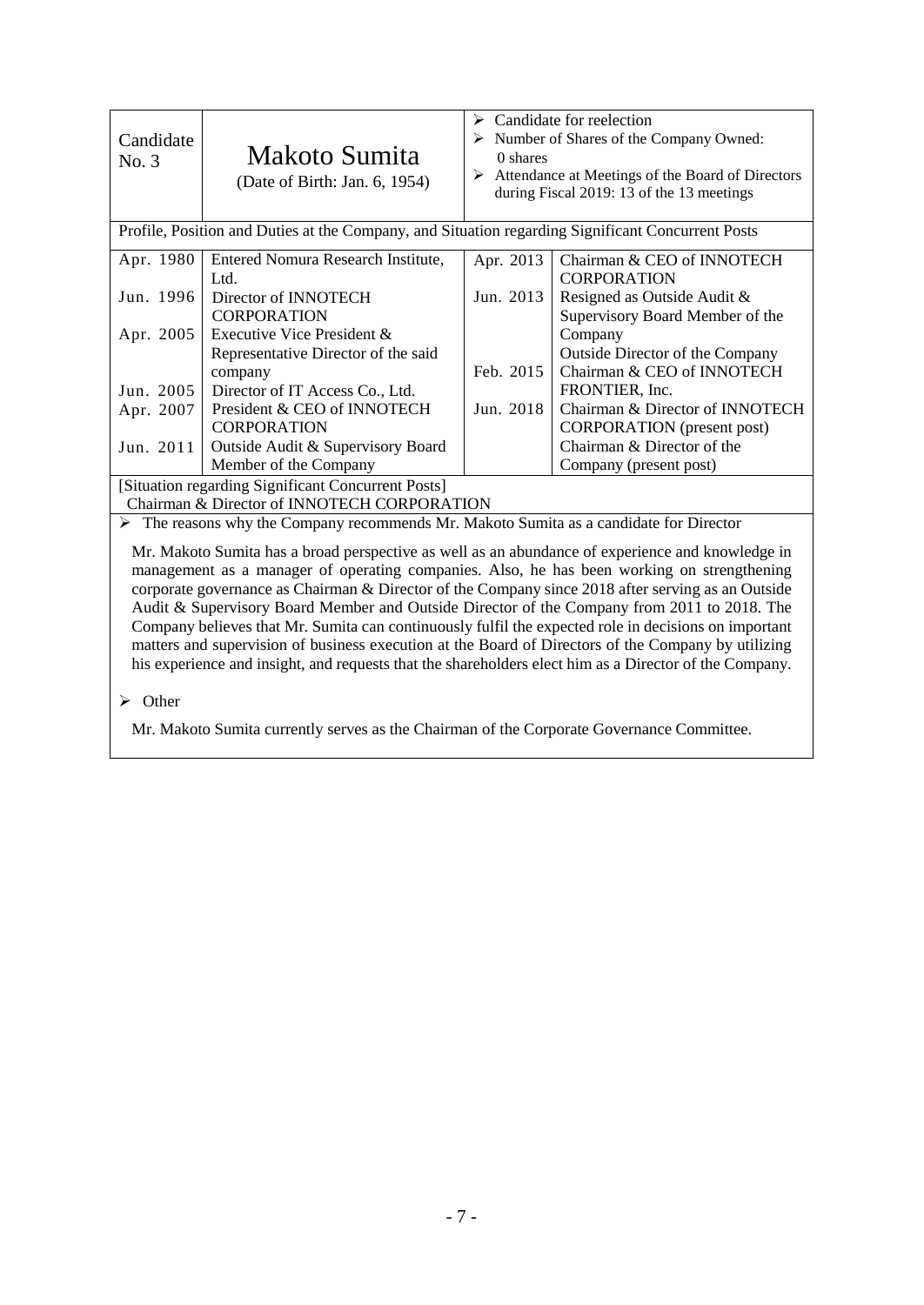| Candidate<br>No. 4                                                                                                                                                                                                                                                                                                                                                                                                                                                                                                                                                                                                                                                                                                                           | Seiji Osaka<br>(Date of Birth: Oct. 28, 1958)                                                                                                                                                                                                                                                                                                                                                                                                                                   | $\triangleright$ Candidate for reelection<br>$\triangleright$ Number of Shares of the Company Owned:<br>$2.000$ shares<br>$\triangleright$ Attendance at Meetings of the Board of Directors<br>during Fiscal 2019: 13 of the 13 meetings |                                                                                                                                                                                                                                                                                                                                                                                                                                                 |  |
|----------------------------------------------------------------------------------------------------------------------------------------------------------------------------------------------------------------------------------------------------------------------------------------------------------------------------------------------------------------------------------------------------------------------------------------------------------------------------------------------------------------------------------------------------------------------------------------------------------------------------------------------------------------------------------------------------------------------------------------------|---------------------------------------------------------------------------------------------------------------------------------------------------------------------------------------------------------------------------------------------------------------------------------------------------------------------------------------------------------------------------------------------------------------------------------------------------------------------------------|------------------------------------------------------------------------------------------------------------------------------------------------------------------------------------------------------------------------------------------|-------------------------------------------------------------------------------------------------------------------------------------------------------------------------------------------------------------------------------------------------------------------------------------------------------------------------------------------------------------------------------------------------------------------------------------------------|--|
|                                                                                                                                                                                                                                                                                                                                                                                                                                                                                                                                                                                                                                                                                                                                              | Profile, Position and Duties at the Company, and Situation regarding Significant Concurrent Posts                                                                                                                                                                                                                                                                                                                                                                               |                                                                                                                                                                                                                                          |                                                                                                                                                                                                                                                                                                                                                                                                                                                 |  |
| Apr. 1982<br>Apr. 2003<br>Jun. 2009<br>May 2011<br>Jun. 2012                                                                                                                                                                                                                                                                                                                                                                                                                                                                                                                                                                                                                                                                                 | Entered the Company<br>Senior Manager of Corporate<br>Planning Dept. of the Company<br>Corporate Officer of the Company<br>General Manager of Corporate<br>Planning Dept. of Corporate Strategy<br>Group of the Company<br><b>General Manager of Corporate</b><br>Planning Group of the Company<br>General Manager of Corporate<br>Planning Dept. of Corporate Planning<br>Group of the Company<br>Senior Vice President of the<br>Company<br>Senior Executive Vice President & | Apr. 2015<br>Apr. 2017<br>Jun. 2017                                                                                                                                                                                                      | General Manager of Electronic<br>Components Sales & Marketing<br>Group of the Company<br>General Manager of ICT Group of<br>Electronic Components Sales &<br>Marketing Group of the Company<br>General Manager of Corporate<br>Strategy HQ of the Company<br>(present post)<br>In charge of Human Resources<br>Executive Vice President & Director<br>of the Company (present post)<br><b>Outside Director of Tabuchi Electric</b><br>Co., Ltd. |  |
|                                                                                                                                                                                                                                                                                                                                                                                                                                                                                                                                                                                                                                                                                                                                              | COO of TDK-EPC Corporation                                                                                                                                                                                                                                                                                                                                                                                                                                                      |                                                                                                                                                                                                                                          |                                                                                                                                                                                                                                                                                                                                                                                                                                                 |  |
| $\triangleright$ The reasons why the Company recommends Mr. Seiji Osaka as a candidate for Director<br>After working at the operating and sales departments, Mr. Seiji Osaka is currently working on the<br>preparation and implementation of the Company's business strategies as the head of the department<br>responsible for corporate planning, corporate communications and the Board of Directors Office. The<br>Company believes that Mr. Osaka can continuously fulfil the expected role in decisions on important<br>matters and supervision of business execution at the Board of Directors of the Company by utilizing<br>his experience and insight, and requests that the shareholders elect him as a Director of the Company. |                                                                                                                                                                                                                                                                                                                                                                                                                                                                                 |                                                                                                                                                                                                                                          |                                                                                                                                                                                                                                                                                                                                                                                                                                                 |  |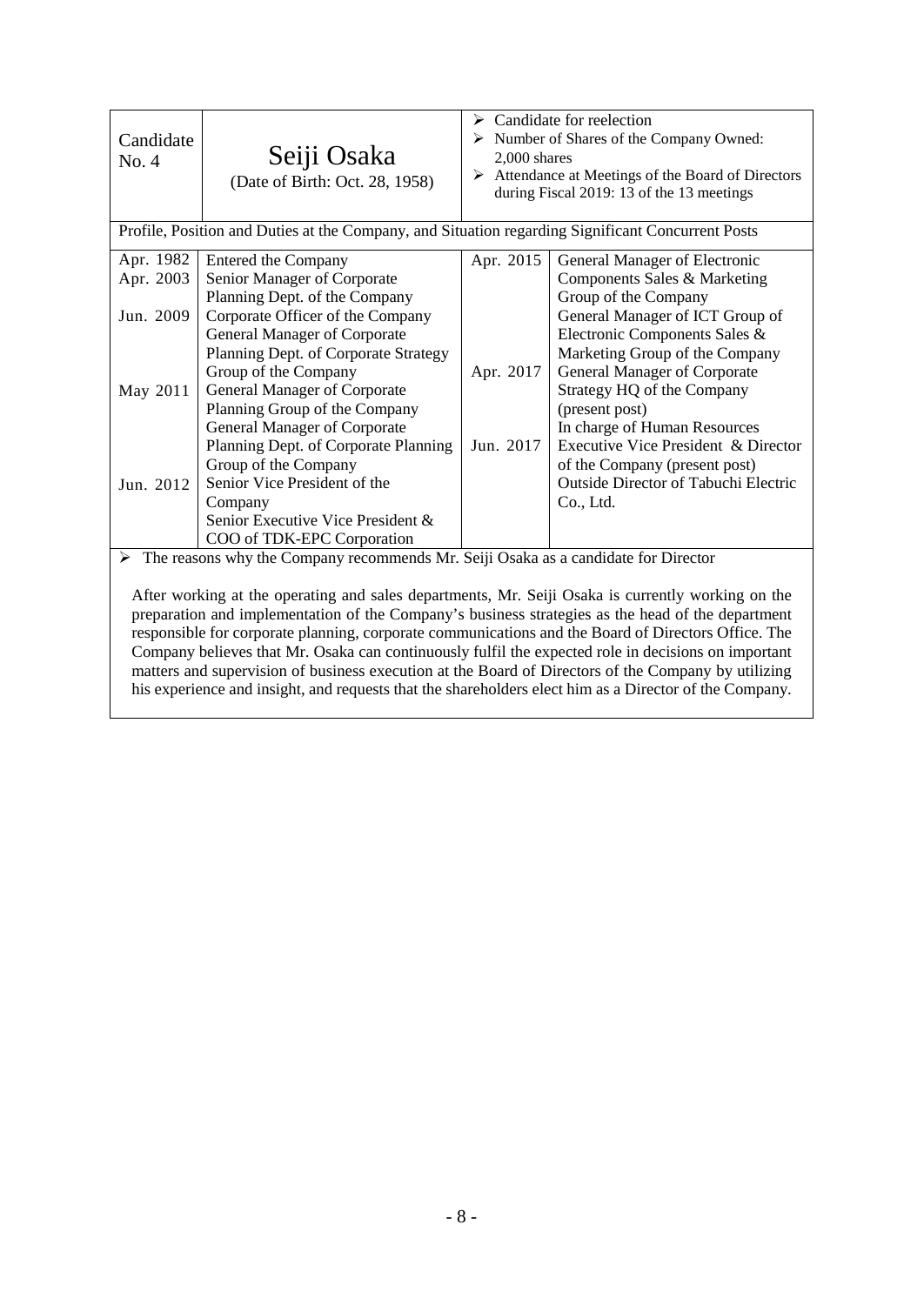| Candidate                                                                                                                                                                 |                                                                                                      | ⋗<br><b>Outside Director</b><br>➤ | Candidate for reelection                                              |  |
|---------------------------------------------------------------------------------------------------------------------------------------------------------------------------|------------------------------------------------------------------------------------------------------|-----------------------------------|-----------------------------------------------------------------------|--|
| No. 5                                                                                                                                                                     |                                                                                                      | <b>Independent Director</b><br>➤  |                                                                       |  |
|                                                                                                                                                                           |                                                                                                      | ≻                                 | Number of Shares of the Company Owned:                                |  |
|                                                                                                                                                                           | Kazumasa Yoshida                                                                                     | $0$ shares                        |                                                                       |  |
|                                                                                                                                                                           | (Date of Birth: Aug. 20, 1958)                                                                       | ➤                                 | Attendance at Meetings of the Board of Directors                      |  |
|                                                                                                                                                                           |                                                                                                      |                                   | during Fiscal 2019: 12 of the 13 meetings                             |  |
|                                                                                                                                                                           |                                                                                                      | ≻                                 | Term of office as Outside Director: Five (5) years                    |  |
|                                                                                                                                                                           |                                                                                                      |                                   | as of the closing of this Ordinary General<br>Meeting of Shareholders |  |
|                                                                                                                                                                           | Profile, Position and Duties at the Company, and Situation regarding Significant Concurrent Posts    |                                   |                                                                       |  |
|                                                                                                                                                                           |                                                                                                      |                                   |                                                                       |  |
| Oct. 1984                                                                                                                                                                 | <b>Entered Intel Corporation</b>                                                                     | Jun. 2012                         | <b>Outside Director of Onkyo</b>                                      |  |
| Oct. 1999                                                                                                                                                                 | Manager of Technology/OEM                                                                            |                                   | Corporation (present post)                                            |  |
|                                                                                                                                                                           | Alliance Business Strategy of                                                                        | Feb. 2013                         | Outside Director of Gibson Brands,                                    |  |
|                                                                                                                                                                           | Enterprise Service Group of the said                                                                 |                                   | Inc.                                                                  |  |
|                                                                                                                                                                           | company                                                                                              | Jun. 2013                         | Outside Director of CYBERDYNE,                                        |  |
| Mar. 2000                                                                                                                                                                 | General Manager of Communication                                                                     |                                   | INC. (present post)                                                   |  |
|                                                                                                                                                                           | Product Group of Intel K.K.                                                                          | Oct. 2013                         | Advisor of Intel K.K.                                                 |  |
| May 2002                                                                                                                                                                  | General Manager of Intel                                                                             | Jun. 2014                         | Outside Director of the Company                                       |  |
|                                                                                                                                                                           | Architecture Business of the said                                                                    |                                   | (present post)                                                        |  |
|                                                                                                                                                                           | company                                                                                              | Jun. 2015                         | <b>Outside Director of Mamezou</b>                                    |  |
| Jun. 2003                                                                                                                                                                 | Representative Director and                                                                          |                                   | Holdings Co., Ltd. (present post)                                     |  |
|                                                                                                                                                                           | President of the said company                                                                        | Jul. 2016                         | Outside Director of FreeBit Co., Ltd.                                 |  |
| Dec. 2004                                                                                                                                                                 | Vice President of Sales and                                                                          |                                   | (present post)                                                        |  |
|                                                                                                                                                                           | Marketing Group of Intel                                                                             |                                   |                                                                       |  |
|                                                                                                                                                                           | Corporation                                                                                          |                                   |                                                                       |  |
| [Situation regarding Significant Concurrent Posts]                                                                                                                        |                                                                                                      |                                   |                                                                       |  |
| <b>Outside Director of Onkyo Corporation</b>                                                                                                                              |                                                                                                      |                                   |                                                                       |  |
|                                                                                                                                                                           | Outside Director of CYBERDYNE, INC.                                                                  |                                   |                                                                       |  |
|                                                                                                                                                                           | Outside Director of Mamezou Holdings Co., Ltd.                                                       |                                   |                                                                       |  |
|                                                                                                                                                                           | Outside Director of FreeBit Co., Ltd.                                                                |                                   |                                                                       |  |
| [Candidate for Outside Director]                                                                                                                                          |                                                                                                      |                                   |                                                                       |  |
| The reasons why the Company recommends Mr. Kazumasa Yoshida as a candidate for Outside<br>⋗                                                                               |                                                                                                      |                                   |                                                                       |  |
| Director                                                                                                                                                                  |                                                                                                      |                                   |                                                                       |  |
|                                                                                                                                                                           | Mr. Kazumasa Yoshida has an abundance of experience and knowledge concerning the management          |                                   |                                                                       |  |
|                                                                                                                                                                           | of companies related to the electronics industry, global business and consumer business as well as a |                                   |                                                                       |  |
|                                                                                                                                                                           | broad perspective. The Company believes that he is capable of giving advice and recommendations to   |                                   |                                                                       |  |
|                                                                                                                                                                           | ensure the legality and appropriateness of decision-making of the Board of Directors of the Company, |                                   |                                                                       |  |
|                                                                                                                                                                           | and requests that the shareholders elect him as an Outside Director of the Company.                  |                                   |                                                                       |  |
|                                                                                                                                                                           |                                                                                                      |                                   |                                                                       |  |
| ➤                                                                                                                                                                         | Independent Director (as such term defined in Rule 436-2 of the Securities Listing Regulations of    |                                   |                                                                       |  |
| Tokyo Stock Exchange, Inc.; the same applies hereinafter)                                                                                                                 |                                                                                                      |                                   |                                                                       |  |
|                                                                                                                                                                           |                                                                                                      |                                   |                                                                       |  |
| Mr. Kazumsa Yoshida is currently an Independent Director. In the event that the proposal of his                                                                           |                                                                                                      |                                   |                                                                       |  |
| election in this Item is approved by this Ordinary General Meeting of Shareholders and he becomes<br>an Outside Director, he will continue to be an Independent Director. |                                                                                                      |                                   |                                                                       |  |
|                                                                                                                                                                           |                                                                                                      |                                   |                                                                       |  |
| Other<br>⋗                                                                                                                                                                |                                                                                                      |                                   |                                                                       |  |
|                                                                                                                                                                           |                                                                                                      |                                   |                                                                       |  |

Mr. Kazumsa Yoshida currently serves both as the Chairman of the Compensation Advisory Committee and a member of the Nomination Advisory Committee.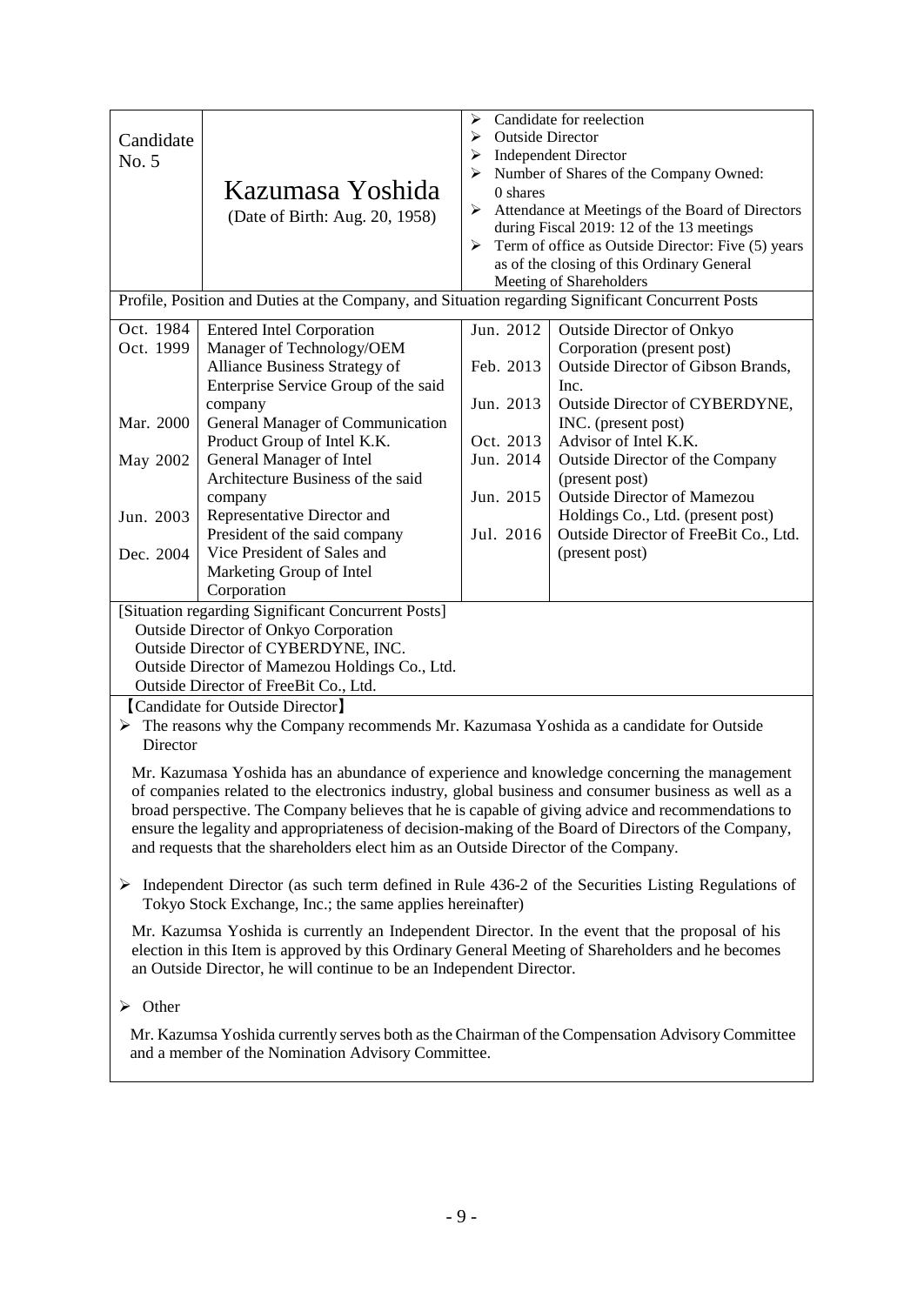|                                                                                                                                                                                           |                                                                                                             | ⋗                            | Candidate for reelection                         |
|-------------------------------------------------------------------------------------------------------------------------------------------------------------------------------------------|-------------------------------------------------------------------------------------------------------------|------------------------------|--------------------------------------------------|
| Candidate                                                                                                                                                                                 |                                                                                                             | <b>Outside Director</b><br>⋗ |                                                  |
| No. 6                                                                                                                                                                                     |                                                                                                             | ➤                            | <b>Independent Director</b>                      |
|                                                                                                                                                                                           | Kazuhiko Ishimura                                                                                           | 0 shares                     | Number of Shares of the Company Owned:           |
|                                                                                                                                                                                           |                                                                                                             | ➤                            | Attendance at Meetings of the Board of Directors |
|                                                                                                                                                                                           | (Date of Birth: Sept. 18, 1954)                                                                             |                              | during Fiscal 2019: 13 of the 13 meetings        |
|                                                                                                                                                                                           |                                                                                                             | ➤                            | Term of office as Outside Director: Four (4)     |
|                                                                                                                                                                                           |                                                                                                             |                              | years as of the closing of this Ordinary General |
|                                                                                                                                                                                           |                                                                                                             |                              | Meeting of Shareholders                          |
|                                                                                                                                                                                           | Profile, Position and Duties at the Company, and Situation regarding Significant Concurrent Posts           |                              |                                                  |
| Apr. 1979                                                                                                                                                                                 | Entered Asahi Glass Co., Ltd.                                                                               | Jan. 2015                    | Chairman & Representative Director               |
|                                                                                                                                                                                           | (currently AGC Inc.)                                                                                        |                              | of the said company                              |
| Jan. 2006                                                                                                                                                                                 | Executive Officer and GM of Kansai                                                                          | Jun. 2015                    | Outside Director of the Company                  |
|                                                                                                                                                                                           | Plant of the said company                                                                                   |                              | (present post)                                   |
| Jan. 2007                                                                                                                                                                                 | Senior Executive Officer and GM of                                                                          | Jun. 2017                    | Outside Director of IHI Corporation              |
|                                                                                                                                                                                           | Electronics & Energy General                                                                                |                              | (present post)                                   |
|                                                                                                                                                                                           | Division of the said company                                                                                | Jan. 2018                    | Chairman & Director of Asahi Glass               |
| Mar. 2008                                                                                                                                                                                 | President & COO & Representative                                                                            |                              | Co., Ltd. (currently AGC Inc.)                   |
|                                                                                                                                                                                           | Director of the said company                                                                                |                              | (present post)                                   |
| Jan. 2010                                                                                                                                                                                 | President & CEO & Representative                                                                            | Jun. 2018                    | Outside Director of Nomura                       |
|                                                                                                                                                                                           | Director of the said company<br>[Situation regarding Significant Concurrent Posts]                          |                              | Holdings, Inc. (present post)                    |
|                                                                                                                                                                                           | Chairman & Director of AGC Inc.                                                                             |                              |                                                  |
|                                                                                                                                                                                           |                                                                                                             |                              |                                                  |
| Outside Director of IHI Corporation<br>Outside Director of Nomura Holdings, Inc.                                                                                                          |                                                                                                             |                              |                                                  |
| [Candidate for Outside Director]                                                                                                                                                          |                                                                                                             |                              |                                                  |
|                                                                                                                                                                                           | $\triangleright$ The reasons why the Company recommends Mr. Kazuhiko Ishimura as a candidate for Outside    |                              |                                                  |
| Director                                                                                                                                                                                  |                                                                                                             |                              |                                                  |
|                                                                                                                                                                                           |                                                                                                             |                              |                                                  |
| Mr. Kazuhiko Ishimura has an abundance of experience and advanced, specialized knowledge<br>regarding business management as well as a broad perspective. The Company believes that he is |                                                                                                             |                              |                                                  |
| capable of giving advice and recommendations to ensure the legality and appropriateness of decision-                                                                                      |                                                                                                             |                              |                                                  |
| making of the Board of Directors of the Company, and requests that the shareholders elect him as an                                                                                       |                                                                                                             |                              |                                                  |
| Outside Director of the Company.                                                                                                                                                          |                                                                                                             |                              |                                                  |
|                                                                                                                                                                                           |                                                                                                             |                              |                                                  |
| Although the Company has a business relationship with AGC Inc., where Mr. Kazuhiko Ishimura is a                                                                                          |                                                                                                             |                              |                                                  |
|                                                                                                                                                                                           | Director, the transacted amount is so small for both entities that such business relationship is not a      |                              |                                                  |
|                                                                                                                                                                                           | significant relationship; in the fiscal year ended March 31, 2019, the ratio of sales of TDK Group          |                              |                                                  |
|                                                                                                                                                                                           | ("TDK") to the AGC Group represented less than 1% of the consolidated net sales of TDK.                     |                              |                                                  |
|                                                                                                                                                                                           | Also, although the Company has a business relationship with IHI Corporation, where Mr. Kazuhiko             |                              |                                                  |
| Ishimura is an Outside Director, the transacted amount is so small for both entities that such business                                                                                   |                                                                                                             |                              |                                                  |
| relationship is not a significant relationship; in the fiscal year ended March 31, 2019, the ratio of sales                                                                               |                                                                                                             |                              |                                                  |
| of the IHI Group to TDK represented less than 1% of the consolidated net sales of the IHI Group.                                                                                          |                                                                                                             |                              |                                                  |
| In addition, although the Company has a business relationship with Nomura Holdings, Inc., where Mr.                                                                                       |                                                                                                             |                              |                                                  |
| Kazuhiko Ishimura is an Outside Director, the transacted amount is so small for both entities that such                                                                                   |                                                                                                             |                              |                                                  |
|                                                                                                                                                                                           | business relationship is not a significant relationship; in the fiscal year ended March 31, 2019, the ratio |                              |                                                  |
|                                                                                                                                                                                           | of revenue received from TDK represented less than 1% of the net revenue (following deduction of            |                              |                                                  |
|                                                                                                                                                                                           | financial expenses) (equivalent to consolidated net sales) of the Nomura Holdings Group.                    |                              |                                                  |
| $\triangleright$ Independent Director                                                                                                                                                     |                                                                                                             |                              |                                                  |
|                                                                                                                                                                                           |                                                                                                             |                              |                                                  |

Mr. Kazuhiko Ishimura is currently an Independent Director. In the event that the proposal of his election in this Item is approved by this Ordinary General Meeting of Shareholders and he becomes an Outside Director, he will continue to be an Independent Director.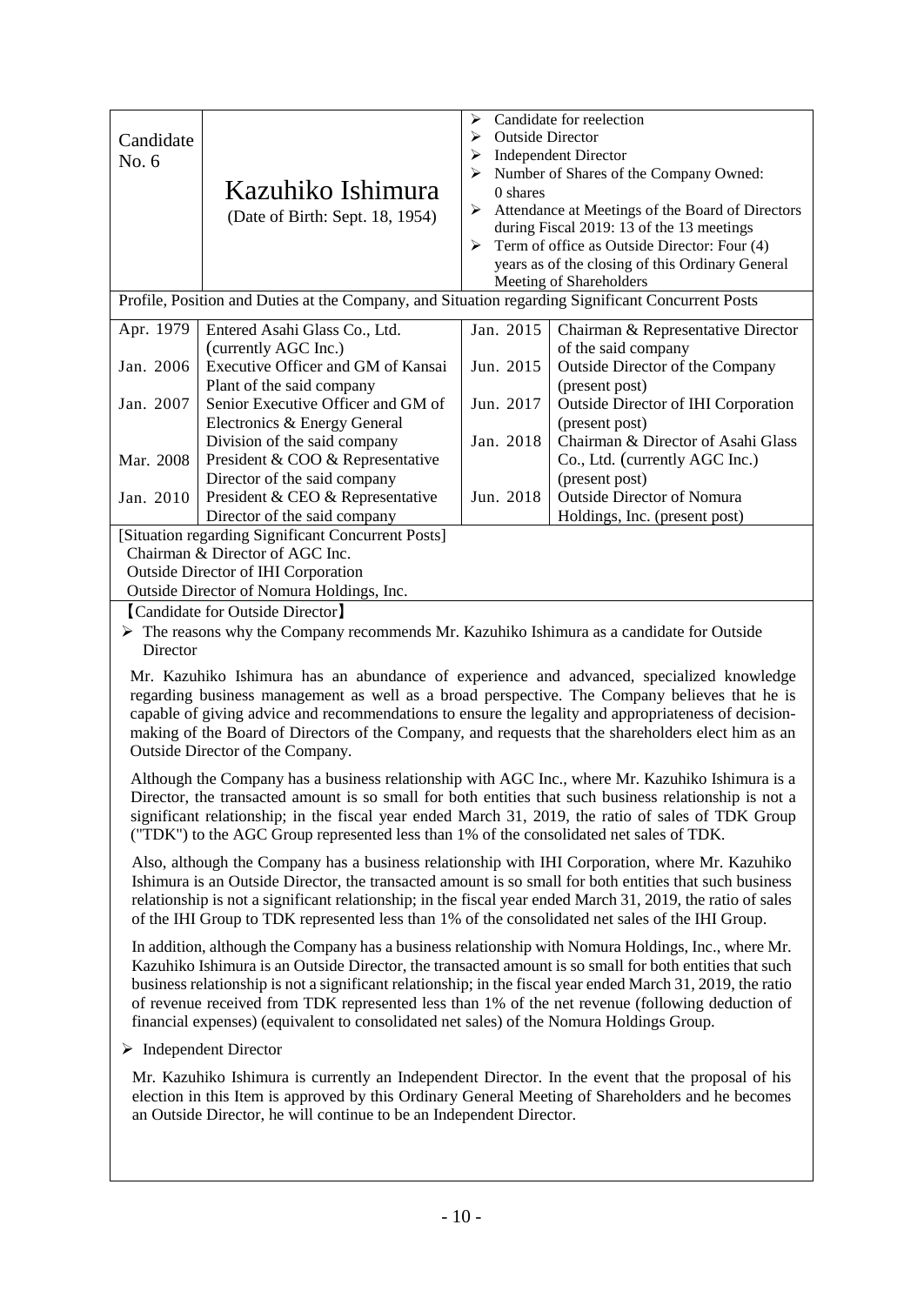# $\triangleright$  Other

Mr. Kazuhiko Ishimura currently serves both as a member of the Nomination Advisory Committee and a member of the Compensation Advisory Committee.

| Candidate<br>No. 7                                                                                                                                                                                                                                                                                                                                                                                                                                                                    | Kazunori Yagi<br>(Date of Birth: Apr. 1, 1949)                                                                                                                                                                                                                                                                                                                                                                                                                                                                                                                                           | ➤<br><b>Outside Director</b><br>➤<br>➤<br>➤<br>$0$ shares<br>≻<br>➤                     | Candidate for reelection<br><b>Independent Director</b><br>Number of Shares of the Company Owned:<br>Attendance at Meetings of the Board of Directors<br>during Fiscal 2019: 10 of the 10 meetings since<br>his appointment as Director in June 2018<br>Term of office as Outside Director: One (1) year<br>as of the closing of this Ordinary General<br>Meeting of Shareholders (Total term of office<br>including Outside Audit & Supervisory Board<br>Member is six (6) years.)                                                                                                                                                             |
|---------------------------------------------------------------------------------------------------------------------------------------------------------------------------------------------------------------------------------------------------------------------------------------------------------------------------------------------------------------------------------------------------------------------------------------------------------------------------------------|------------------------------------------------------------------------------------------------------------------------------------------------------------------------------------------------------------------------------------------------------------------------------------------------------------------------------------------------------------------------------------------------------------------------------------------------------------------------------------------------------------------------------------------------------------------------------------------|-----------------------------------------------------------------------------------------|-------------------------------------------------------------------------------------------------------------------------------------------------------------------------------------------------------------------------------------------------------------------------------------------------------------------------------------------------------------------------------------------------------------------------------------------------------------------------------------------------------------------------------------------------------------------------------------------------------------------------------------------------|
|                                                                                                                                                                                                                                                                                                                                                                                                                                                                                       | Profile, Position and Duties at the Company, and Situation regarding Significant Concurrent Posts                                                                                                                                                                                                                                                                                                                                                                                                                                                                                        |                                                                                         |                                                                                                                                                                                                                                                                                                                                                                                                                                                                                                                                                                                                                                                 |
| Apr. 1972<br>Oct. 1999<br>Apr. 2001<br>Jun. 2001<br>Jul. 2002                                                                                                                                                                                                                                                                                                                                                                                                                         | <b>Entered Yokogawa Electric Works</b><br>Ltd. (currently Yokogawa Electric<br>Corporation)<br>Vice President (Officer) and General<br>Manager of Finance & Business<br>Planning, in charge of Corporate<br>Marketing of the said company<br>Senior Vice President and General<br>Manager of Finance & Business<br>Planning of the said company<br>Director, Senior Vice President and<br>General Manager of Finance &<br>Business Planning of the said<br>company<br>Director, Executive Vice President<br>and General Manager of Finance &<br>Business Planning of the said<br>company | Jul. 2005<br>Jun. 2011<br>Jun. 2012<br>Jun. 2013<br>Mar. 2014<br>Jun. 2017<br>Jun. 2018 | Director, Executive Vice President<br>and General Manager of<br>Management Administration<br>Headquarters of the said company<br>Advisor to the said company,<br>Outside Audit & Supervisory Board<br>Member of Yokogawa Bridge<br>Holdings Corp. (present post)<br><b>Outside Director of JSR Corporation</b><br>Outside Audit & Supervisory Board<br>Member of the Company<br>Outside Director of OYO<br>Corporation<br>Outside Audit & Supervisory Board<br>Member of Sojitz Corporation<br>(present post)<br>Resigned as Outside Audit &<br>Supervisory Board Member of the<br>Company<br>Outside Director of the Company<br>(present post) |
|                                                                                                                                                                                                                                                                                                                                                                                                                                                                                       | [Situation regarding Significant Concurrent Posts]                                                                                                                                                                                                                                                                                                                                                                                                                                                                                                                                       |                                                                                         |                                                                                                                                                                                                                                                                                                                                                                                                                                                                                                                                                                                                                                                 |
|                                                                                                                                                                                                                                                                                                                                                                                                                                                                                       | Outside Audit & Supervisory Board Member of Yokogawa Bridge Holdings Corp.<br>Outside Audit & Supervisory Board Member of Sojitz Corporation                                                                                                                                                                                                                                                                                                                                                                                                                                             |                                                                                         |                                                                                                                                                                                                                                                                                                                                                                                                                                                                                                                                                                                                                                                 |
|                                                                                                                                                                                                                                                                                                                                                                                                                                                                                       | [Candidate for Outside Director]                                                                                                                                                                                                                                                                                                                                                                                                                                                                                                                                                         |                                                                                         |                                                                                                                                                                                                                                                                                                                                                                                                                                                                                                                                                                                                                                                 |
|                                                                                                                                                                                                                                                                                                                                                                                                                                                                                       | $\triangleright$ The reasons why the Company recommends Mr. Kazunori Yagi as a candidate for Outside Director                                                                                                                                                                                                                                                                                                                                                                                                                                                                            |                                                                                         |                                                                                                                                                                                                                                                                                                                                                                                                                                                                                                                                                                                                                                                 |
| Mr. Kazunori Yagi has an abundance of experience and knowledge concerning management of<br>companies related to the electronics industry and has knowledge and insight into finance and<br>accounting. The Company believes that he is capable of giving advice and recommendations to ensure<br>the legality and appropriateness of decision-making of the Board of Directors of the Company, and<br>requests that the shareholders elect him as an Outside Director of the Company. |                                                                                                                                                                                                                                                                                                                                                                                                                                                                                                                                                                                          |                                                                                         |                                                                                                                                                                                                                                                                                                                                                                                                                                                                                                                                                                                                                                                 |
| $\triangleright$ Independent Director                                                                                                                                                                                                                                                                                                                                                                                                                                                 |                                                                                                                                                                                                                                                                                                                                                                                                                                                                                                                                                                                          |                                                                                         |                                                                                                                                                                                                                                                                                                                                                                                                                                                                                                                                                                                                                                                 |

Mr. Kazunori Yagi is currently an Independent Director. In the event that the proposal of his election in this Item is approved by this Ordinary General Meeting of Shareholders and he becomes an Outside Director, he will continue to be an Independent Director.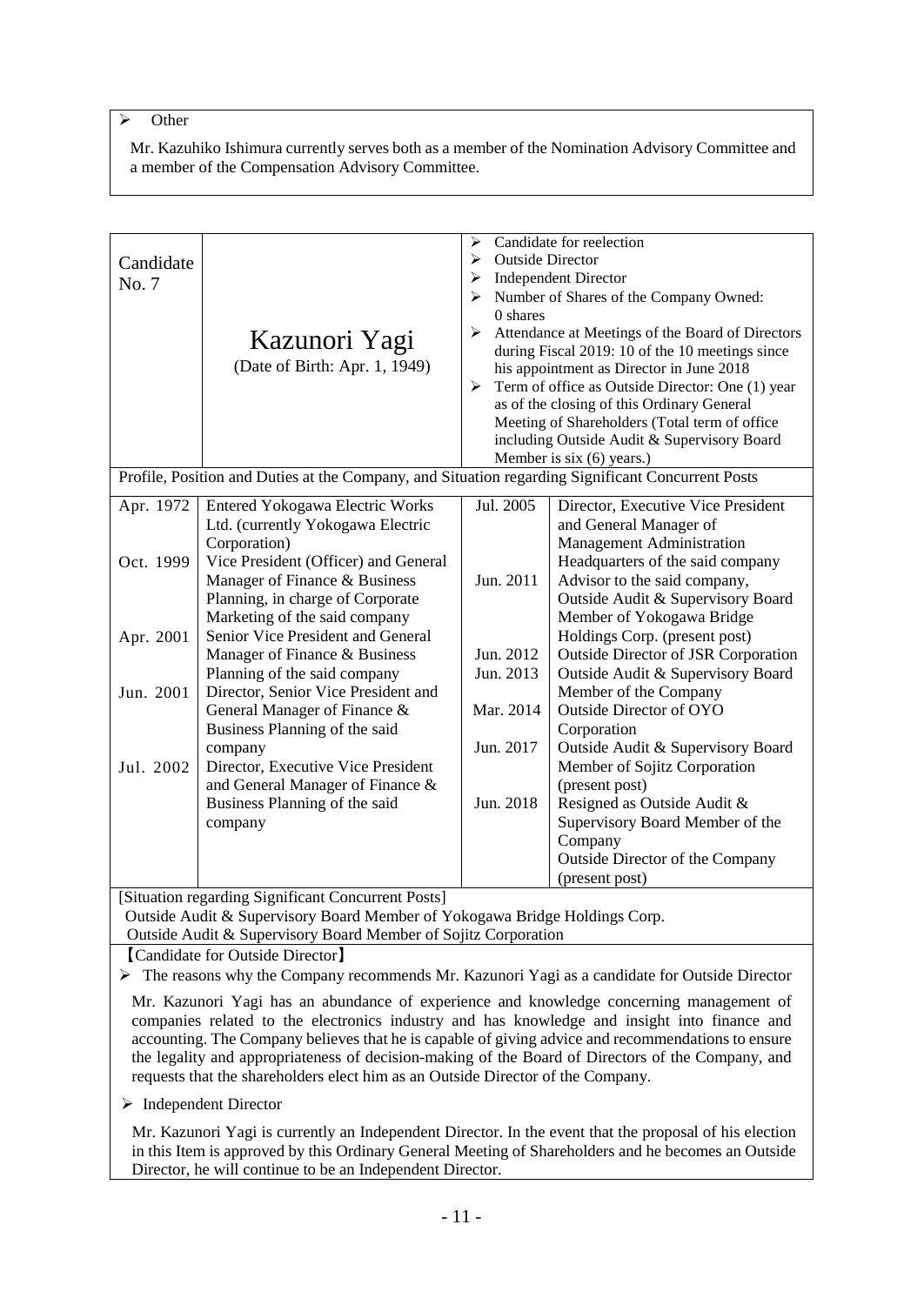#### $\triangleright$  Other

Mr. Kazunori Yagi currently serves as the Chair of the Board of Directors, the Chairman of the Nomination Advisory Committee and a member of the Compensation Advisory Committee.

Notes: 1. None of the above seven (7) candidates have any special interest in the Company.

2. The Company entered into contracts with each of the current Outside Directors pursuant to Article 427 paragraph 1 of the Companies Act of Japan to limit the liabilities of each such Outside Director to the Company under Article 423 paragraph 1 of the same Act to the amount set forth in each such contract, which shall be equal to the Minimum Liability Amount as provided for in Article 425 paragraph 1 of the same Act.

In the event that the proposal of election of Messrs. Kazumasa Yoshida, Kazuhiko Ishimura and Kazunori Yagi in this Item is approved by this Ordinary General Meeting of Shareholders and they become Outside Directors, such contracts will continue to be in effect.

 3. IHI Corporation, where Mr. Kazuhiko Ishimura has been serving as an Outside Director since June 2017, received an order from the Ministry of Economy, Trade and Industry of Japan to carry out operations in accordance with the repair methods for aero engines that are approved under the Aircraft Manufacturing Industry Act of Japan in March 2019, and also received a business improvement order from the Ministry of Land, Infrastructure, Transport and Tourism of Japan under the Civil Aeronautics Act of Japan in April 2019, in connection with its Civil Aero Engine Maintenance Business.

 Although Mr. Kazuhiko Ishimura was not aware of the said fact until it came to light, he had made recommendations in light of compliance at the Board of Directors meetings and in other occasions, and after such fact became known, has performed his duties as an Outside Director by, for example, requesting a thorough investigation and reliable implementation of measures to prevent reoccurrence.

4. The matters concerning Outside Directors (principal activities) in the fiscal year under review are set forth from page 36 through page 37 of the Business Report.

## **Third Item: Election of Five (5) Audit & Supervisory Board Members**

Each of the four (4) Audit & Supervisory Board Members' terms of office will expire at the closing of this Ordinary General Meeting of Shareholders. Also, Mr. Kazunori Yagi resigned as an Audit & Supervisory Board Member when he was elected as a Director at the 122nd Ordinary General Meeting of Shareholders held on June 28, 2018. Accordingly, you are requested to elect five (5) Audit & Supervisory Board Members (including three (3) Outside Audit & Supervisory Board Members).

The Company has obtained the Audit & Supervisory Board's consent regarding this Item. The Audit & Supervisory Board Member candidates are as follows:

| Candidate      | Name               |                                                    |                                                        |  |
|----------------|--------------------|----------------------------------------------------|--------------------------------------------------------|--|
| No.            |                    |                                                    |                                                        |  |
|                | Satoru Sueki       | New Candidate                                      |                                                        |  |
| $\overline{2}$ | Takakazu Momozuka  | New Candidate                                      |                                                        |  |
| 3              | Jun Ishii          | New Candidate                                      |                                                        |  |
|                |                    | Outside Audit & Supervisory<br><b>Board Member</b> | Independent Audit &<br>Supervisory Board Member        |  |
| 4              | Douglas K. Freeman | New Candidate                                      |                                                        |  |
|                |                    | Outside Audit & Supervisory<br><b>Board Member</b> | Independent Audit &<br>Supervisory Board Member        |  |
| 5              | Michiko Chiba      | New Candidate                                      |                                                        |  |
|                |                    | Outside Audit & Supervisory<br><b>Board Member</b> | Independent Audit &<br><b>Supervisory Board Member</b> |  |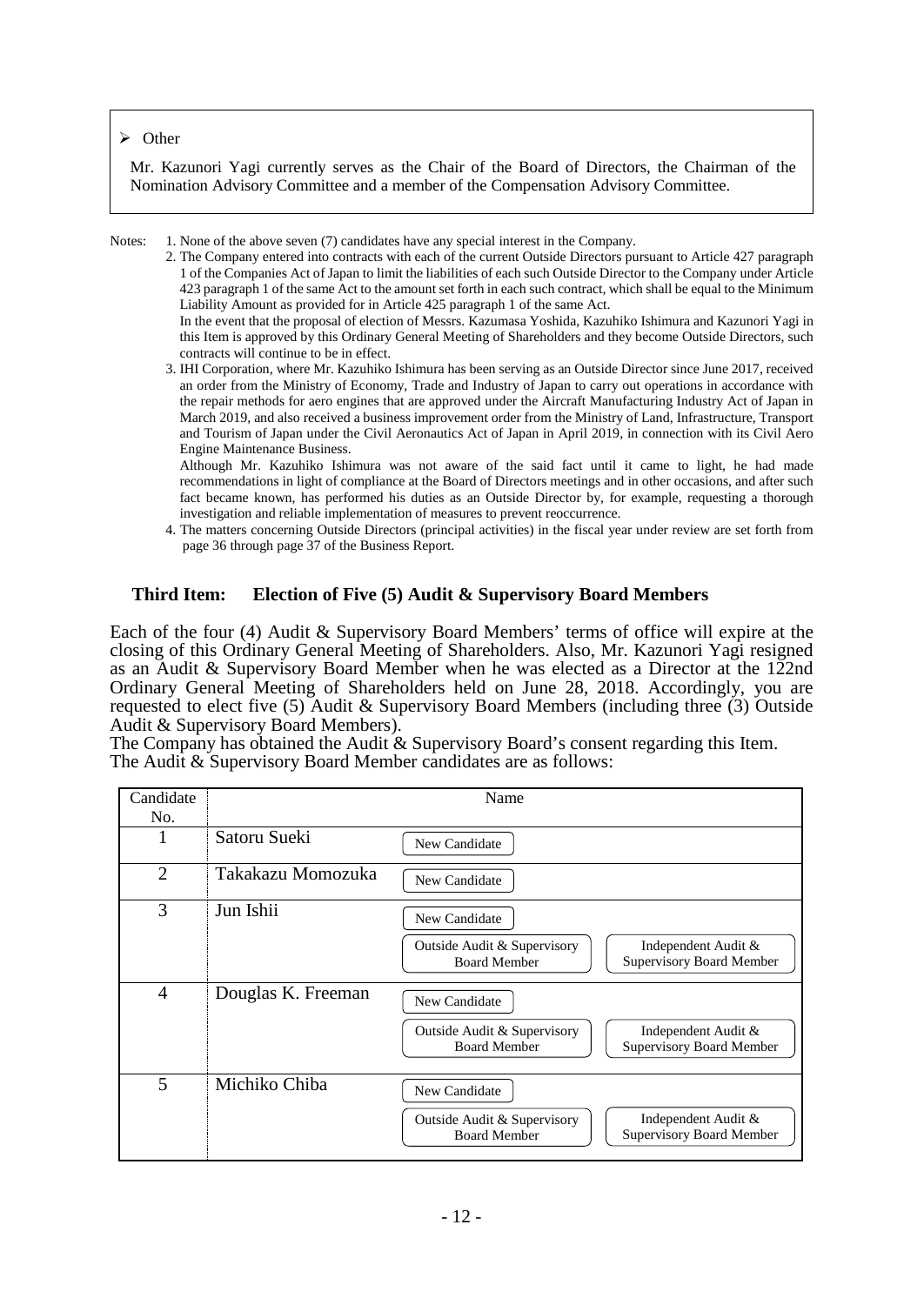| Candidate<br>No. 1                    | Satoru Sueki<br>(Date of Birth: Jul. 1, 1958)                                                                                                                                                                                                                      | New Candidate<br>⋗<br>Number of Shares of the Company Owned:<br>2,883 shares<br>Profile and Position at the Company, and Situation regarding Significant Concurrent Posts |                                                                                                                                                                                                                                                            |  |
|---------------------------------------|--------------------------------------------------------------------------------------------------------------------------------------------------------------------------------------------------------------------------------------------------------------------|---------------------------------------------------------------------------------------------------------------------------------------------------------------------------|------------------------------------------------------------------------------------------------------------------------------------------------------------------------------------------------------------------------------------------------------------|--|
| Mar. 1984<br>Apr. 2005<br>Apr. 2006   | Entered the Company<br>Leader, Thin Film Device Product<br>Group, Thin Film Device Division,<br>Data Storage & Thin Film<br><b>Technology Components Business</b><br>Group of the Company<br>Project Leader, Thin Film Product<br>Project, Technology Group of the | Apr. 2013<br>Jun. 2014                                                                                                                                                    | General Manager, Quality Assurance<br>Group, Manufacturing HQ of the<br>Company<br>General Manager, Humidifier Recall<br>Office, Humidifier Countermeasures<br>HQ of the Company<br>Corporate Officer of the Company<br>General Manager, Quality Assurance |  |
| Apr. 2009<br>Jun. 2010<br>$T_{\rm T}$ | Company<br>Deputy General Manager, Device<br>Development Center, Technology<br>Group of the Company<br>General Manager, Quality Assurance<br>Department of the Company<br>$\sim$ $\sim$                                                                            | Apr. 2017<br>Mar. 2019<br>$1.11 \times 2.1$<br>$\sim$ $\sim$                                                                                                              | Group of the Company<br>General Manager, Quality Assurance<br>HQ of the Company<br>Retirement of Corporate Officer of the<br>Company<br>$\mathbf{11}$ $\mathbf{12}$ $\mathbf{13}$ $\mathbf{14}$ $\mathbf{15}$ $\mathbf{16}$                                |  |

 $\triangleright$  The reasons why the Company recommends Mr. Satoru Sueki as a candidate for Audit & Supervisory Board Member

Mr. Satoru Sueki has an abundance of knowledge about overall management based on his experience as a Corporate Officer and the head of the quality assurance department. The Company expects him to conduct highly effective audit mainly on the technological aspect and proper audit on overall management by utilizing these experiences and knowledge. The Company believes that he can perform the duties of Audit & Supervisory Board Member of the Company appropriately, and requests that the shareholders elect him as an Audit & Supervisory Board Member of the Company.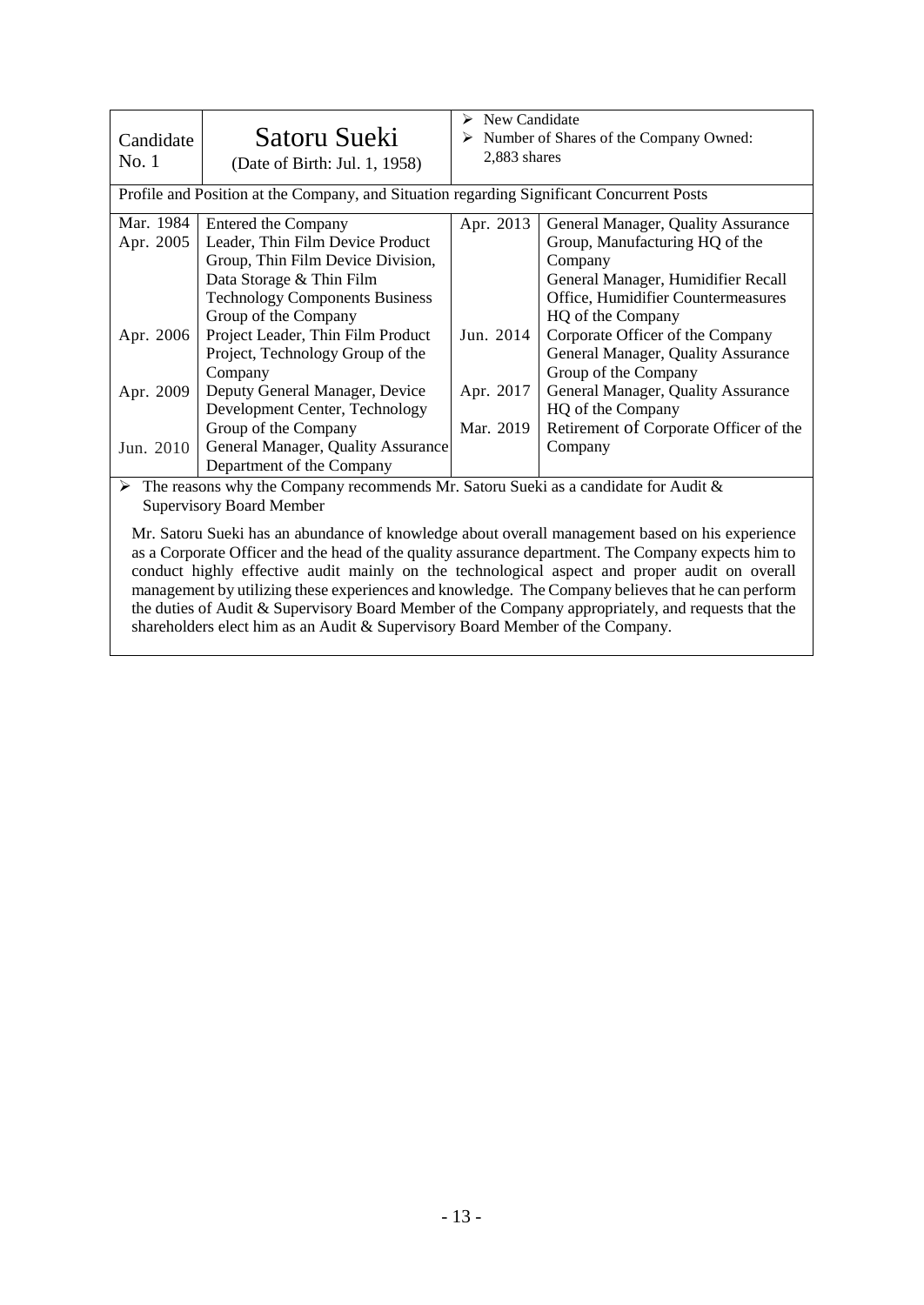| Candidate<br>No. 2                                                                                       | Takakazu Momozuka<br>(Date of Birth: Nov. 3, 1958)                                                                                                                                                                                                                                                                                                                                                  | New Candidate<br>⋗<br>➤<br>$2,000$ shares        | Number of Shares of the Company Owned:                                                                                                                                                                                                                                                                                                                                               |  |
|----------------------------------------------------------------------------------------------------------|-----------------------------------------------------------------------------------------------------------------------------------------------------------------------------------------------------------------------------------------------------------------------------------------------------------------------------------------------------------------------------------------------------|--------------------------------------------------|--------------------------------------------------------------------------------------------------------------------------------------------------------------------------------------------------------------------------------------------------------------------------------------------------------------------------------------------------------------------------------------|--|
| Profile and Position at the Company, and Situation regarding Significant Concurrent Posts                |                                                                                                                                                                                                                                                                                                                                                                                                     |                                                  |                                                                                                                                                                                                                                                                                                                                                                                      |  |
| Apr. 1982<br>Apr. 2005<br>Jun. 2008<br>Jun. 2011<br>Jun. 2013<br>Apr. 2015                               | Entered the Company<br>Senior Manager, Finance &<br>Accounting Department,<br>Administration Group of the<br>Company<br>General Manager, Finance &<br>Accounting Department,<br>Administration Group of the<br>Company<br>Corporate Officer of the Company<br>In charge of Finance & Accounting<br>and BPR Project of the Company<br>General Manager, Corporate<br>Administration HQ of the Company | Jun. 2016<br>Oct. 2016<br>Apr. 2017<br>Mar. 2019 | Deputy General Manager, Corporate<br>Administration HQ of the Company<br>General Manager, General Affairs<br>Group, Corporate Administration HQ<br>of the Company<br>Chief Compliance Officer of the<br>Company<br>General Manager, Compliance HQ of<br>the Company<br>General Manager, Legal &<br>Compliance HQ of the Company<br>Retirement of Corporate Officer of the<br>Company |  |
|                                                                                                          | In charge of Management System<br>and BPR Project of the Company                                                                                                                                                                                                                                                                                                                                    |                                                  |                                                                                                                                                                                                                                                                                                                                                                                      |  |
| $\triangleright$ The reasons why the Company recommends Mr. Takakazu Momozuka as a candidate for Audit & |                                                                                                                                                                                                                                                                                                                                                                                                     |                                                  |                                                                                                                                                                                                                                                                                                                                                                                      |  |

Supervisory Board Member

Mr. Takakazu Momozuka has an abundance of knowledge in overall management based on his experience as a Corporate Officer, Chief Compliance Officer and the head of the finance & accounting department. The Company expects him to conduct highly effective audit mainly on the compliance and finance and accounting aspects and proper audit on overall management by utilizing these experiences and knowledge. The Company believes that he can perform the duties of Audit & Supervisory Board Member of the Company appropriately, and requests that the shareholders elect him as an Audit & Supervisory Board Member of the Company.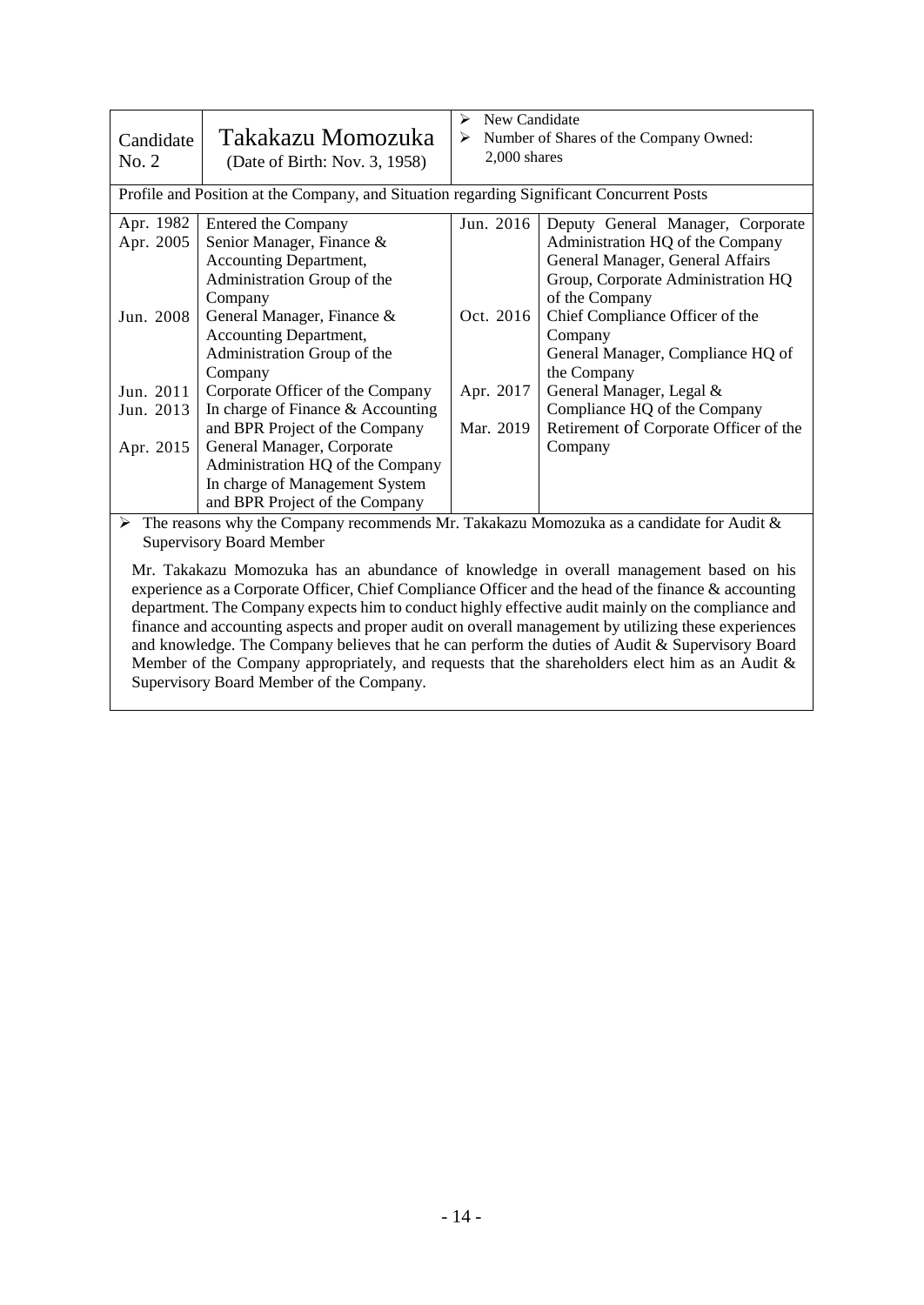| Candidate<br>No. 3                                                                                                                                                                                                                                                                                                                                                                                                                                                                                                                                                             | Jun Ishii<br>(Date of Birth: Mar. 24, 1956)                                                                                                                                                                                                                             | New Candidate<br>➤<br>Outside Audit & Supervisory Board Member<br>≻<br>Independent Audit & Supervisory Board Member<br>≻<br>> Number of Shares of the Company Owned:<br>0 shares |                                                                                                                                                         |  |  |  |
|--------------------------------------------------------------------------------------------------------------------------------------------------------------------------------------------------------------------------------------------------------------------------------------------------------------------------------------------------------------------------------------------------------------------------------------------------------------------------------------------------------------------------------------------------------------------------------|-------------------------------------------------------------------------------------------------------------------------------------------------------------------------------------------------------------------------------------------------------------------------|----------------------------------------------------------------------------------------------------------------------------------------------------------------------------------|---------------------------------------------------------------------------------------------------------------------------------------------------------|--|--|--|
|                                                                                                                                                                                                                                                                                                                                                                                                                                                                                                                                                                                | Profile and Position at the Company, and Situation regarding Significant Concurrent Posts                                                                                                                                                                               |                                                                                                                                                                                  |                                                                                                                                                         |  |  |  |
| Apr. 1979                                                                                                                                                                                                                                                                                                                                                                                                                                                                                                                                                                      | Entered Matsushita Electric Industrial<br>Co., Ltd. (currently Panasonic<br>Corporation)                                                                                                                                                                                | Jun. 2017                                                                                                                                                                        | Director, Managing Executive Officer,<br><b>Chief Risk Management Officer</b><br>(CRO), and Chief Compliance Officer                                    |  |  |  |
| Apr. 2007<br>Apr. 2012                                                                                                                                                                                                                                                                                                                                                                                                                                                                                                                                                         | Executive Officer of the said company<br>Managing Executive Officer of the<br>said company                                                                                                                                                                              |                                                                                                                                                                                  | (CCO);<br>In charge of Corporate Governance;<br>Director, Risk & Governance                                                                             |  |  |  |
| Jun. 2014                                                                                                                                                                                                                                                                                                                                                                                                                                                                                                                                                                      | Managing Director of the said<br>company                                                                                                                                                                                                                                |                                                                                                                                                                                  | Management Division; and<br>In charge of General Affairs, Social                                                                                        |  |  |  |
| Apr. 2015                                                                                                                                                                                                                                                                                                                                                                                                                                                                                                                                                                      | In charge of Human Resources,<br>General Affairs, Social Relations,<br>Legal Affairs, Fair Business,<br>Corporate Governance, Risk<br>Management, Facility Management,<br>Corporate Sport Promotion and<br>Executive Support Office; and<br>Director, Risk & Governance | Apr. 2018                                                                                                                                                                        | Relations, Facility Management and<br><b>Executive Support Office,</b><br>Of the said company<br>Director of the said company (Retired<br>in Jun. 2018) |  |  |  |
|                                                                                                                                                                                                                                                                                                                                                                                                                                                                                                                                                                                | Management Division,<br>Of the said company                                                                                                                                                                                                                             |                                                                                                                                                                                  |                                                                                                                                                         |  |  |  |
| ≻                                                                                                                                                                                                                                                                                                                                                                                                                                                                                                                                                                              | [Candidate for Outside Audit & Supervisory Board Member]<br>The reasons why the Company recommends Mr. Jun Ishii as a candidate for Outside Audit $\&$<br><b>Supervisory Board Member</b>                                                                               |                                                                                                                                                                                  |                                                                                                                                                         |  |  |  |
| Mr. Jun Ishii has an abundance of experience and knowledge in group governance, risk management,<br>etc. of an international electronics company. The Company believes that he can perform the duties of<br>Audit & Supervisory Board Member of the Company appropriately and contribute to the improvement<br>of auditing quality, and requests that the shareholders elect him as an Outside Audit & Supervisory<br>Board Member of the Company.                                                                                                                             |                                                                                                                                                                                                                                                                         |                                                                                                                                                                                  |                                                                                                                                                         |  |  |  |
| Although the Company has a business relationship with Panasonic Corporation, where Mr. Jun Ishii<br>was a Director from June 2014 to June 2018, the transacted amount is so small for both entities that<br>such business relationship is not a significant relationship; in the fiscal year ended March 31, 2019,<br>the ratio of sales of TDK to the Panasonic Group represented less than 1% of the consolidated net sales<br>of TDK and the ratio of sales of the Panasonic Group to TDK represented less than 1% of the<br>consolidated net sales of the Panasonic Group. |                                                                                                                                                                                                                                                                         |                                                                                                                                                                                  |                                                                                                                                                         |  |  |  |
| ➤                                                                                                                                                                                                                                                                                                                                                                                                                                                                                                                                                                              | Independent Audit & Supervisory Board Member (as such term defined in Rule 436-2 of the                                                                                                                                                                                 |                                                                                                                                                                                  |                                                                                                                                                         |  |  |  |

Securities Listing Regulations of Tokyo Stock Exchange, Inc.; the same applies hereinafter) In the event that the proposal of his election in this Item is approved by this Ordinary General Meeting

of Shareholders and he becomes an Outside Audit & Supervisory Board Member, he will be an Independent Audit & Supervisory Board Member.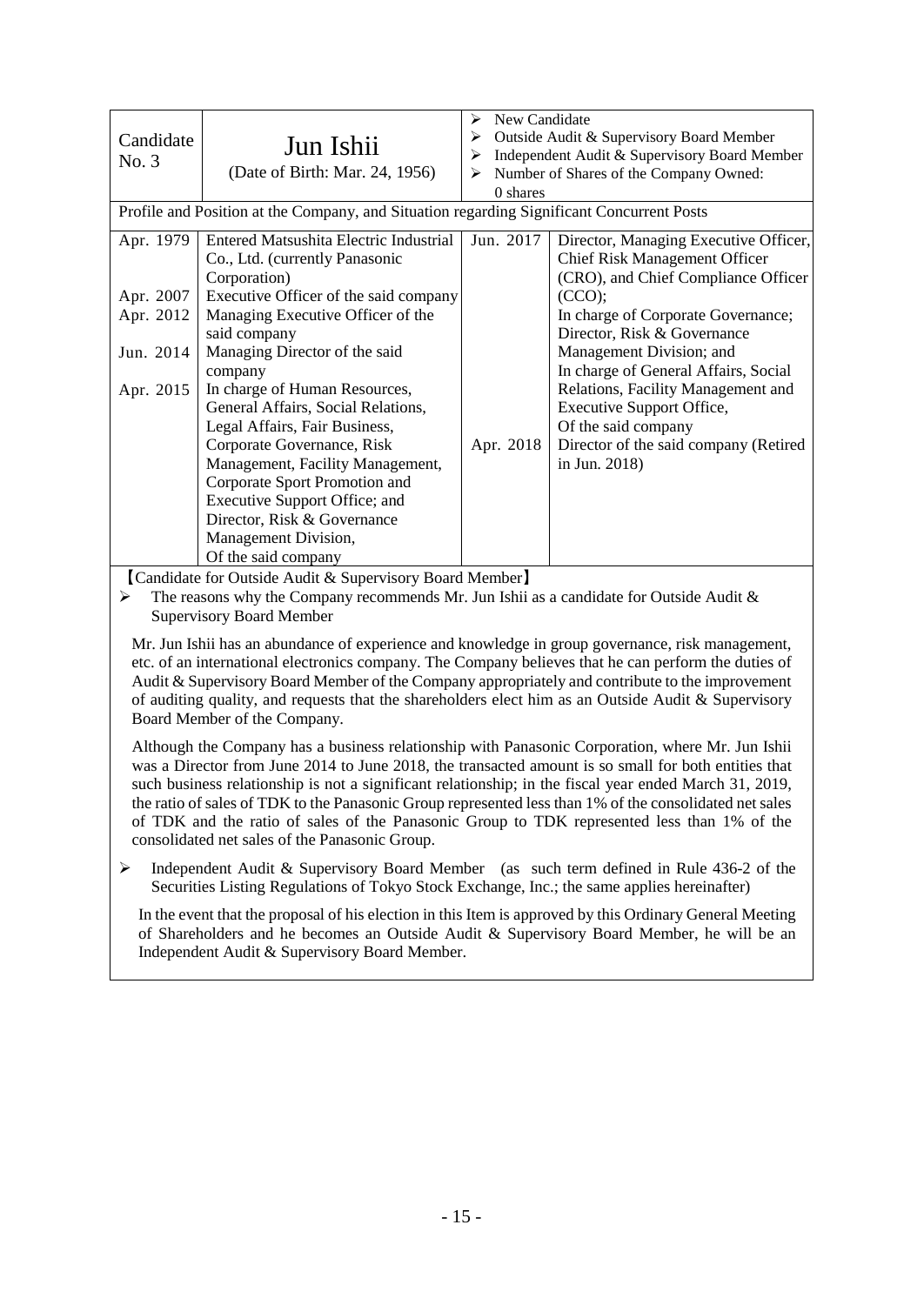| Candidate<br>No. 4                                                                                                                                                                                                                                                                                                                                                                                                                                                                                                                                                                                                                                                                                                                                        | Douglas K. Freeman<br>(Date of Birth: May 23, 1966)                                                                                                                                      | New Candidate<br>➤<br>Outside Audit & Supervisory Board Member<br>➤<br>$\triangleright$ Independent Audit & Supervisory Board Member<br>Number of Shares of the Company Owned:<br>$\blacktriangleright$<br>$0$ shares |                                                                                                                       |  |  |  |
|-----------------------------------------------------------------------------------------------------------------------------------------------------------------------------------------------------------------------------------------------------------------------------------------------------------------------------------------------------------------------------------------------------------------------------------------------------------------------------------------------------------------------------------------------------------------------------------------------------------------------------------------------------------------------------------------------------------------------------------------------------------|------------------------------------------------------------------------------------------------------------------------------------------------------------------------------------------|-----------------------------------------------------------------------------------------------------------------------------------------------------------------------------------------------------------------------|-----------------------------------------------------------------------------------------------------------------------|--|--|--|
|                                                                                                                                                                                                                                                                                                                                                                                                                                                                                                                                                                                                                                                                                                                                                           | Profile and Position at the Company, and Situation regarding Significant Concurrent Posts                                                                                                |                                                                                                                                                                                                                       |                                                                                                                       |  |  |  |
| Apr. 1990<br>Apr. 1996                                                                                                                                                                                                                                                                                                                                                                                                                                                                                                                                                                                                                                                                                                                                    | Entered Goldman Sachs Japan Co.,<br>Ltd.<br>Registered as lawyer in Japan<br>Joined Mitsui, Yasuda, Wani &                                                                               | Sep. 2007<br>Feb. 2016                                                                                                                                                                                                | Principal of Law Offices of Douglas<br>K. Freeman (present post)<br>Outside Director of U-Shin Ltd.<br>(present post) |  |  |  |
| Jun. 1997<br>Sep. 2002                                                                                                                                                                                                                                                                                                                                                                                                                                                                                                                                                                                                                                                                                                                                    | Maeda<br>Joined Hamada Law Offices<br>Registered as lawyer in New York,<br>the United States of America<br>Joined Sullivan & Cromwell LLP                                                | Apr. 2019                                                                                                                                                                                                             | Professor of Keio University Law<br>School (present post)                                                             |  |  |  |
|                                                                                                                                                                                                                                                                                                                                                                                                                                                                                                                                                                                                                                                                                                                                                           | [Situation regarding Significant Concurrent Posts]<br>Principal of Law Offices of Douglas K. Freeman<br>Outside Director of U-Shin Ltd.                                                  |                                                                                                                                                                                                                       |                                                                                                                       |  |  |  |
| ➤                                                                                                                                                                                                                                                                                                                                                                                                                                                                                                                                                                                                                                                                                                                                                         | [Candidate for Outside Audit & Supervisory Board Member]<br>The reasons why the Company recommends Mr. Douglas K. Freeman as a candidate for Outside<br>Audit & Supervisory Board Member |                                                                                                                                                                                                                       |                                                                                                                       |  |  |  |
| Mr. Douglas K. Freeman, as a lawyer, has specialized knowledge in law and an abundance of<br>experience in international corporate legal affairs.<br>Although Mr. Douglas K. Freeman does not have the experience of being involved in business<br>management other than as an Outside Director, the Company believes that he can perform the duties<br>of Audit & Supervisory Board Member of the Company appropriately and contribute to the<br>improvement of auditing quality for the above reasons, and requests that the shareholders elect him<br>as an Outside Audit & Supervisory Board Member of the Company.<br>The Company has no business relationship with Law Offices of Douglas K. Freeman, where Mr.<br>Douglas K. Freeman is Principal. |                                                                                                                                                                                          |                                                                                                                                                                                                                       |                                                                                                                       |  |  |  |
|                                                                                                                                                                                                                                                                                                                                                                                                                                                                                                                                                                                                                                                                                                                                                           | $\triangleright$ Independent Audit & Supervisory Board Member                                                                                                                            |                                                                                                                                                                                                                       |                                                                                                                       |  |  |  |
| In the event that the proposal of his election in this Item is approved by this Ordinary General<br>Meeting of Shareholders and he becomes an Outside Audit & Supervisory Board Member, he will<br>be an Independent Audit & Supervisory Board Member.                                                                                                                                                                                                                                                                                                                                                                                                                                                                                                    |                                                                                                                                                                                          |                                                                                                                                                                                                                       |                                                                                                                       |  |  |  |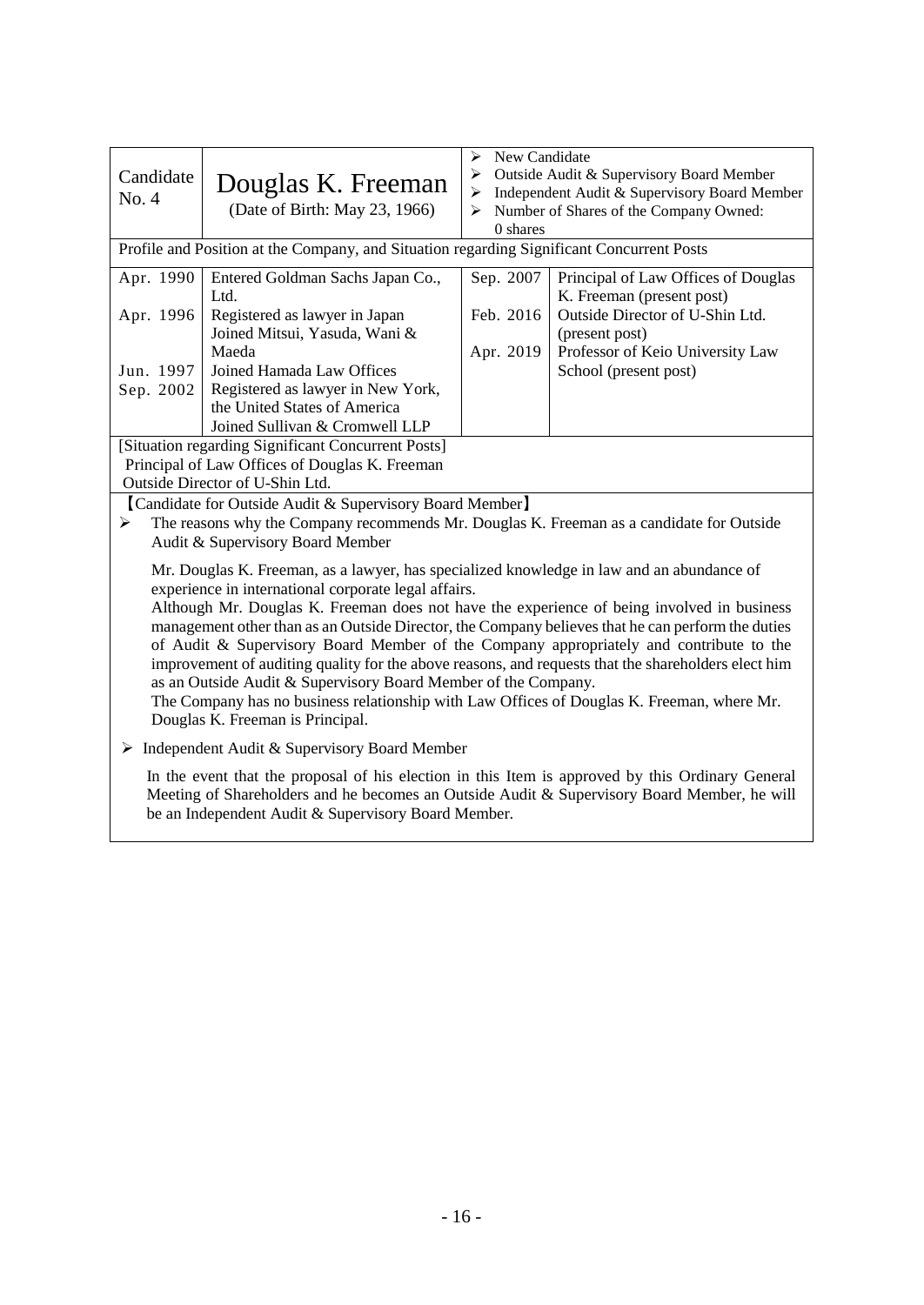| Candidate<br>No. 5                                                                                                                                                                                                                                                                                                                                                                                                                                                                                                                                                                                                                                                                                                                                                                 | Michiko Chiba<br>(Date of Birth: Jun. 27, 1961)                                                                                                                                                                                                    | New Candidate<br>➤<br>➤<br>Outside Audit & Supervisory Board Member<br>Independent Audit & Supervisory Board Member<br>➤<br>Number of Shares of the Company Owned:<br>➤<br>0 shares |                                                                         |  |  |  |
|------------------------------------------------------------------------------------------------------------------------------------------------------------------------------------------------------------------------------------------------------------------------------------------------------------------------------------------------------------------------------------------------------------------------------------------------------------------------------------------------------------------------------------------------------------------------------------------------------------------------------------------------------------------------------------------------------------------------------------------------------------------------------------|----------------------------------------------------------------------------------------------------------------------------------------------------------------------------------------------------------------------------------------------------|-------------------------------------------------------------------------------------------------------------------------------------------------------------------------------------|-------------------------------------------------------------------------|--|--|--|
|                                                                                                                                                                                                                                                                                                                                                                                                                                                                                                                                                                                                                                                                                                                                                                                    | Profile and Position at the Company, and Situation regarding Significant Concurrent Posts                                                                                                                                                          |                                                                                                                                                                                     |                                                                         |  |  |  |
| Apr. 1984                                                                                                                                                                                                                                                                                                                                                                                                                                                                                                                                                                                                                                                                                                                                                                          | Entered Tokyo Metropolitan<br>Government                                                                                                                                                                                                           | Sep. 2016                                                                                                                                                                           | Principal of Chiba Certified Public<br>Accountant Office (present post) |  |  |  |
| Oct. 1989                                                                                                                                                                                                                                                                                                                                                                                                                                                                                                                                                                                                                                                                                                                                                                          | Joined Showa Ota & Co. (currently<br>Ernst & Young ShinNihon LLC)                                                                                                                                                                                  | Jun. 2018                                                                                                                                                                           | Outside Audit & Supervisory Board<br>Member of CASIO COMPUTER           |  |  |  |
| Mar. 1993                                                                                                                                                                                                                                                                                                                                                                                                                                                                                                                                                                                                                                                                                                                                                                          | Registered as certified public<br>accountant in Japan                                                                                                                                                                                              | Mar. 2019                                                                                                                                                                           | CO., LTD. (present post)<br>Outside Audit & Supervisory Board           |  |  |  |
| Jul. 2010                                                                                                                                                                                                                                                                                                                                                                                                                                                                                                                                                                                                                                                                                                                                                                          | Senior Partner, Ernst & Young<br>ShinNihon LLC                                                                                                                                                                                                     |                                                                                                                                                                                     | Member of DIC Corporation (present<br>post)                             |  |  |  |
|                                                                                                                                                                                                                                                                                                                                                                                                                                                                                                                                                                                                                                                                                                                                                                                    | [Situation regarding Significant Concurrent Posts]<br>Principal of Chiba Certified Public Accountant Office<br>Outside Audit & Supervisory Board Member of CASIO COMPUTER CO., LTD.<br>Outside Audit & Supervisory Board Member of DIC Corporation |                                                                                                                                                                                     |                                                                         |  |  |  |
|                                                                                                                                                                                                                                                                                                                                                                                                                                                                                                                                                                                                                                                                                                                                                                                    | [Candidate for Outside Audit & Supervisory Board Member]<br>$\triangleright$ The reasons why the Company recommends Ms. Michiko Chiba as a candidate for Outside Audit &<br><b>Supervisory Board Member</b>                                        |                                                                                                                                                                                     |                                                                         |  |  |  |
| Ms. Michiko Chiba, as a certified public accountant, has specialized knowledge in finance and<br>accounting and an abundance of experience in audit.<br>Although Ms. Michiko Chiba does not have the experience of being involved in business management<br>other than as an Outside Audit & Supervisory Board Member, the Company believes that she can<br>perform the duties of Audit & Supervisory Board Member of the Company appropriately and<br>contribute to the improvement of auditing quality for the above reasons, and requests that the<br>shareholders elect her as an Outside Audit & Supervisory Board Member of the Company.<br>The Company has no business relationship with Chiba Certified Public Accountant Office, where Ms.<br>Michiko Chiba is Principal. |                                                                                                                                                                                                                                                    |                                                                                                                                                                                     |                                                                         |  |  |  |
| Although the Company has a business relationship with CASIO COMPUTER CO., LTD., where Ms.<br>Michiko Chiba is an Outside Audit & Supervisory Board Member, the transacted amount is so small<br>for both entities that such business relationship is not a significant relationship; in the fiscal year ended<br>March 31, 2019, the ratio of sales of TDK to the CASIO COMPUTER Group represented less than<br>1% of the consolidated net sales of TDK.                                                                                                                                                                                                                                                                                                                           |                                                                                                                                                                                                                                                    |                                                                                                                                                                                     |                                                                         |  |  |  |
|                                                                                                                                                                                                                                                                                                                                                                                                                                                                                                                                                                                                                                                                                                                                                                                    | $\triangleright$ Independent Audit & Supervisory Board Member                                                                                                                                                                                      |                                                                                                                                                                                     |                                                                         |  |  |  |
| In the event that the proposal of her election in this Item is approved by this Ordinary General Meeting<br>of Shareholders and she becomes an Outside Audit & Supervisory Board Member, she will be an<br>Independent Audit & Supervisory Board Member.                                                                                                                                                                                                                                                                                                                                                                                                                                                                                                                           |                                                                                                                                                                                                                                                    |                                                                                                                                                                                     |                                                                         |  |  |  |

Notes: 1. None of the above five (5) candidates have any special interest in the Company.

- 2. In the event that the proposal of election of Messrs. Satoru Sueki, Takakazu Momozuka, Jun Ishii and Douglas K. Freeman and Ms. Michiko Chiba in this Item is approved by this Ordinary General Meeting of Shareholders and they become Audit & Supervisory Board Members, the Company will enter into contracts with each of the Audit & Supervisory Board Members pursuant to Article 427 paragraph 1 of the Companies Act of Japan to limit the liabilities of each such Audit & Supervisory Board Member to the Company under Article 423 paragraph 1 of the same Act to the amount set forth in each such contract, which shall be equal to the Minimum Liability Amount as provided for in Article 425 paragraph 1 of the same Act.
- 3. Mr. Jun Ishii served as a Director of Panasonic Corporation from June 2014 to June 2018. Panasonic Corporation and one of its U.S. subsidiaries, Panasonic Avionics Corporation, entered into agreements with the United States Securities and Exchange Commission and the United States Department of Justice on the payment of penalty to the U.S. government and various measures to improve compliance in May 2018 in connection with certain contracts with airline customers and the use of sales agents and consultants by the said U.S. subsidiary investigated due to suspected violations of the Foreign Corrupt Practices Act and other U.S. securities law.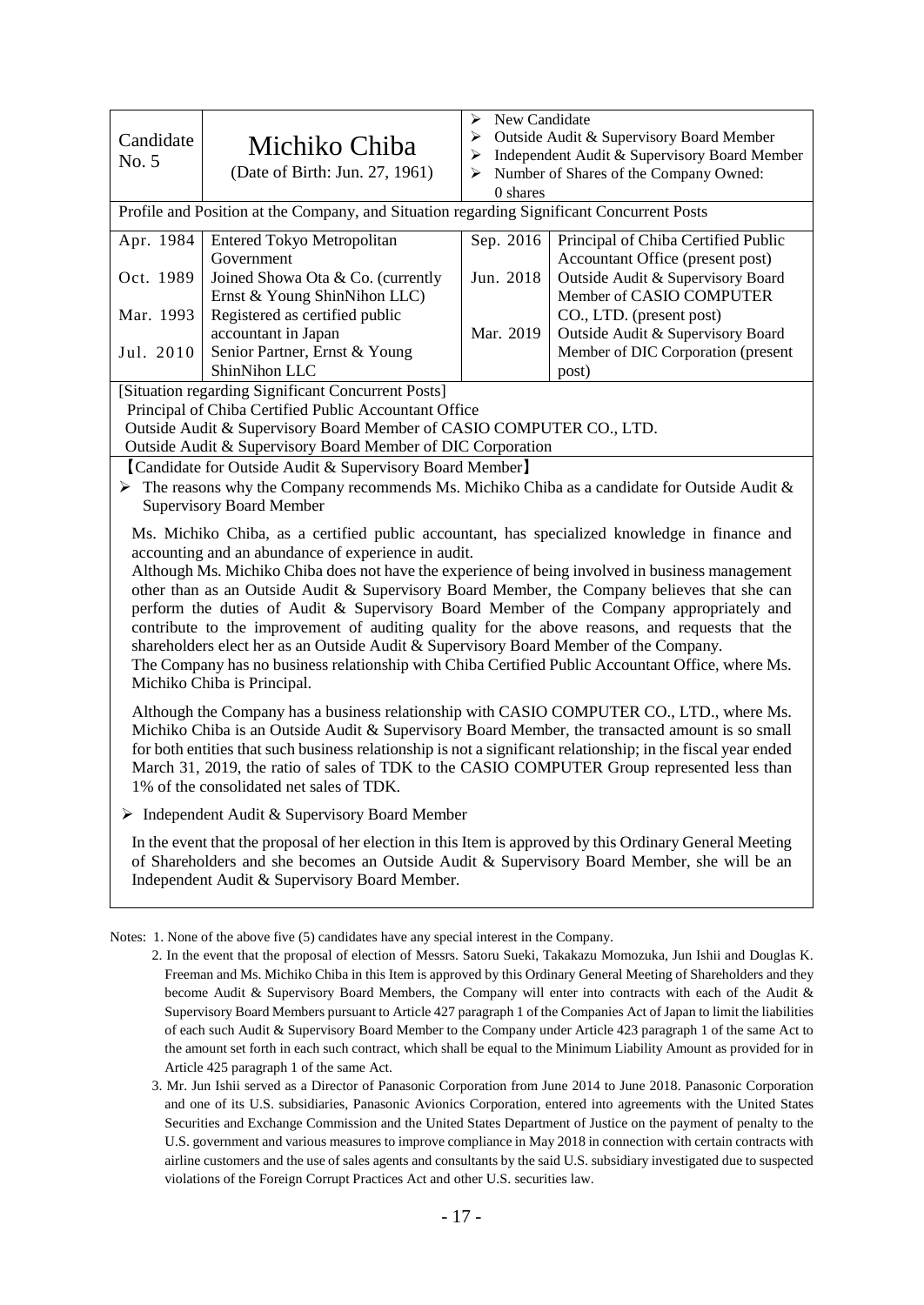Mr. Jun Ishii, as Chief Compliance Officer of Panasonic Corporation, had been promoting the enhancement of compliance system and performed his duties by addressing the clarification of facts and prevention of reoccurrence.

 4. U-Shin Ltd., where Mr. Douglas K. Freeman has been serving as an Outside Director since February 2016, received a recommendation from the Japan Fair Trade Commission in accordance with the Act against Delay in Payment of Subcontract Proceeds, Etc. to Subcontractors of Japan in November 2016. The said company had outsourced to certain subcontractors the manufacturing of certain auto parts, etc. which it sells and manufactures. In accordance with agreements prior to placement of order with a part of such subcontractors, the said company had been deducting certain amount from the amount of subcontract proceeds or making them pay certain amount. Such acts were determined to be in violation of Article 4 paragraph 1 item 3 (Prohibition on Reduction of Subcontract Proceeds) of the said Act.

 Although Mr. Douglas K. Freeman was not aware of the said violation beforehand, he had made recommendations in light of compliance at the Board of Directors meetings and in other occasions, and after such violation became known, has performed his duties as an Outside Director by, for example, requesting a thorough investigation and reliable implementation of measures to prevent reoccurrence.

5. Four (4) of the above-mentioned five (5) candidates for Audit & Supervisory Board Members are male and one (1) is female.

#### $\langle$ Reference 1 $\rangle$  Nomination Advisory Committee

The Company has in place a Nomination Advisory Committee as an advisory body to the Board of Directors which is chaired by an Independent Outside Director and of which the majority of the members are composed of Independent Outside Directors.

This Nomination Advisory Committee discusses the conditions expected with regard to nominations for the posts of Director, Audit & Supervisory Board Member and Corporate Officer and makes nominations. In this way it helps ensure the appropriateness of the elections of Directors, Audit & Supervisory Board Members and Corporate Officers, and the transparency of the decision-making process. In addition, the Nomination Advisory Committee discusses the independence of Outside Directors and Outside Audit & Supervisory Board Members.

All candidates in the Second and Third Items have been discussed by the Nomination Advisory Committee.

 $\langle$  Reference 2 $\rangle$  Criteria for independence of Outside Directors and Outside Audit & Supervisory Board Members

In order to secure the independence of the Outside Directors and Outside Audit & Supervisory Board Members it invites, the Company has established "items to be verified regarding independence" with reference to such criteria as Rule 436-2 of the Securities Listing Regulation regarding Securing Independent Directors/ Audit & Supervisory Board Members and Rule III. 5. (3)-2 of Guidelines Concerning Listed Company Compliance, both of which are stipulated by Tokyo Stock Exchange, Inc. The outline of these items is as follows.

【Items to be verified regarding independence】

(1) In cases where the relevant Outside Director/Audit & Supervisory Board Member has a business relationship with the Company

An Outside Director/Audit & Supervisory Board Member shall be judged not to be independent if they are at present, or have been during the past five years, a party with a business relationship with the Company as described in (i) below, or a person who executes business for such a party, or if (ii) below applies to them.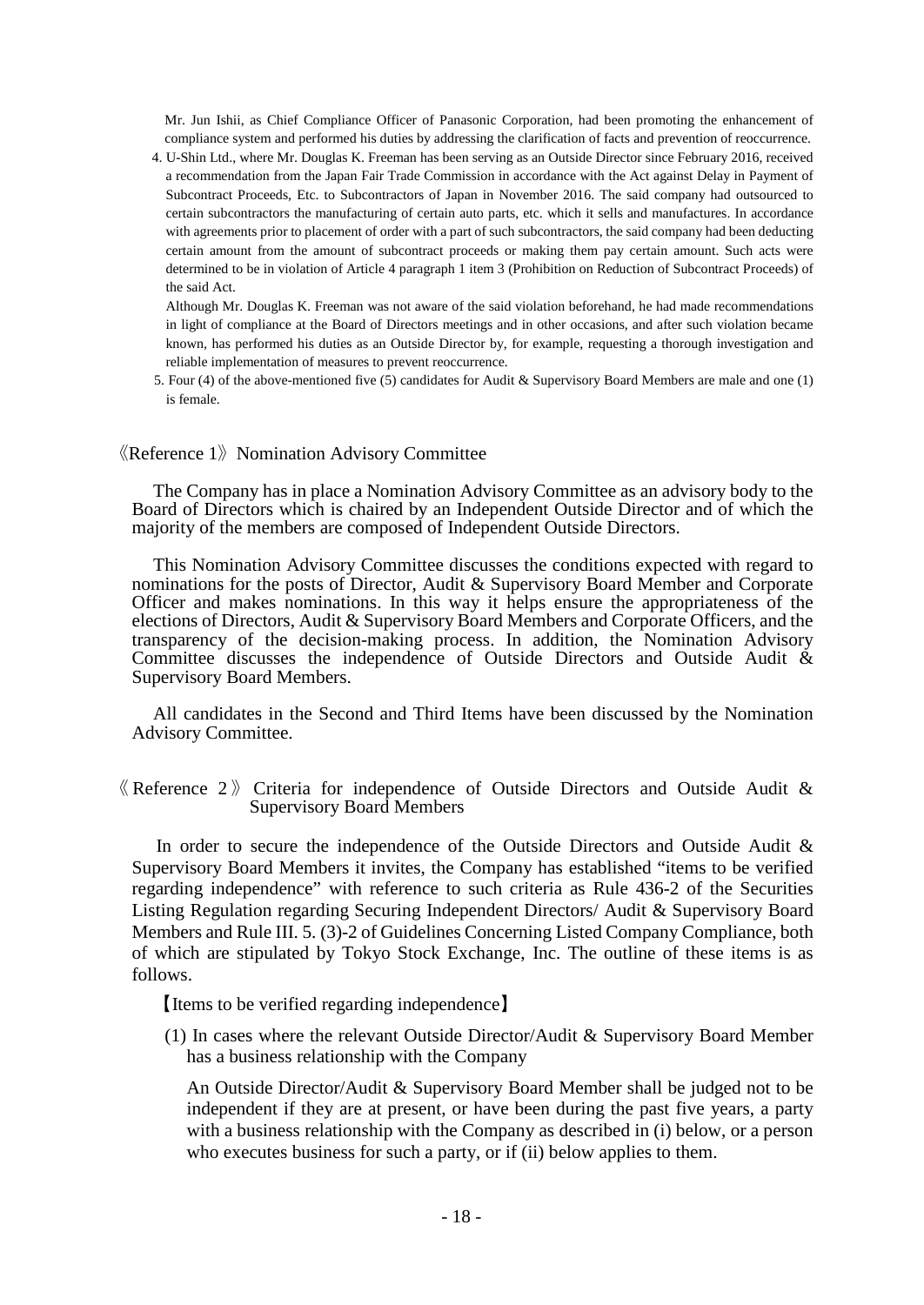(i) Where it is recognized, objectively and reasonably, that such business relationship is necessary for, or has a substantial influence on, the continued operation of TDK or the other party to such business relationship (where there is a high degree of dependence in the relationship, where the relationship is the source of 2% or more of consolidated net sales, or where the other party to the relationship receives money or other assets from TDK other than remuneration for officers)

(ii) Where it is recognized within TDK that the relevant Outside Director/Audit  $\&$ Supervisory Board Member is involved in a business relationship with the other party to such business relationship

(2) In cases where the relevant Outside Director/Audit & Supervisory Board Member is a consultant, an accounting professional or a law professional

An Outside Director/Audit & Supervisory Board Member shall be judged not to be independent if any of the following cases apply to such person at present or have applied to such person during the past five years.

(i) Where it is recognized, objectively and reasonably, that the relevant Outside Director/Audit & Supervisory Board Member (including candidates for such position; the same shall apply hereinafter) cannot perform duties as an Independent Director/Audit & Supervisory Board Member because they receive money or other assets from TDK other than remuneration for officers (where there is a high degree of dependence)

(ii) Where it is recognized, objectively and reasonably, that the relevant Outside Director/Audit & Supervisory Board Member cannot perform duties as an Independent Director/Audit & Supervisory Board Member because an organization to which such person belongs (hereinafter the "Relevant Organization") receives money or other assets from TDK other than remuneration for officers (where this income is equivalent to 2% or more of total consolidated net sales)

(iii) Where TDK has a high degree of dependence on a professional or a Relevant Organization, such as a case where services, etc., rendered by such parties are essential to the corporate management of TDK or it would be difficult to find an alternative provider of the same services, etc.

(iv) Where it is recognized within TDK that the relevant Outside Director/Audit  $\&$ Supervisory Board Member is involved in the services, etc., provided by the Relevant Organization

(3) In the case of a close relative of the relevant Outside Director/Audit & Supervisory Board Member

An Outside Director/Audit & Supervisory Board Member shall be judged not to be independent if either of the following cases apply to their close relative at present or have applied to them during the past five years.

(i) A person to whom (1) or (2) above applies (except persons without material significance)

(ii) A person who executes business for the Company or a subsidiary of the Company (except persons without material significance)

End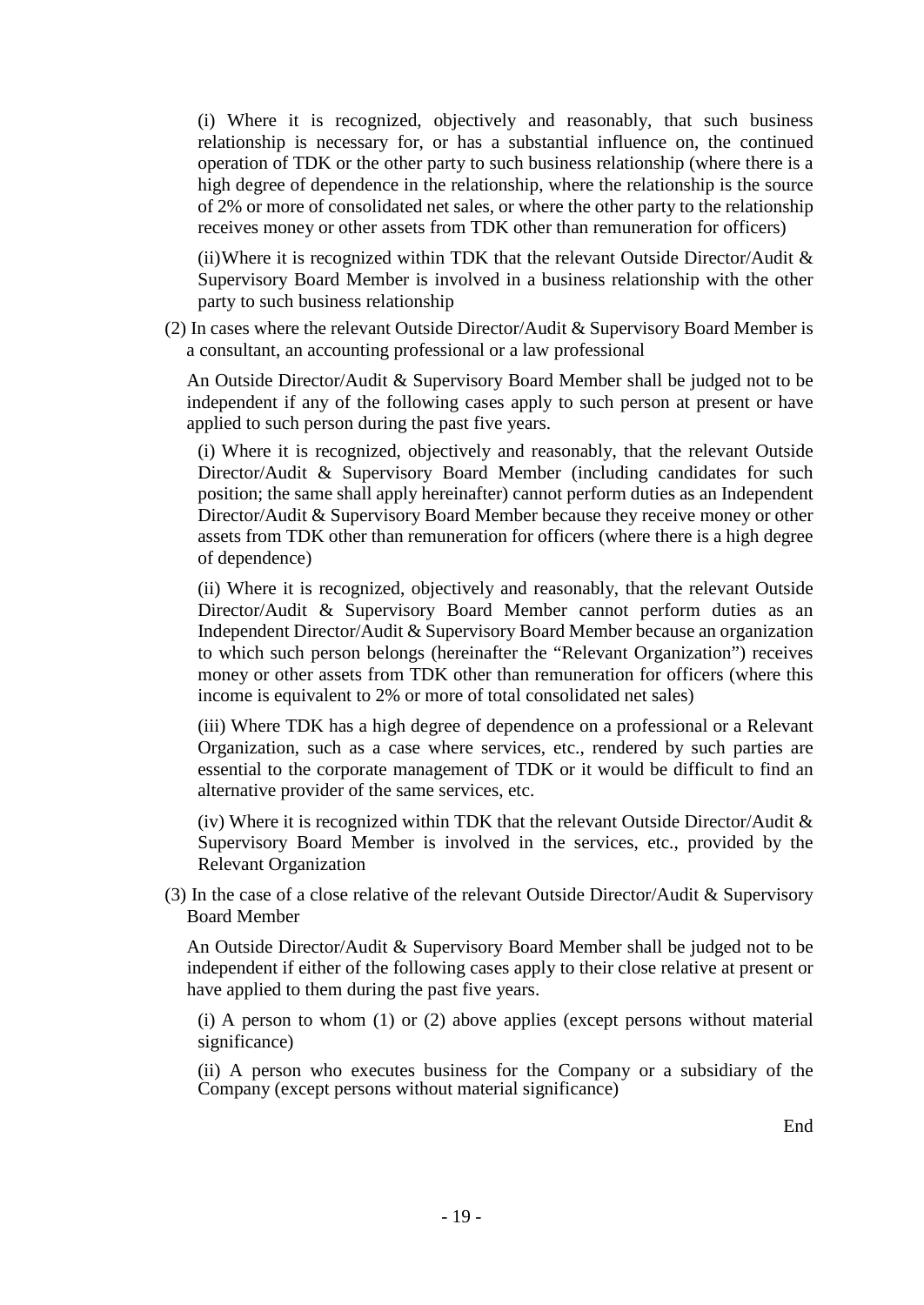## **(Documents Attached to the Notice of Convocation of the Ordinary General Meeting of Shareholders)**

## **Attached Document (1)**

## BUSINESS REPORT

From: April 1, 2018 To: March 31, 2019

#### **1. Business Conditions**

#### **(1) Business Conditions and Results of TDK Group ("TDK")**

In the fiscal year ended March 31, 2019 ("Fiscal 2019"), the global economy was generally solid, supported by consumption, production, and exports through the first half of the fiscal year. However, a deceleration in the Chinese economy became stronger due to the intensification of trade friction between the U.S. and China in the second half. The economies of the U.S., Europe, and Japan have maintained a gradual pace of recovery, but these economies will be unable to avoid impacts due to aforementioned deceleration in China and political issues in Europe. Accordingly, the outlook has become increasingly uncertain.

Looking at the electronics market, which has a large bearing on the consolidated performance of TDK, the automotive market saw a year-on-year decrease in automobile sales volume due to the impact of factors such as a pronounced downturn in sales in the Chinese market and the introduction of the Worldwide harmonized Light vehicle Test Procedure (WLTP). However, the number of components installed per vehicle has continued to increase in step with advances in the electrification of automobiles. In the Information and Communications Technology (ICT) market, production volume of smartphones slightly decreased compared to the previous fiscal year due to factors including lengthening the cycle of purchasing new smartphones. In addition, production of Hard Disk Drives (HDDs) for data center applications increased, while production of HDDs as a whole decreased year on year.

| As a result, consolidated operating results for the Company for Fiscal 2019 were as follows. |  |  |  |  |               |
|----------------------------------------------------------------------------------------------|--|--|--|--|---------------|
|                                                                                              |  |  |  |  | $\alpha$ in m |

|                                                                                    |             |             | († 111 ПШПЮПS <i>)</i> |
|------------------------------------------------------------------------------------|-------------|-------------|------------------------|
|                                                                                    | Fiscal 2018 | Fiscal 2019 | Yo Y Change            |
| Net sales                                                                          | 1,271,747   | 1,381,806   | 8.7%                   |
| Operating income                                                                   | 89,692      | 107,823     | 20.2%                  |
| Income before income taxes                                                         | 89,811      | 115,554     | 28.7%                  |
| Net income attributable to the Company                                             | 63,463      | 82,205      | 29.5%                  |
| Net income attributable to the Company / Basic<br>per common share $(\frac{1}{2})$ | 502.80      | 651.02      | 148.22                 |

 $(41)$ 

Note: Results for Fiscal 2018 are reclassified due to adoption of Financial Accounting Standards Board ("FASB") Accounting Standards Update ("ASU") 2017-07 "Improving the Presentation of Net Periodic Pension Cost and Net Periodic Postrequirement Benefit Cost". As a result of this reclassification, operating income increased by ¥4,059 million.

## **(2) Segment Information of TDK**

TDK's net sales are made up of four reporting segments―"Passive Components" (Capacitors, Inductive Devices, etc.), "Sensor Application Products", "Magnetic Application Products", and "Energy Application Products", as well as "other" that are not included in any of these four reporting segments. Net sales by business section in each segment were as follows: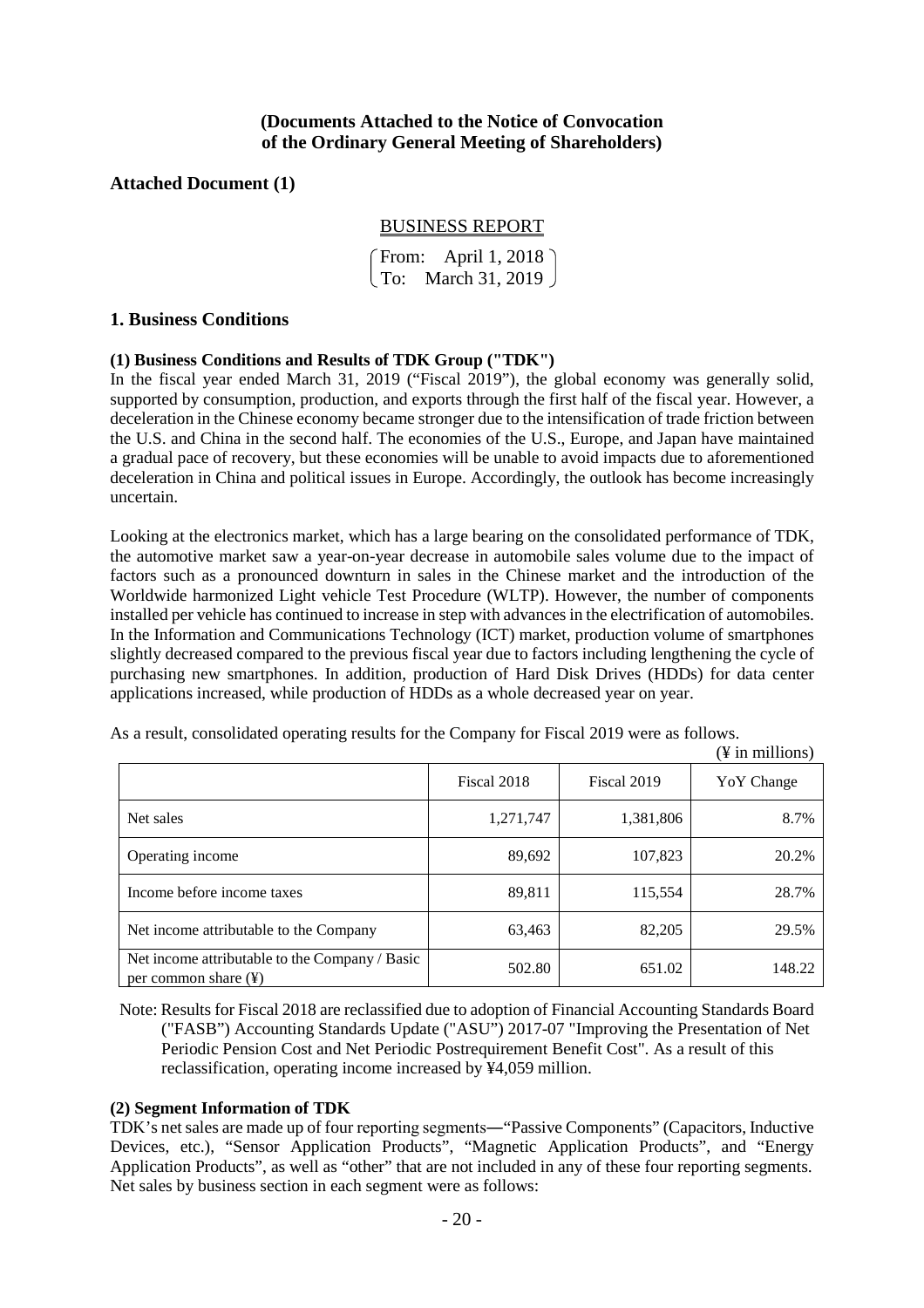|                                      |                                                                                    |                  |                       | $(\frac{1}{2}$ in millions) |
|--------------------------------------|------------------------------------------------------------------------------------|------------------|-----------------------|-----------------------------|
| <b>Business Section</b>              | Main Applications                                                                  | <b>Net Sales</b> | Share of<br>Sales (%) | YoY<br>Change<br>$(\%)$     |
| Capacitors                           | Communications, AV,                                                                | 173,331          | 12.6                  | 10.4                        |
| <b>Inductive Devices</b>             | office automation and<br>other types of equipment,                                 | 158,639          | 11.5                  | 0.7                         |
| <b>Other Passive Components</b>      | automobiles and industrial                                                         | 101,436          | 7.3                   | $-1.7$                      |
| Passive Components                   | equipment, etc.                                                                    | 433,406          | 31.4                  | 3.7                         |
| <b>Sensor Application Products</b>   | Automobiles, industrial<br>and communications<br>equipment, etc.                   | 76,467           | 5.5                   | $-1.1$                      |
| <b>Magnetic Application Products</b> | PCs and PC peripherals,<br>automobiles and industrial<br>equipment, etc.           | 272,807          | 19.7                  | $-1.7$                      |
| <b>Energy Application Products</b>   | Communications<br>equipment, PCs, industrial<br>equipment and<br>automobiles, etc. | 537,502          | 38.9                  | 21.4                        |
| Other                                | Communications and<br>industrial equipment, etc.                                   | 61,624           | 4.5                   | 9.5                         |
| Consolidated total                   |                                                                                    | 1,381,806        | 100.0                 | 8.7                         |
| Incl. Overseas sales                 |                                                                                    | 1,268,437        | 91.8                  | 9.5                         |

Note: In accordance with the reorganization, "Energy Application Products" segment was newly established. Certain products of Other Passive Components in "Passive Components" were reclassified into "Other," and certain products of "Other" were reclassified into Other Passive Components in "Passive Components," and certain products of "Sensor Application Products" were reclassified into "Other" at the start of Fiscal 2019. The calculations of comparisons against the previous fiscal year are based on the sales of the previous fiscal year reclassified to conform to the new segmentation.

## **[Passive Components Segment]**

This segment is made up of (1) Capacitors, (2) Inductive Devices, and (3) Other Passive Components. Consolidated net segment sales were ¥433,406 million, up 3.7% year on year from ¥417,757 million.

The Capacitors business is made up of Ceramic Capacitors, Aluminum Electrolytic Capacitors, and Film Capacitors. Consolidated net sales in the Capacitors business were ¥173,331 million, up 10.4% year on year from ¥156,990 million. Sales of Ceramic Capacitors increased mainly to the automotive market. Sales of Aluminum Electrolytic Capacitors and Film Capacitors increased to the automotive and the industrial equipment markets.

Consolidated net sales of Inductive Devices business increased by 0.7% year on year from ¥157,529 million to ¥158,639 million. Sales increased to the automotive and the ICT markets, while decreased to the industrial equipment market.

Other Passive Components include High-Frequency Devices, Piezoelectric Material Products and Circuit Protection Components. Consolidated net sales of Other Passive Components decreased by 1.7% year on year from ¥103,238 million to ¥101,436 million. Sales decreased mainly to the ICT market.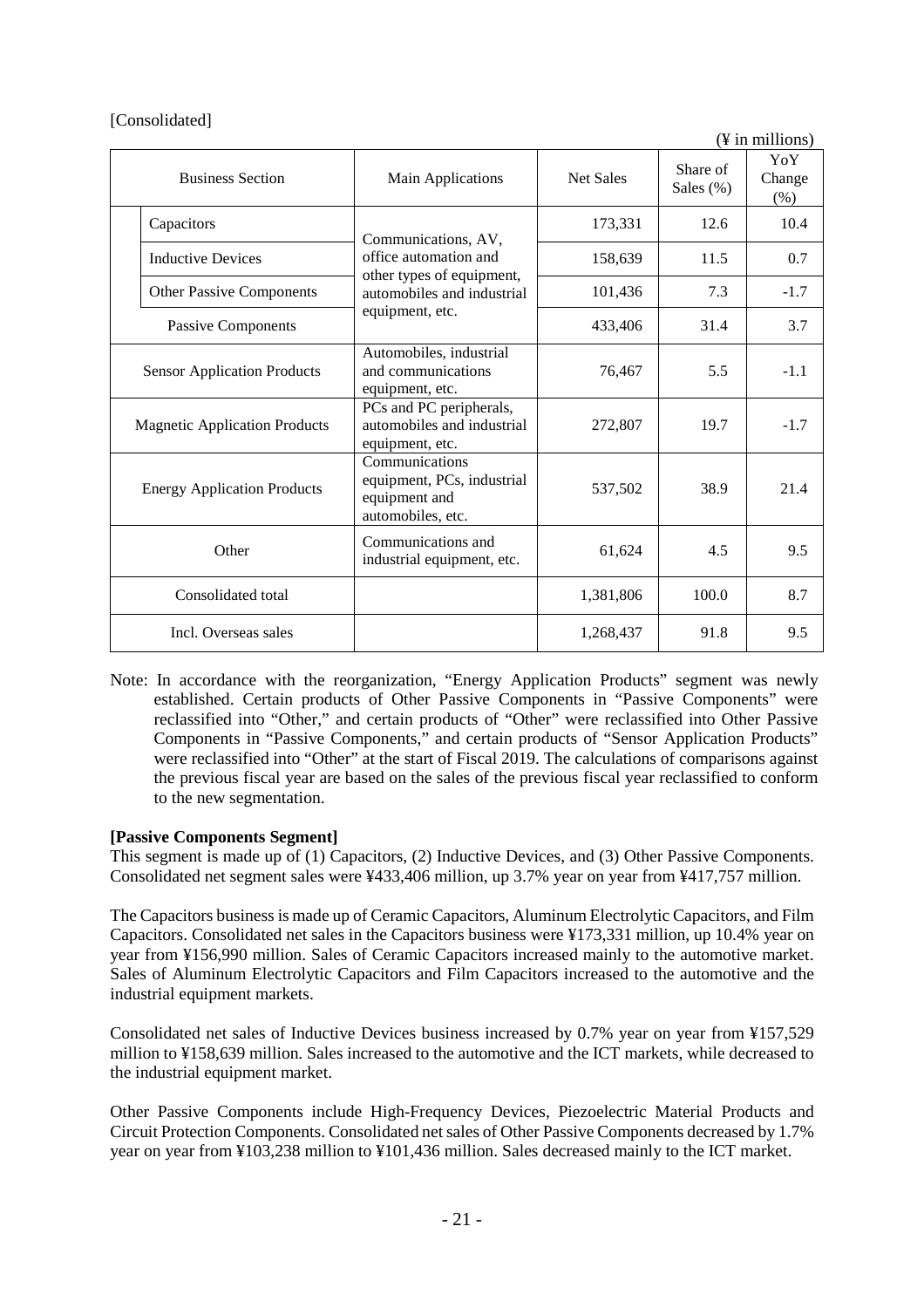## **[Sensor Application Products Segment]**

This segment is made up of Temperature and Pressure Sensors, Magnetic Sensors and MEMS Sensors. Consolidated net segment sales decreased by 1.1% year on year from ¥77,355 million to ¥76,467 million.

Sales increased to the automotive market, while decreased to the ICT and the industrial equipment markets.

#### **[Magnetic Application Products Segment]**

This segment is made up of HDD Heads, HDD Suspension Assemblies, and Magnets. Consolidated net segment sales decreased by 1.7% year on year, from ¥277,548 million to ¥272,807 million.

Sales of HDD Heads and HDD Suspension Assemblies decreased to the ICT market. Sales of Magnets decreased to the industrial equipment market.

## **[Energy Application Products Segment]**

This segment is made up of Energy Devices (Rechargeable Batteries) and Power Supplies. Consolidated net segment sales increased by 21.4% from ¥442,822 million to ¥537,502 million.

Sales of Energy Devices increased significantly to the ICT market.

## **[Other]**

Other includes Mechatronics (Production Equipment) and Others. Consolidated net segment sales increased by 9.5% from ¥56,265 million to ¥61,624 million.

#### **(3) Capital Expenditures of TDK**

TDK invested ¥173,592 million in capital expenditures in Fiscal 2019, down 2.8% year on year, in order to provide an accurate response to fast-paced technological innovation and escalating sales competition in the electronics market. Capital expenditures in the previous fiscal year were ¥178,612 million.

Main capital expenditures included expenditures for equipment to increase production and raise production efficiency of Rechargeable Batteries; equipment to increase production and raise production efficiency of Ceramic Capacitors and Inductive Devices; and equipment for producing next-generation HDD Heads with higher areal density and Micro Actuator Suspension Assemblies. In Fiscal 2019, TDK executed capital expenditures in the aforementioned core business operations.

#### **(4) Research and Development of TDK**

The expenditure for R&D activities in Fiscal 2019 was ¥115,155 million, up 12.2% from ¥102,641 million in Fiscal 2018. TDK invested in R&D to respond to the diversifying electronics market by strengthening and expanding new product development on an ongoing basis.

Based on a technology strategy of grasping market changes, TDK is focusing on developing products where future growth is promising. Especially with Sensors, which are a vital device for the IoT (Internet of Things) era, TDK aims to offer solutions combining sensor technology and software.

Further, TDK has built a four-base system for global R&D (Japan, Americas, Europe, and Asia), and is developing products in collaboration with R&D organizations and leading companies around the world based on a first-to-market mindset.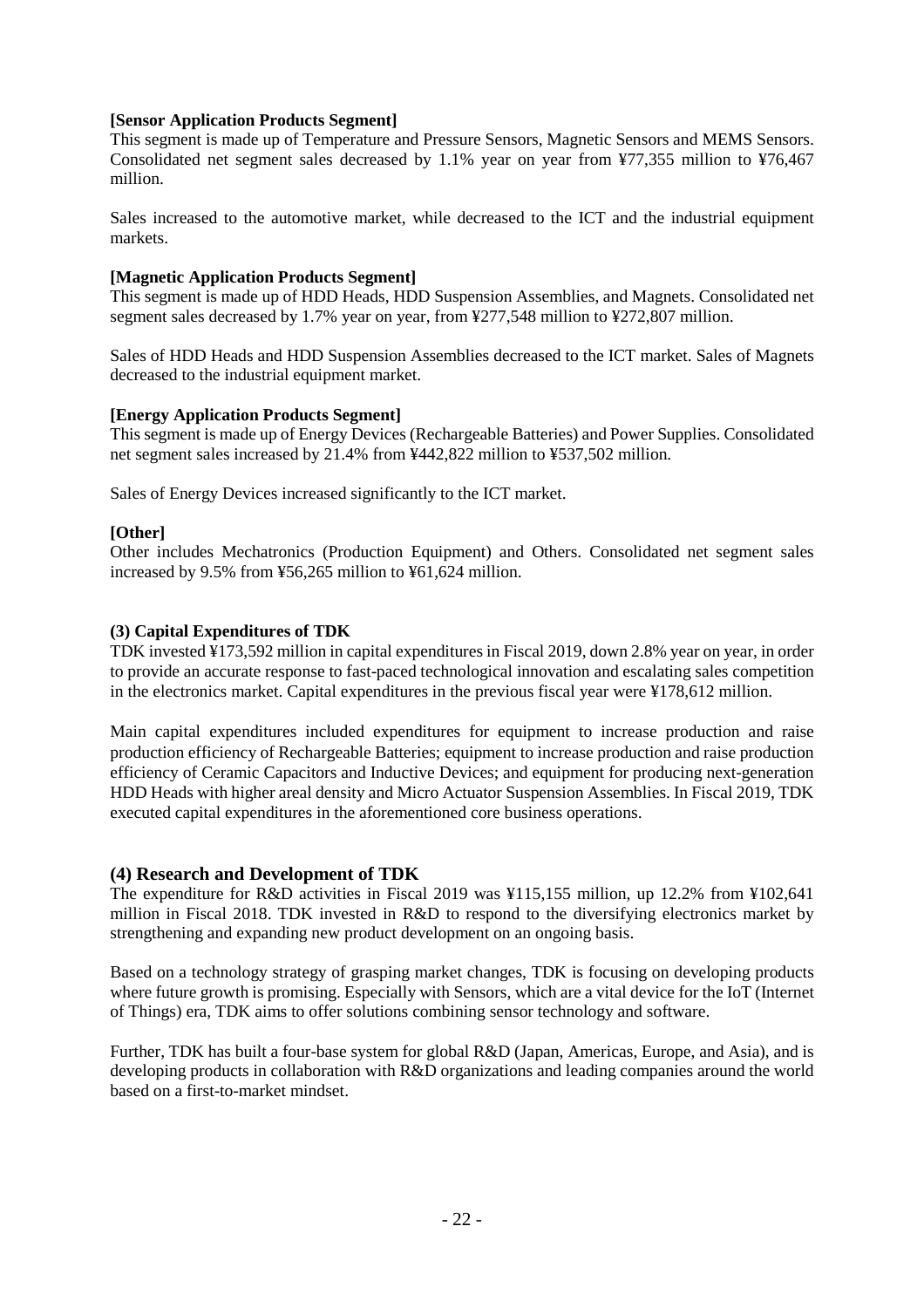## **(5) Fund Procurement of TDK**

The balances of bonds and debt as of the end of Fiscal 2019 were as follows:

|                           |                           | $(\frac{1}{2}$ in millions)       |
|---------------------------|---------------------------|-----------------------------------|
| Issue                     | Balance at March 31, 2019 | Increase (Decrease) During FY2019 |
| <b>Bonds</b>              |                           | $-13,385$                         |
| Short- and long-term debt | 520,268                   | 50,634                            |
| Total                     | 520,268                   | 37,249                            |

Assumption of short-term and long-term debt is mainly decided by and carried out by the Company. The Company's main lenders as of March 31, 2019 are as follows:

|                                     | $(\frac{1}{2}$ in millions) |
|-------------------------------------|-----------------------------|
| Lender                              | Amount                      |
| Resona Bank, Limited                | 102,636                     |
| Sumitomo Mitsui Banking Corporation | 101,368                     |
| MUFG Bank, Ltd.                     | 101,298                     |
| Sumitomo Mitsui Trust Bank, Limited | 65,500                      |
| Mizuho Bank, Ltd.                   | 65,099                      |
| Development Bank of Japan Inc.      | 35,000                      |

## **(6) Assignment of Businesses or Acceptance of Assignment of Businesses of Other Companies, or Acquisition or Disposition of Shares, etc., of Other Companies**

Not applicable.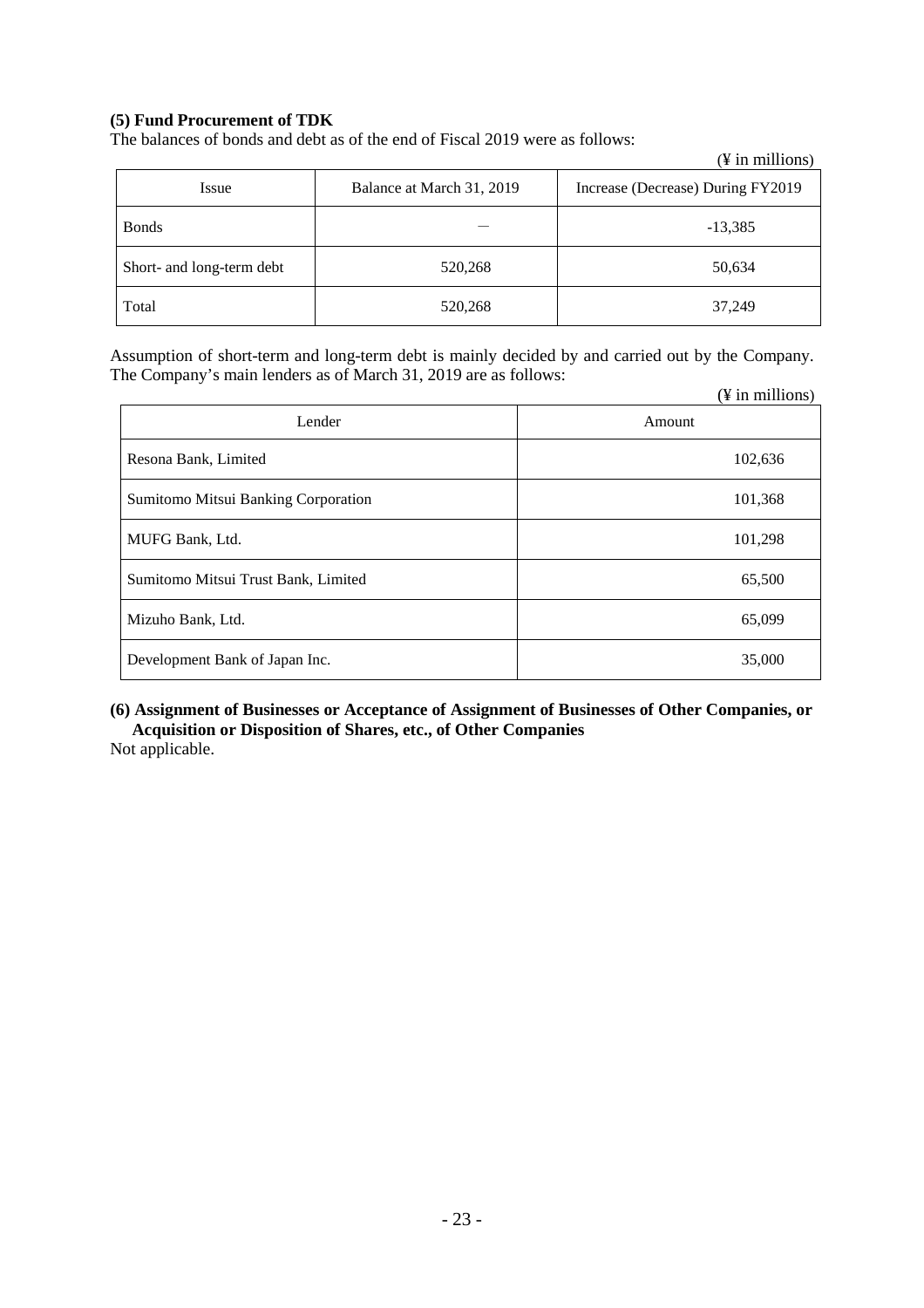#### **(7) Assets and Earnings in the Last Four Fiscal Years**

| [Consolidated Results]                                                               |                                                         |                                             |                                             | (¥ in millions)                             |
|--------------------------------------------------------------------------------------|---------------------------------------------------------|---------------------------------------------|---------------------------------------------|---------------------------------------------|
| Term<br>Item                                                                         | 120 <sup>th</sup><br>(Apr. 1, 2015 to<br>Mar. 31, 2016) | 121st<br>(Apr. 1, 2016 to<br>Mar. 31, 2017) | 122nd<br>(Apr. 1, 2017 to<br>Mar. 31, 2018) | 123rd<br>(Apr. 1, 2018 to<br>Mar. 31, 2019) |
| Net sales                                                                            | 1,152,255                                               | 1,178,257                                   | 1,271,747                                   | 1,381,806                                   |
| Operating income                                                                     | 93,414                                                  | 208,660                                     | 89,692                                      | 107,823                                     |
| Net income<br>attributable to<br>the Company                                         | 64,828                                                  | 145,099                                     | 63,463                                      | 82,205                                      |
| Net income<br>attributable to the<br>Company / Basic<br>per common share<br>$(\yen)$ | 514.23                                                  | 1,150.16                                    | 502.80                                      | 651.02                                      |
| <b>Total assets</b>                                                                  | 1,450,564                                               | 1,664,333                                   | 1,905,209                                   | 1,992,480                                   |
| Total equity                                                                         | 684,633                                                 | 802,118                                     | 831,232                                     | 883,756                                     |
| Total stockholders'<br>equity                                                        | 675,361                                                 | 793,614                                     | 824,634                                     | 877,290                                     |
| Total stockholders'<br>equity per share (¥)                                          | 5,354.79                                                | 6,288.55                                    | 6,532.01                                    | 6,946.70                                    |
| Dividends per share<br>$(\yen)$                                                      | 120.00                                                  | 120.00                                      | 130.00                                      | 160.00                                      |
| Return on Equity<br>$(ROE)$ $(\%)$                                                   | 9.2                                                     | 19.8                                        | 7.8                                         | 9.7                                         |
| <b>Return on Assets</b><br>(ROA)(%                                                   | 4.5                                                     | 9.3                                         | 3.6                                         | 4.2                                         |
| Dividend on Equity<br>$(DOE)$ $(\%)$                                                 | 2.1                                                     | 2.1                                         | 2.0                                         | 2.4                                         |

Notes: 1. Net income attributable to the Company / Basic per common share and total stockholders' equity per share are computed based on the weighted average number of the issued shares and the number of issued shares as of the end of the relevant fiscal year, respectively, after deducting treasury stock.

- 2. The total cash dividend for the 123rd fiscal year is ¥160.00 per share, including a year-end dividend of ¥80.00 per share. The year-end dividend is scheduled for approval at the 123rd Ordinary General Meeting of Shareholders on June 27, 2019.
- 3. Figures for the 122nd fiscal year are reclassified due to adoption of FASB's ASU 2017-07 "Improving the Presentation of Net Periodic Pension Cost and Net Periodic Postrequirement Benefit Cost". As a result of this reclassification, operating income increased by ¥4,059 million.

#### **(8) Pressing Issues**

1) Medium- and Long-Term Management Strategy of TDK

TDK formulated and is implementing the three-year medium-term plan that began in Fiscal 2019. Under the plan, TDK aims to achieve sustainable growth and increase corporate value by refining the materials and process technologies it has cultivated and strengthening provision of solutions that respond to market needs. TDK will pursue a zero-defect quality strategy based on advanced technological capabilities, along with working to truly globalize its operations by speed-focused management.

The business environment revolving around electronics is moving toward a period of substantial change. Reformation is taking place, with an energy transformation with the shift from fossil fuels to renewable energy and a digital transformation with the permeation of digital technologies such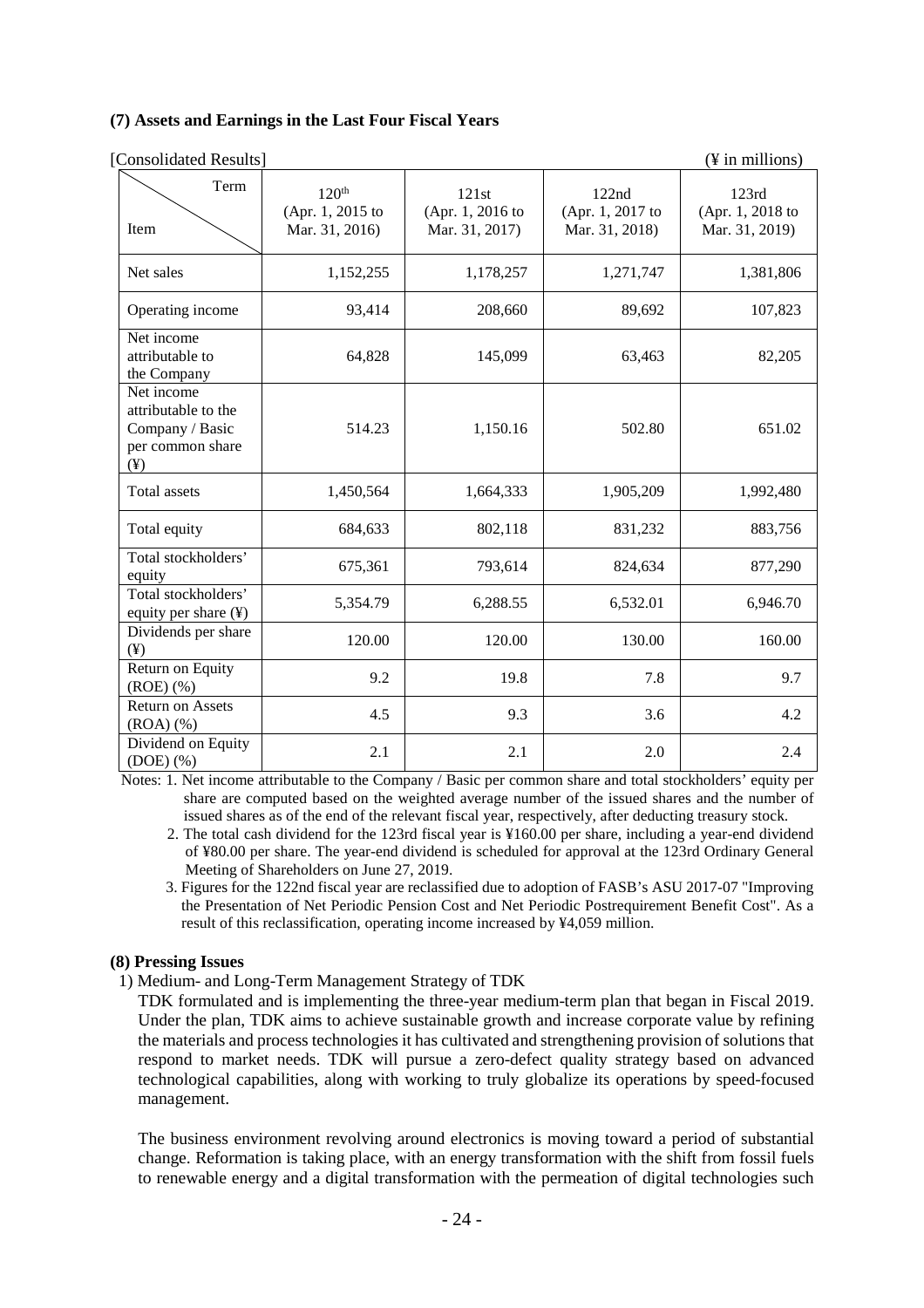as IoT and AI in society. With these significant trends, the demand for electronic components will rapidly increase, and TDK will strive to increase sales by providing sought-after solutions in the market through its four main businesses: Passive Components, Sensor Application Products, Magnetic Application Products, and Energy Application Products. In addition to investing in the main businesses, TDK aims to enhance the Group's overall profitability and capital efficiency, while effectively investing in new product development and new businesses.

Furthermore, TDK's medium-term plan positions the improvement of the TDK's social value as one of its high-priority issues, not merely stopping at increase of sales and profit. Through sustainable corporate activities, the TDK seeks to realize growth and improve its social value by contributing to the resolution of various social issues on a global scale.

#### 2) Pressing Issues of TDK

TDK anticipates an increase in demand for electrical components in the electronics market for the medium to long term. However, the market cannot avoid the short-term impacts on macroeconomics caused by U.S.-China trade friction, the slowdown of China's economy, and political risks in Europe such as Brexit (British exit from the European Union) that are intensifying a downward trend. In this business environment, TDK will strengthen the nature of its overall profitability by implementing measures to improve earnings that will not fluctuate with economic conditions, while planning for stable growth in core businesses through expansion of its customer and applications bases. TDK will also constantly conduct capital investment, striving to strengthen the competitiveness of its core businesses with a focus on medium- to long-term growth.

As the medium-term plan positions improving the TDK's social value as one of its high-priority issues, the Company has newly established the Sustainability Promotion HQ to bolster initiatives toward this goal. TDK aims to further growth by bolstering its business initiatives using the SDGs the international development goals listed in "The 2030 Agenda for Sustainable Development" adopted UN summit in September 2015—as a framework, and contributes to society through sustainable business activities.

In its compliance structure, TDK appointed a Chief Compliance Officer to oversee the entire Group and has worked to develop a structure with the aim of further reinforcing compliance with laws and regulations in line with the Group's globalization. TDK is also working on strengthening its governance structure with the initiatives, etc of a Corporate Governance Committee established as an advisory body to the Board of Directors.

|                                                                        |                                                         |                                                           | $(\frac{1}{2}$ in millions) |
|------------------------------------------------------------------------|---------------------------------------------------------|-----------------------------------------------------------|-----------------------------|
|                                                                        | Results for the<br>fiscal year ending<br>March 31, 2019 | Forecasts for the<br>fiscal year ending<br>March 31, 2020 | YoY Change                  |
| Net sales                                                              | 1,381,806                                               | 1,420,000                                                 | 2.8%                        |
| Operating income                                                       | 107,823                                                 | 120,000                                                   | 11.3%                       |
| Income before income taxes                                             | 115,554                                                 | 118,000                                                   | 2.1%                        |
| Net income attributable to<br>the Company                              | 82,205                                                  | 84,000                                                    | 2.2%                        |
| Net income attributable to the Company<br>/ Basic per common share (¥) | 651.02                                                  | 665.14                                                    | 14.12                       |

## 《Reference》Consolidated forecasts for the fiscal year ending March 31, 2020 (as published on April 26, 2019)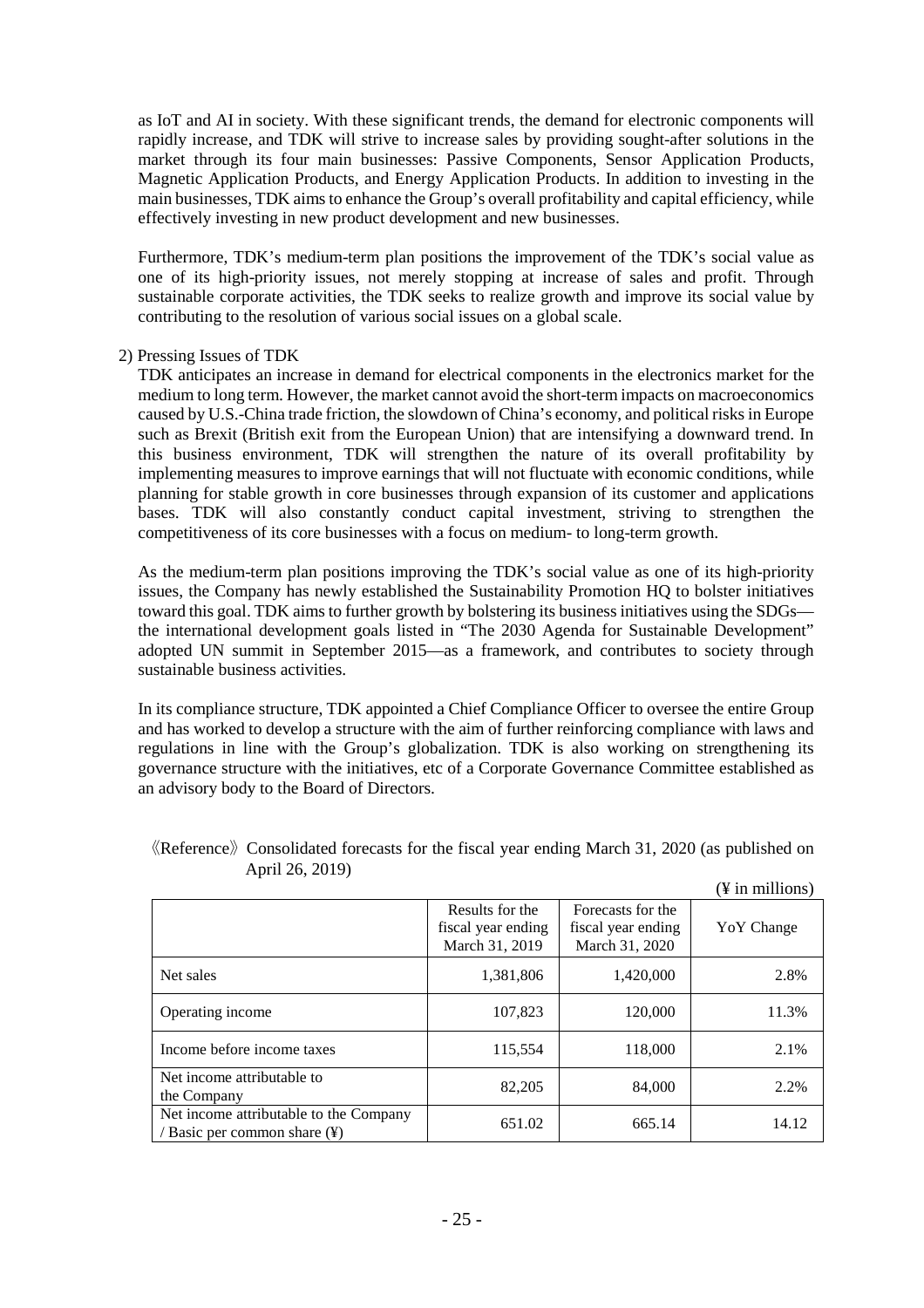## **(9) Principal Businesses of TDK**

TDK is principally engaged in the manufacture and sale of electronic components. Main businesses in the four reporting segments and others which are not included in such four segments are as follows:

| Segment                                 | Main Businesses                                                                                                                                                                                                                         |  |
|-----------------------------------------|-----------------------------------------------------------------------------------------------------------------------------------------------------------------------------------------------------------------------------------------|--|
| Passive Components                      | Ceramic Capacitors, Aluminum Electrolytic Capacitors, Film Capacitors,<br>Inductive Devices (Coils / Ferrite Cores / Transformers),<br>High-Frequency Devices, Piezoelectric Material Products,<br><b>Circuit Protection Components</b> |  |
| Sensor Application<br>Products          | Temperature and Pressure Sensors, Magnetic Sensors, MEMS Sensors                                                                                                                                                                        |  |
| <b>Magnetic Application</b><br>Products | HDD Heads, HDD Suspension Assemblies, Magnets                                                                                                                                                                                           |  |
| <b>Energy Application</b><br>Products   | Energy Devices (Rechargeable Batteries), Power Supplies                                                                                                                                                                                 |  |
| Other                                   | Mechatronics (Production Equipment), Others                                                                                                                                                                                             |  |

# **(10) Major Business Offices and Plants of TDK**

## 1) The Company

| Type of Office          | Locations                                                                                                                                                                                                                                                                                            |
|-------------------------|------------------------------------------------------------------------------------------------------------------------------------------------------------------------------------------------------------------------------------------------------------------------------------------------------|
| Head Office             | 2-5-1 Nihonbashi, Chuo-ku, Tokyo                                                                                                                                                                                                                                                                     |
| <b>Business Offices</b> | Sendai, Matsumoto, Nagoya, Osaka, Fukuoka                                                                                                                                                                                                                                                            |
| Plants                  | Honjo Plant (Akita Pref.), Nikaho Plant (Akita Pref.),<br>Inakura Plant (Akita Pref.), Narita Plant (Chiba Pref.),<br>Kofu Plant (Yamanashi Pref.), Asama Techno Plant (Nagano Pref.),<br>Chikumagawa Techno Plant (Nagano Pref.),<br>Shizuoka Plant (Shizuoka Pref.), Mikumagawa Plant (Oita Pref.) |
| Research & Development  | Ichikawa and Narita, Chiba Pref.                                                                                                                                                                                                                                                                     |

## 2) Subsidiaries

The "1) Status of Principal Subsidiaries" of "(11) Principal Subsidiaries" is as follows.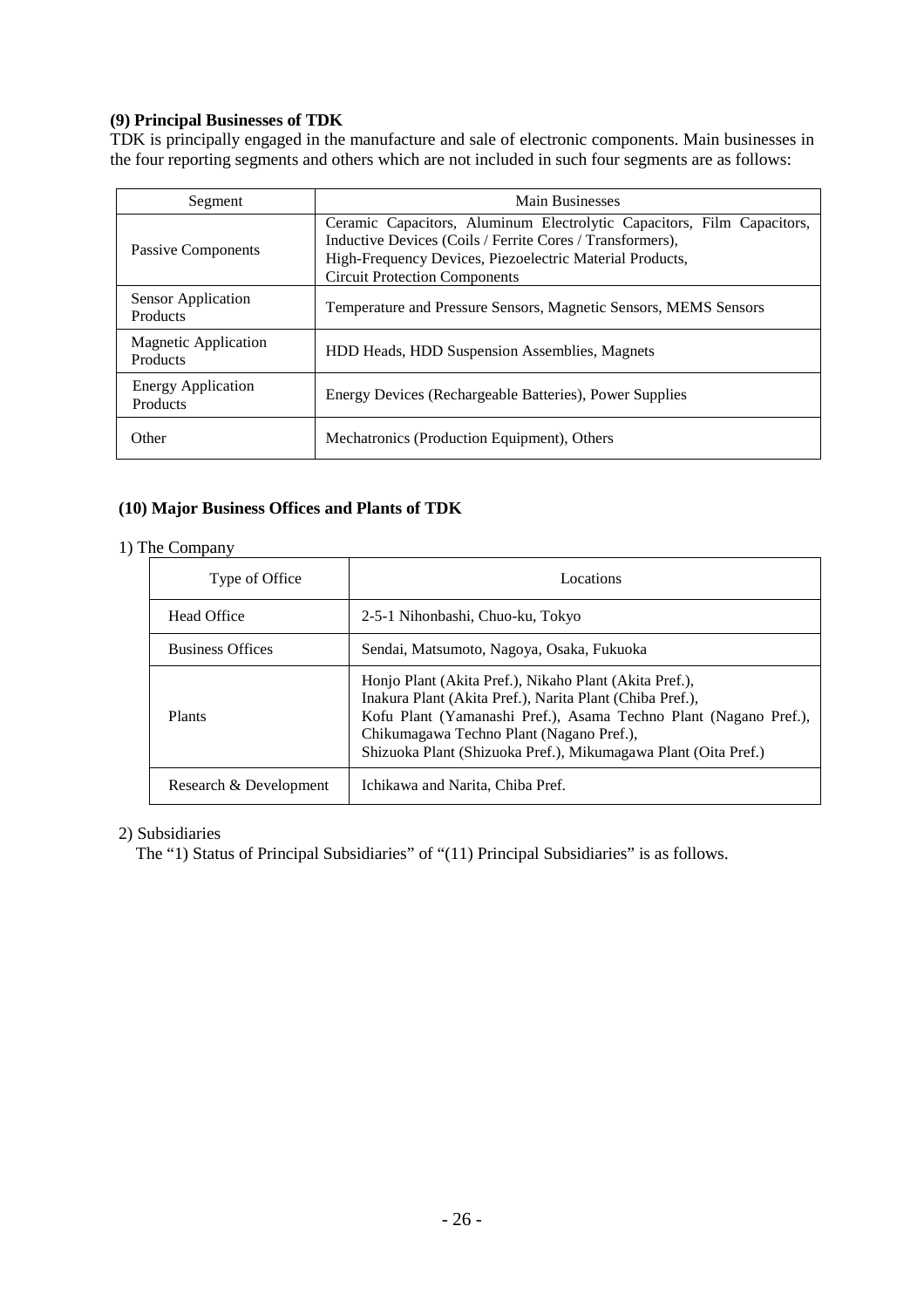# **(11) Principal Subsidiaries**

1) Status of Principal Subsidiaries

| Name of Company                                                             | Capital                | Percentage of<br>Votes Held by<br>the Company<br>(% ) | Outline of Principal<br><b>Business</b>                                               |
|-----------------------------------------------------------------------------|------------------------|-------------------------------------------------------|---------------------------------------------------------------------------------------|
| TDK-Lambda Corporation<br>(Chuo-ku, Tokyo)                                  | ¥2,976 million         | $*100.0$                                              | Manufacture and sale of<br>energy application<br>products                             |
| <b>TDK Akita Corporation</b><br>(Yurihonjo-shi, Akita Pref.)                | ¥200 million           | $*100.0$                                              | Manufacture of passive<br>components                                                  |
| <b>TDK Shonai Corporation</b><br>(Tsuruoka-shi, Yamagata Pref.)             | ¥110 million           | $*100.0$                                              | Manufacture of passive<br>components                                                  |
| TDK China Co., Ltd. (Shanghai,<br>China)                                    | RMB260,973 thousand    | 100.0                                                 | Management and<br>supervision of Chinese<br>subsidiaries                              |
| TDK Hong Kong Company<br>Limited (Hong Kong, China)                         | HK\$25,500 thousand    | 100.0                                                 | Manufacture and sale of<br>passive components and<br>magnetic application<br>products |
| SAE Magnetics (Hong Kong)<br>Limited (Hong Kong, China)                     | HK\$50 thousand        | $*100.0$                                              | Manufacture and sale of<br>magnetic application<br>products                           |
| TDK Xiamen Co., Ltd. (Xiamen,<br>China)                                     | RMB681,074 thousand    | $*100.0$                                              | Manufacture and sale of<br>passive components                                         |
| Amperex Technology Limited<br>(Hong Kong, China)                            | US\$277,588 thousand   | $*99.5$                                               | Manufacture and sale of<br>energy application<br>products                             |
| TDK (Shanghai) International<br>Trading Co., Ltd. (Shanghai,<br>China)      | RMB1,659 thousand      | $*100.0$                                              | Sale of passive<br>components                                                         |
| <b>TDK Taiwan Corporation</b><br>(Taipei, Taiwan)                           | NT\$424,125 thousand   | $*95.4$                                               | Manufacture and sale of<br>products classified in<br>"Other"                          |
| Magnecomp Precision<br>Technology Public Co., Ltd.<br>(Ayutthaya, Thailand) | US\$96,333 thousand    | 99.8                                                  | Manufacture and sale of<br>magnetic application<br>products                           |
| TDK Singapore (Pte) Ltd.<br>(Singapore)                                     | US\$126 thousand       | $*100.0$                                              | Sale of passive<br>components and magnetic<br>application products                    |
| TDK U.S.A. Corporation (New<br>York, U.S.A.)                                | US\$1,665,155 thousand | 100.0                                                 | Management and<br>supervision of U.S.<br>subsidiaries                                 |
| InvenSense Inc. (California,<br>U.S.A.)                                     | US\$1,475,072 thousand | $*100.0$                                              | Manufacture and sale of<br>sensor application<br>products                             |
| <b>TDK Corporation of America</b><br>(Illinois, U.S.A.)                     | US\$3,800 thousand     | $*100.0$                                              | Sale of passive<br>components                                                         |
| TDK Europe S.A. (Windhof,<br>Luxembourg)                                    | Euro 20,974 thousand   | 100.0                                                 | Management and<br>supervision of European<br>subsidiaries                             |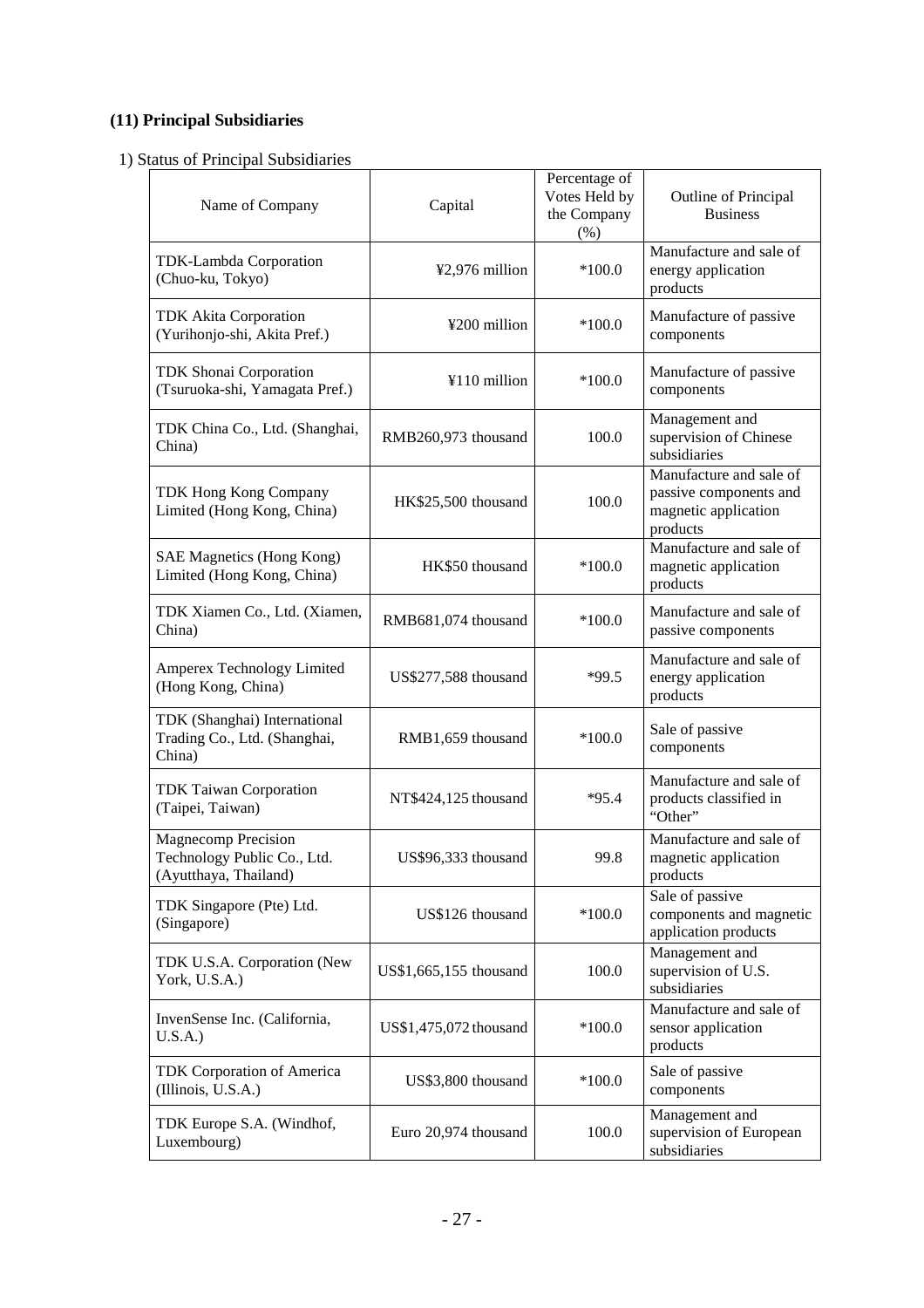| Name of Company                                 | Capital              | Percentage of<br>Votes Held by<br>the Company<br>(% ) | <b>Outline of Principal</b><br><b>Business</b>            |
|-------------------------------------------------|----------------------|-------------------------------------------------------|-----------------------------------------------------------|
| TDK Electronics AG (Munich,<br>Germany)         | Euro 66,682 thousand | $*100.0$                                              | Manufacture and sale of<br>passive components             |
| TDK Europe GmbH (Munich,<br>Germany)            | Euro 46,545 thousand | $*100.0$                                              | Sale of passive<br>components                             |
| <b>TDK-Micronas GmbH</b><br>(Freiburg, Germany) | Euro 500 thousand    | $*100.0$                                              | Manufacture and sale of<br>sensor application<br>products |

Notes: 1. Capital and percentage of votes held by the Company have been rounded down to the nearest unit.

2. \* denotes percentage of votes held by the Company including indirect holdings.

## 2) Business Combinations

| Classification            |          | No. of<br>Companies | YoY Change                                   |
|---------------------------|----------|---------------------|----------------------------------------------|
|                           | Domestic | 13                  | -2 companies<br>(-2 companies)               |
| Consolidated subsidiaries | Overseas | 126                 | -1 company<br>(+5 companies, -6 companies)   |
|                           | Total    | 139                 | -3 companies<br>(+5 companies, -8 companies) |
|                           | Domestic | 3                   | $(+1$ company, $-1$ company)                 |
| Equity-method affiliates  | Overseas | $\overline{4}$      | -1 company<br>$(+1$ company, $-2$ companies) |
|                           | Total    | 7                   | -1 company<br>(+2 companies, -3 companies)   |

## **(12) Employees**

Employees of TDK:

| Number of Employees | Change from Preceding Fiscal Year |  |  |
|---------------------|-----------------------------------|--|--|
| 104.781             | .898                              |  |  |

Note: The number of employees represents the number of employees who work in offices. Part-time employees are not included in the figure above.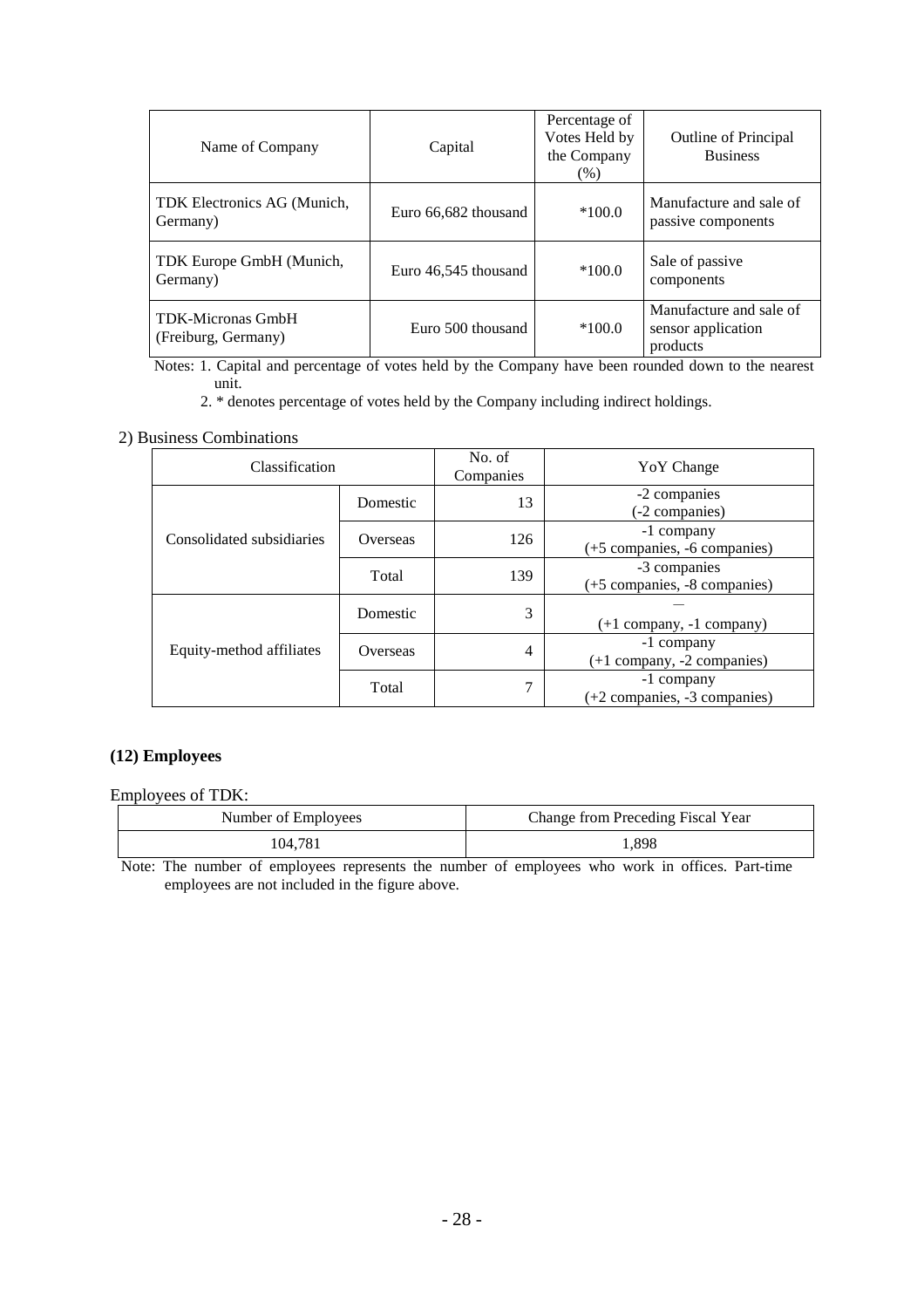## **2. Matters Concerning Shares of the Company**

#### **(1) Total Number of Shares Authorized to Be Issued by the Company**

480,000,000 shares

## **(2) Total Number of Issued Shares**

129,590,659 shares (inclusive of 3,301,841 shares of treasury stock)

## **(3) Number of Shareholders**

22,455 shareholders (890 more than at March 31, 2018)

| (4) Top 10 Largest Shareholders |  |
|---------------------------------|--|
|---------------------------------|--|

| Name of shareholder                                                          | Number of shares held | Percentage of shares<br>held |  |
|------------------------------------------------------------------------------|-----------------------|------------------------------|--|
|                                                                              | (thousands of shares) | (% )                         |  |
| The Master Trust Bank of Japan, Ltd.(Trust account)                          | 26,573                | 21.04                        |  |
| Japan Trustee Services Bank, Ltd.(Trust account)                             | 15,197                | 12.03                        |  |
| Trust & Custody Services Bank, Ltd. (Securities investment<br>trust account) | 3,381                 | 2.68                         |  |
| JPMC OPPENHEIMER JASDEC LENDING ACCOUNT                                      | 2,853                 | 2.26                         |  |
| Japan Trustee Services Bank, Ltd. (Trust account 9)                          | 2,356                 | 1.87                         |  |
| <b>JP MORGAN CHASE BANK 380055</b>                                           | 2,231                 | 1.77                         |  |
| STATE STREET BANK WEST CLIENT - TREATY<br>505234                             | 2,224                 | 1.76                         |  |
| Japan Trustee Services Bank, Ltd. (Trust account 5)                          | 2,052                 | 1.62                         |  |
| <b>JP MORGAN CHASE BANK 385151</b>                                           | 1,852                 | 1.47                         |  |
| Nippon Life Insurance Company                                                | 1,640                 | 1.30                         |  |

Notes: 1. The 3,301,841 shares of treasury stock were not considered when calculating the percentage of shares held.

2. Shares of treasury stock are not considered in the number of shares held by the largest shareholders above.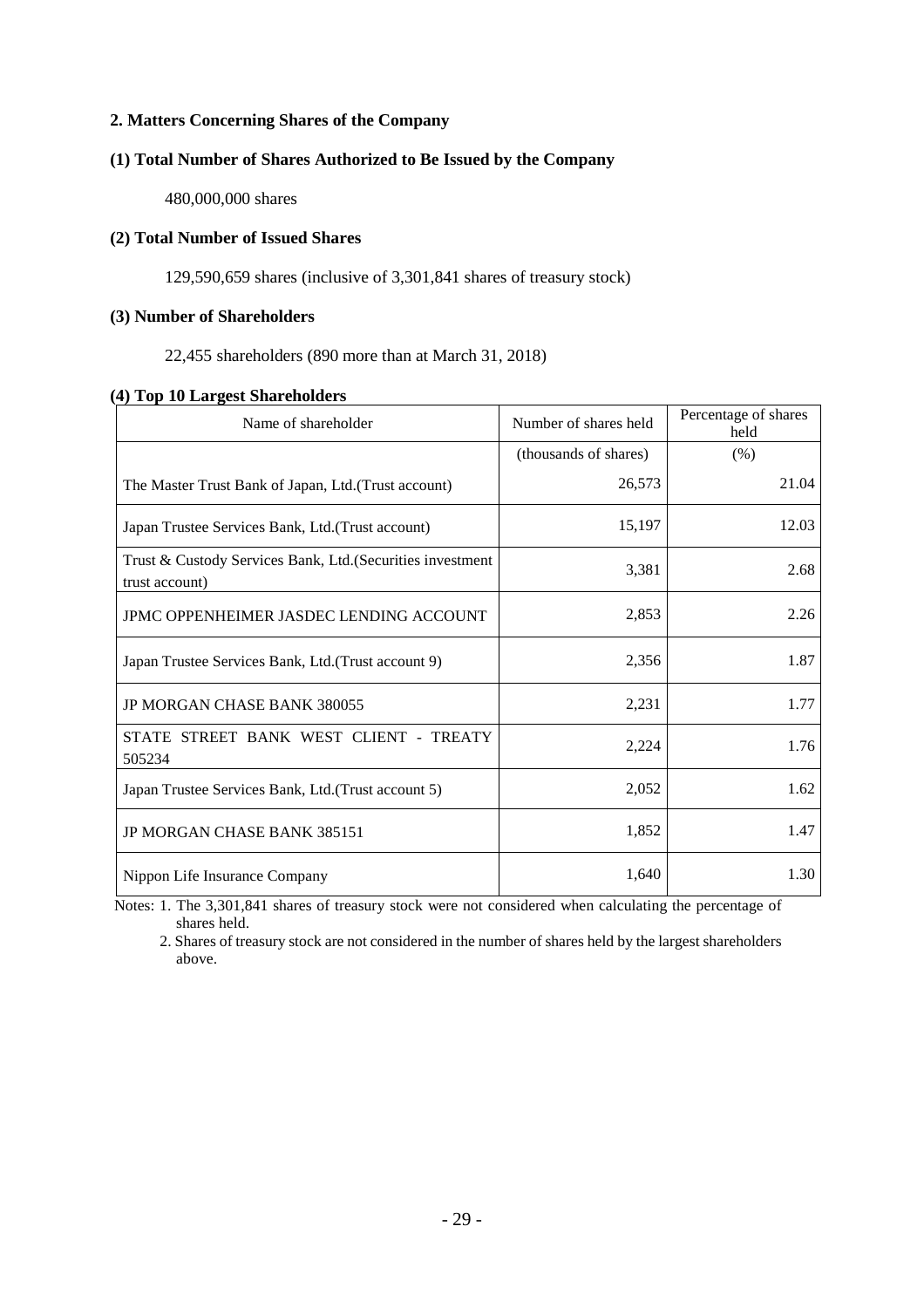## **3. Matters Concerning Stock Acquisition Rights, Etc.**

#### **(1) Stock Acquisition Rights, Etc., Granted to the Company's Directors and Audit & Supervisory Board Members as of the End of the Fiscal Year Under Review in Consideration for the Performance of Their Duties**

|              |                          | Number of                      | Class and number<br>of shares to be<br>issued upon the<br>exercise of stock<br>acquisition rights | Amount to be<br>paid for stock<br>acquisition<br>rights (issue<br>price) | Exercise period of stock                          | Directors' and Audit &<br>Supervisory Board Members'<br>holdings |                                            |
|--------------|--------------------------|--------------------------------|---------------------------------------------------------------------------------------------------|--------------------------------------------------------------------------|---------------------------------------------------|------------------------------------------------------------------|--------------------------------------------|
| <b>Issue</b> | Issue<br>resolution date | stock<br>acquisition<br>rights |                                                                                                   |                                                                          | acquisition rights<br>(both days inclusive)       | Directors                                                        | Audit &<br>Supervisory<br>Board<br>Members |
| 2005         | June 29, 2005            | 26                             | $2,600$ shares of<br>common stock                                                                 | Free of charge                                                           | From July 1, 2005<br>to June 30, 2025             |                                                                  |                                            |
| 2008         | May 28, 2008             | 17                             | 1,700 shares of<br>common stock                                                                   | ¥5,967<br>(fair value)                                                   | From July 6, 2008<br>to July 5, 2028              |                                                                  |                                            |
| 2009         | May 27, 2009             | 125                            | $12,500$ shares of<br>common stock                                                                | ¥4.021<br>(fair value)                                                   | From July 5, 2009<br>to July 4, 2029              | 1 person,<br>3 rights                                            |                                            |
| 2010         | May 26, 2010             | 144                            | $14,400$ shares of<br>common stock                                                                | ¥4,213<br>(fair value)                                                   | From July 4, 2010<br>to July 3, 2030              | 1 person,<br>14 rights                                           |                                            |
| 2011         | May 25, 2011             | 225                            | $22,500$ shares of<br>common stock                                                                | ¥3,925<br>(fair value)                                                   | From July 3, 2011<br>to July 2, 2031              | 1 person,<br>18 rights                                           | 1 person<br>20 rights                      |
| 2012         | June 21, 2012            | 221                            | $22,100$ shares of<br>common stock                                                                | ¥2.770<br>(fair value)                                                   | From July 8, 2012<br>to July 7, 2032              | 1 person,<br>25 rights                                           | 1 person<br>19 rights                      |
| 2013         | June 19, 2013            | 223                            | $22,300$ shares of<br>common stock                                                                | 43,112<br>(fair value)                                                   | From July 7, 2013<br>to July 6, 2033              | 1 person,<br>24 rights                                           | 1 person<br>26 rights                      |
| 2014         | June 18, 2014            | 321                            | $32,100$ shares of<br>common stock                                                                | ¥4.136<br>(fair value)                                                   | From July 6, 2014<br>to July 5, 2034              | 1 person,<br>24 rights                                           | 1 person<br>26 rights                      |
| 2015         | July 31, 2015            | 545                            | 54,500 shares of<br>common stock                                                                  | ¥6,806<br>(fair value)                                                   | <b>From August 23, 2015</b><br>to August 22, 2035 | 3 people,<br>$103$ rights                                        |                                            |
| 2016         | June 17, 2016            | 400                            | $40,000$ shares of<br>common stock                                                                | ¥4,273<br>(fair value)                                                   | From July 10, 2016<br>to July 9, 2036             | 3 people,<br>126 rights                                          |                                            |
| 2017         | June 16, 2017            | 244                            | $24,400$ shares of<br>common stock                                                                | ¥6,584<br>(fair value)                                                   | From July 9, 2017<br>to July 8, 2037              | 3 people,<br>58 rights                                           |                                            |
| 2018         | March 23, 2018           | 898                            | 89,800 shares of<br>common stock                                                                  | ¥8.373<br>(fair value)                                                   | From April 8, 2018<br>to April 7, 2038            | 3 people,<br>286 rights                                          |                                            |
| 2018         | June 20, 2018            | 24                             | 2.400 shares of<br>common stock                                                                   | ¥10.410<br>(fair value)                                                  | From July 8, 2018<br>to July 7, 2038              | 1 person,<br>24 rights                                           |                                            |

## 1) Stock-Linked Compensation Stock Acquisition Rights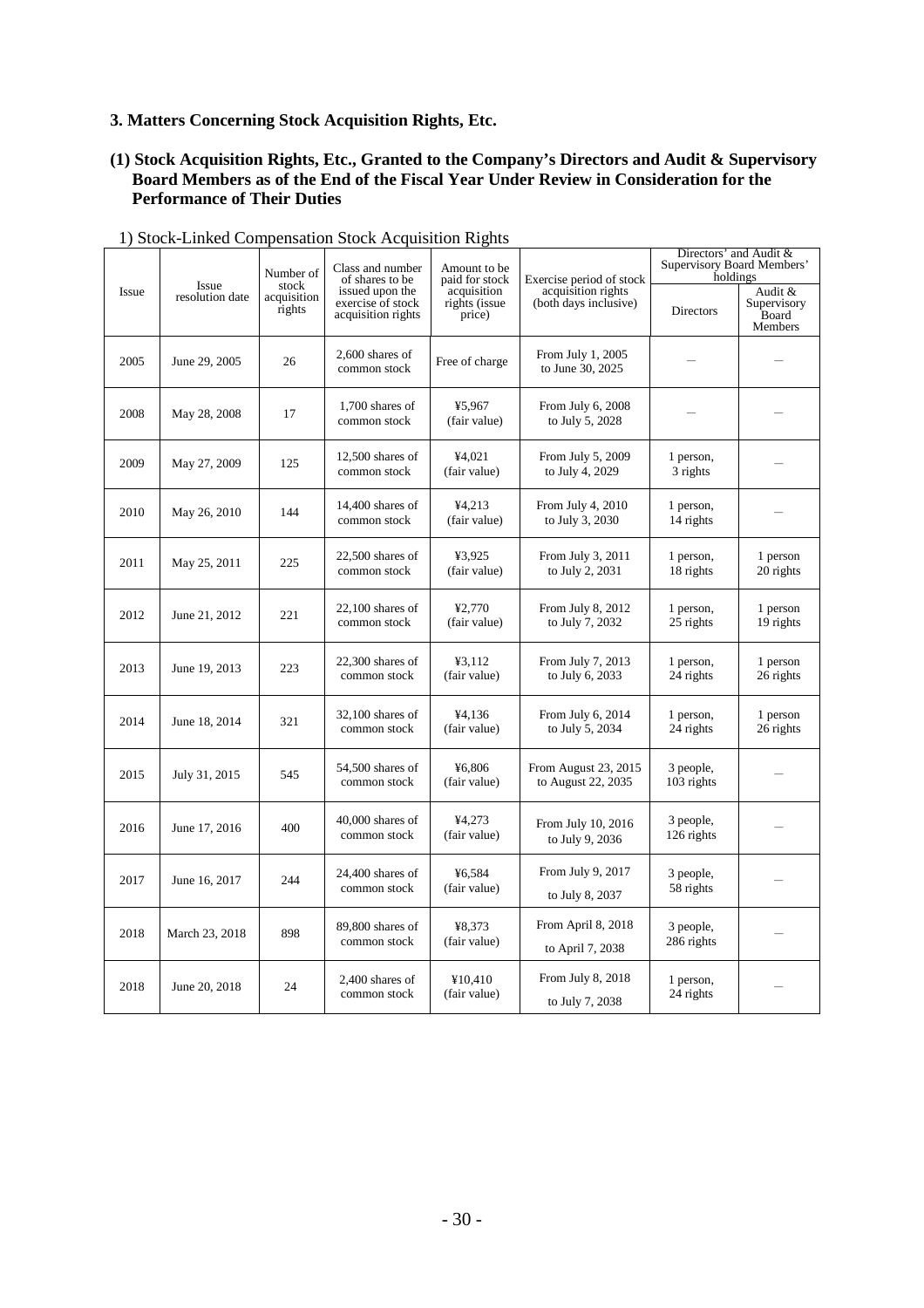## 2) Stock Acquisition Rights

|       | Number of<br>Class and number of |                                | Exercise                                                                | Exercise period of stock | Directors' and Audit & Supervisory<br>Board Members' holdings |                  |                                                |
|-------|----------------------------------|--------------------------------|-------------------------------------------------------------------------|--------------------------|---------------------------------------------------------------|------------------|------------------------------------------------|
| Issue | Issue resolution<br>date         | stock<br>acquisition<br>rights | shares to be issued<br>upon the exercise of<br>stock acquisition rights | price<br>(per share)     | acquisition rights<br>(both days inclusive)                   | <b>Directors</b> | Audit &<br>Supervisory<br><b>Board Members</b> |
| 12th  | July 31, 2013                    | 236                            | $23,600$ shares of<br>common stock                                      | ¥3,836                   | From August 1, 2015 to<br>July 31, 2019                       |                  |                                                |

Notes: 1. The exercise price of stock-linked compensation stock acquisition rights is ¥1 per share.

2. Stock acquisition rights are issued free of charge.

- 3. Stock acquisition rights have not been granted to Outside Directors and Audit & Supervisory Board Members.
- 4. Stock acquisition rights held by Directors include stock acquisition rights granted when they were Corporate Officers of the Company.
- 5. Stock acquisition rights held by an Audit & Supervisory Board Member were granted during appointment as a Director.

(Reference) Stock acquisition rights, etc., held by Directors, Audit & Supervisory Board Members, Corporate Officers and employees, etc., of the Company and its subsidiaries as of March 31, 2019

|                                                                 | Number of stock<br>acquisition rights | Class and number of shares to be<br>issued upon the exercise of stock<br>acquisition rights | Percentage of the number of stock<br>acquisition rights in the total<br>number of the issued shares |
|-----------------------------------------------------------------|---------------------------------------|---------------------------------------------------------------------------------------------|-----------------------------------------------------------------------------------------------------|
| Stock-Linked<br><b>Compensation Stock</b><br>Acquisition Rights | 3,413                                 | 341,300 shares of<br>common stock                                                           | 0.26%                                                                                               |
| <b>Stock Acquisition Rights</b>                                 | 236                                   | $23,600$ shares of<br>common stock                                                          | 0.02%                                                                                               |
| Total                                                           | 3,649                                 | 364,900 shares of<br>common stock                                                           | 0.28%                                                                                               |

#### **(2) Stock Acquisition Rights, Etc., Granted to Employees, Etc., During the Fiscal Year Under Review in Consideration for the Performance of Their Duties**

| <i><u><b>Issue</b></u></i>                                                  | Corporate Officers of<br>the Company |                                                              | Employees of the Company |               | Officers and Employees of<br>the Subsidiaries of the<br>Company |               |
|-----------------------------------------------------------------------------|--------------------------------------|--------------------------------------------------------------|--------------------------|---------------|-----------------------------------------------------------------|---------------|
|                                                                             | Number of<br>holders                 | Number issued                                                | Number of<br>holders     | Number issued | Number of<br>holders                                            | Number issued |
| 2018 Stock-Linked<br><b>Compensation Stock</b><br><b>Acquisition Rights</b> | 14                                   | 612 stock<br>acquisition rights<br>$(61.200 \text{ shares})$ |                          |               |                                                                 |               |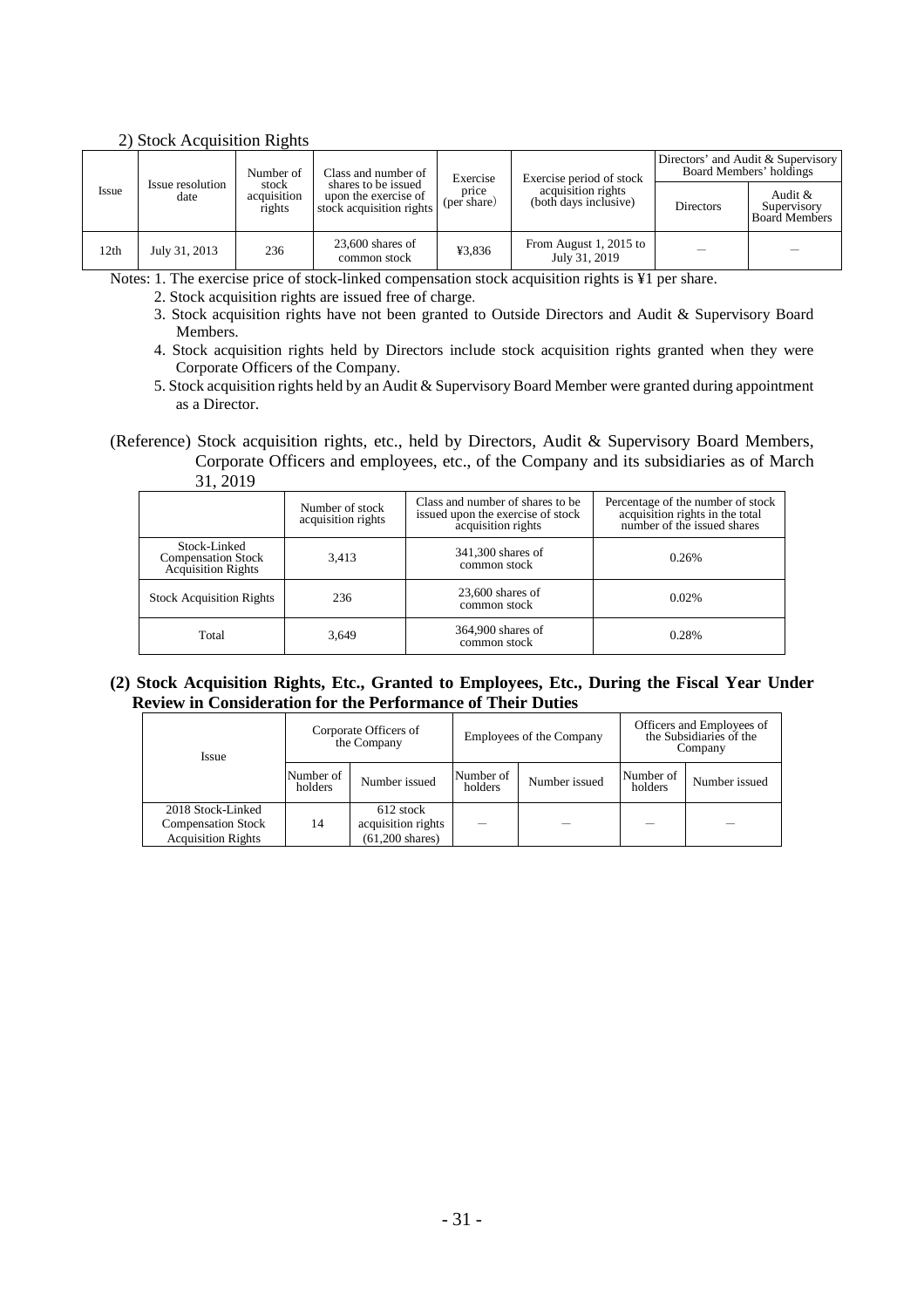## **4. Matters Concerning Directors and Audit & Supervisory Board Members**

|                                                      |                   | I) Names and Other Details of Directors and Addit & Supervisory Doard Members                                                                                                                |
|------------------------------------------------------|-------------------|----------------------------------------------------------------------------------------------------------------------------------------------------------------------------------------------|
| Position                                             | Name              | Duties at the Company and Situation regarding<br><b>Significant Concurrent Posts</b>                                                                                                         |
| Representative Director<br>(President)               | Shigenao Ishiguro | · General Manager of Humidifier Countermeasures<br>HQ of the Company                                                                                                                         |
| Representative Director<br>(Senior Vice President)   | Tetsuji Yamanishi | · General Manager of Finance & Accounting HQ<br>of the Company                                                                                                                               |
| Director<br>(Chairman)                               | Makoto Sumita     | · Chairman & Director of INNOTECH<br><b>CORPORATION</b>                                                                                                                                      |
| Director<br>(Executive Vice President)               | Seiji Osaka       | · General Manager of Corporate Strategy HQ of the<br>Company                                                                                                                                 |
| <b>Outside Director</b>                              | Kazumasa Yoshida  | · Outside Director of Onkyo Corporation<br>· Outside Director of CYBERDYNE, INC.<br>· Outside Director of Mamezou Holdings Co., Ltd.<br>· Outside Director of Freebit Co, Ltd.               |
| <b>Outside Director</b>                              | Kazuhiko Ishimura | · Chairman & Director of AGC Inc.<br>· Outside Director of IHI Corporation<br>· Outside Director of Nomura Holdings, Inc.                                                                    |
| <b>Outside Director</b>                              | Kazunori Yagi     | · Outside Audit & Supervisory Board Member of<br>Yokogawa Bridge Holdings Corp.<br>· Outside Audit & Supervisory Board Member of<br>Sojitz Corporation                                       |
| Full-time Audit & Supervisory<br><b>Board Member</b> | Junji Yoneyama    |                                                                                                                                                                                              |
| Full-time Audit & Supervisory<br><b>Board Member</b> | Osamu Yotsui      |                                                                                                                                                                                              |
| Outside Audit & Supervisory<br><b>Board Member</b>   | Toru Ishiguro     | · Partner of Mori Hamada & Matsumoto<br>· Outside Director of Daiwa Asset Management<br>Co., Ltd.<br>· Director of Japan Investor Protection Fund<br>· Governor of Japan Exchange Regulation |
| Outside Audit & Supervisory<br><b>Board Member</b>   | Kiyoshi Fujimura  | · Outside Director of Takasago Thermal<br>Engineering Co., Ltd.                                                                                                                              |

## **(1) Names and Other Details of Directors and Audit & Supervisory Board Members**

Notes: 1. Directors Messrs. Kazumasa Yoshida, Kazuhiko Ishimura, and Kazunori Yagi are Outside Directors pursuant to Article 2, item 15 of the Companies Act of Japan and Independent Directors pursuant to Article 436-2 of the Securities Listing Regulations of the Tokyo Stock Exchange, Inc.

<sup>2.</sup> Audit & Supervisory Board Members Messrs. Toru Ishiguro and Kiyoshi Fujimura are Outside Audit & Supervisory Board Members pursuant to Article 2, item 16 of the Companies Act of Japan. Also, Mr. Kiyoshi Fujimura is an Independent Audit & Supervisory Board Member pursuant to Article 436- 2 of the Securities Listing Regulations of the Tokyo Stock Exchange, Inc.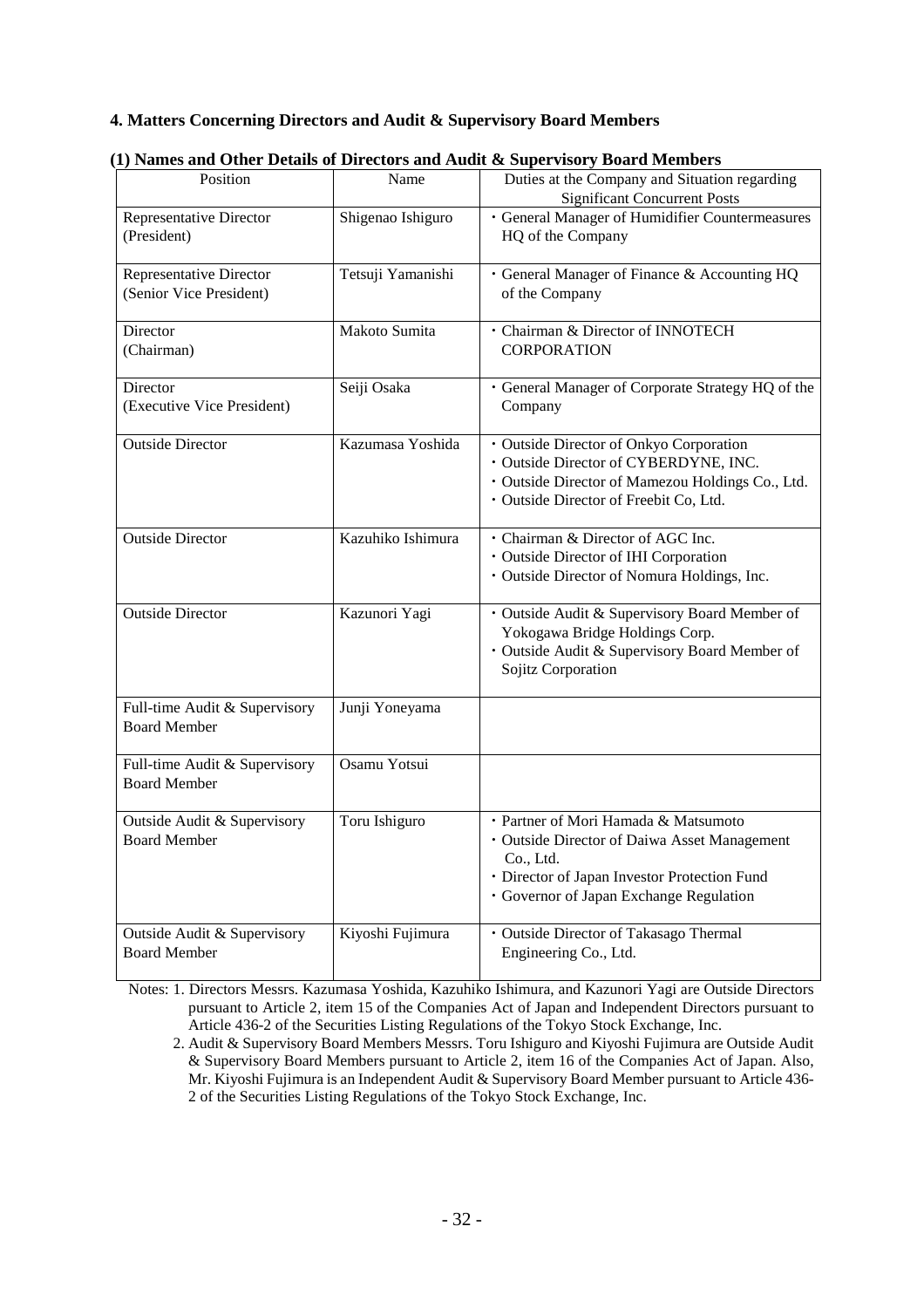3. After March 31, 2019, the following changes in duties and significant concurrent posts occurred:

| date of change | Position                                                 | Name              | Duties at the Company and Situation<br>regarding Significant Concurrent<br><b>Posts</b>                              |
|----------------|----------------------------------------------------------|-------------------|----------------------------------------------------------------------------------------------------------------------|
| April 1, 2019  | Representative<br>Director<br>(Senior Vice<br>President) | Tetsuji Yamanishi | • Chief Compliance Officer of the<br>Company<br>$\cdot$ General Manager of Finance &<br>Accounting HQ of the Company |

4. Transactions between the Company and other parties where Outside Directors/Audit & Supervisory Board Members concurrently hold significant positions were as follows:

- ・Although the Company has business relationships with AGC Inc., where Outside Director Mr. Kazuhiko Ishimura serves as Director, the transacted amount is so small for both entities that such business relationship is not a significant relationship; in the fiscal year ended March 31, 2019, the ratio of sales of TDK to AGC Group represented less than 1% of the consolidated net sales of TDK.
- ・Although the Company has business relationships with IHI Corporation, where Outside Director Mr. Kazuhiko Ishimura serves as the Outside Director, the transacted amount is so small for both entities that this business relationship is not a significant relationship; in the fiscal year ended March 31, 2019, the ratio of sales of the IHI Group to TDK represented less than 1% of the IHI Group's consolidated net sales.
- ・Although the Company has business relationships with Nomura Holdings, Inc., where Outside Director Mr. Kazuhiko Ishimura serve as Outside Director, the transacted amount is so small for both entities that such business relationship is not a significant relationship; in the fiscal year ended March 31, 2019, the ratio of revenue received from TDK represented less than 1% of the Nomura Holdings Group's net revenue (following deduction of financial expenses)(equivalent to consolidated net sales).
- ・Although the Company has a business relationship with Sojitz Corporation, where Outside Director Mr. Kazunori Yagi serves as Outside Audit & Supervisory Board Member, the transacted amount is so small for both entities that this business relationship is not a significant relationship; in the fiscal year ended March 31, 2019, the ratio of sales of the Sojitz Group to TDK represented less than 1% of the Sojitz Group's consolidated net sales.
- ・Although the Company has a business relationship with Takasago Thermal Engineering Co., Ltd., where Outside Audit & Supervisory Board Member Mr. Kiyoshi Fujimura serves as Outside Director, the transacted amount is so small for both entities that this business relationship is not a significant relationship; in the fiscal year ended March 31, 2019, the ratio of sales of the Takasago Thermal Engineering Group to TDK represented less than 1% of the Takasago Thermal Engineering Group's consolidated net sales.
- 5. Audit & Supervisory Board Members Messrs. Osamu Yotsui and Kiyoshi Fujimura have relevant knowledge of financing and accounting as stated below:
	- ・Full-time Audit & Supervisory Board Member Mr. Osamu Yotsui has the experience of serving for many years in the fields of financing and accounting of the Company; thus, he has considerable knowledge in this field.
	- ・Outside Audit & Supervisory Board Member Mr. Kiyoshi Fujimura has the experience of serving for many years in the field of accounting for Mitsubishi Corporation; thus, he has considerable knowledge of financing and accounting.
- 6. The Company entered into contracts with all of the Outside Directors and Audit & Supervisory Board Members pursuant to Article 427, paragraph 1 of the Companies Act of Japan to limit their liabilities under Article 423, paragraph 1 of the same Act. The amount of liability set forth in each such contract, which shall be equal to the Minimum Liability Amount as provided for in Article 425, paragraph 1 of the same Act.
- 7. Mr. Kazunori Yagi resigned as Audit & Supervisory Board Member upon his appointment as Director at the 122nd Ordinary General Meeting of Shareholders held on June 28, 2018.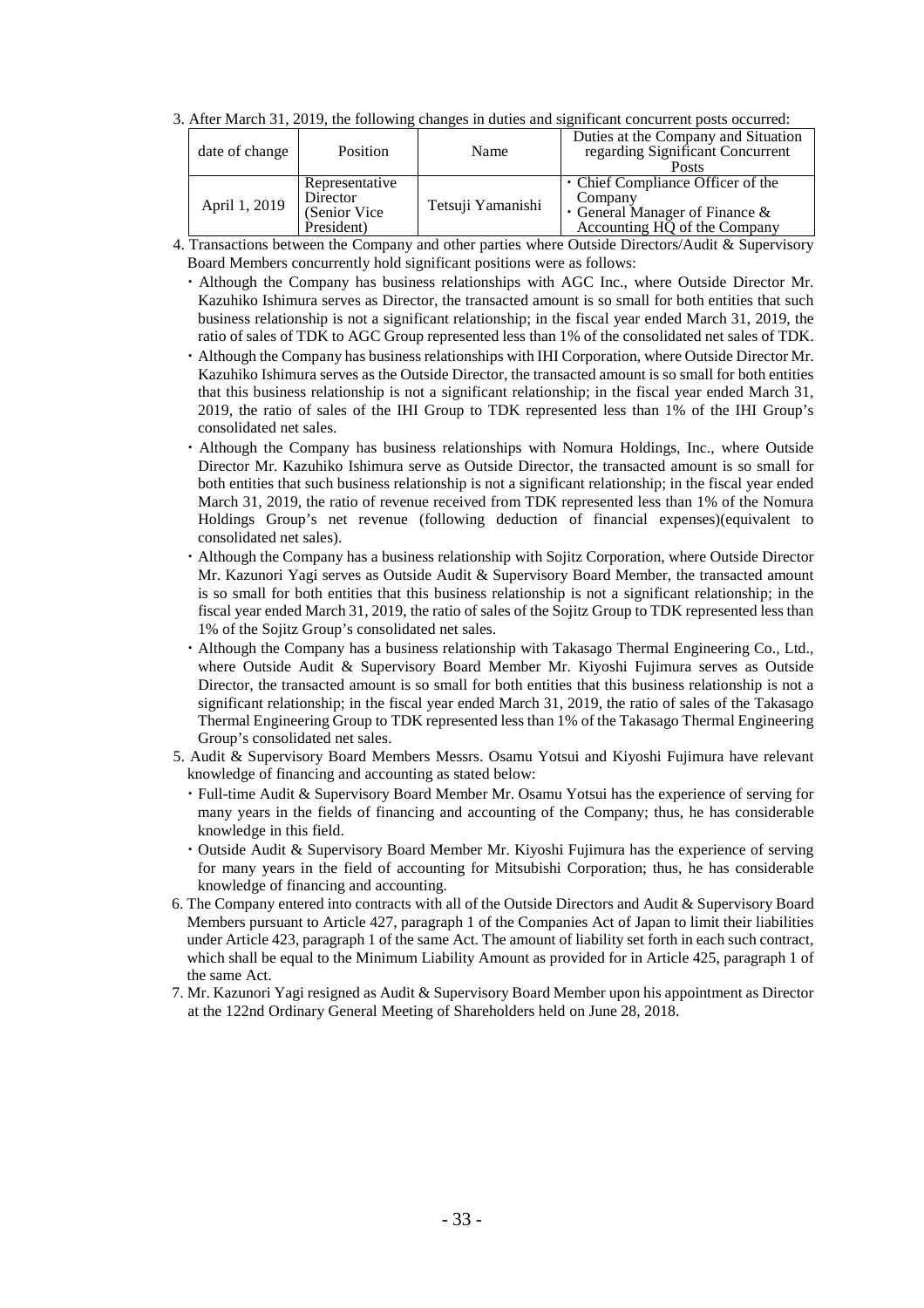#### **(2) Remuneration for Directors and Audit & Supervisory Board Members**

|                                                                 |                 |                                                                | Remuneration breakdown |                                   |                                            |                                   |                                               |                                   |
|-----------------------------------------------------------------|-----------------|----------------------------------------------------------------|------------------------|-----------------------------------|--------------------------------------------|-----------------------------------|-----------------------------------------------|-----------------------------------|
| Classification                                                  | Total<br>number | Total amount of<br>remuneration<br>$(\frac{1}{2}$ in millions) | Basic remuneration     |                                   | Results-linked bonus                       |                                   | Stock-linked<br>compensation stock<br>options |                                   |
|                                                                 | of payees       |                                                                | Number<br>of payees    | Amount<br>paid (¥ in<br>millions) | Number<br>of payees                        | Amount<br>paid (¥ in<br>millions) | Number<br>of payees                           | Amount<br>paid (¥ in<br>millions) |
| Directors                                                       | 8               | 361                                                            | 8                      | 246                               | 3                                          | 97                                | $\overline{4}$                                | 18                                |
| (including)<br><b>Outside Directors</b> )                       | (4)             | (46)                                                           | (4)                    | (46)                              | Not eligible for the above<br>remuneration |                                   |                                               |                                   |
| Audit $&$<br>Supervisory<br><b>Board Members</b>                | 5               | 81                                                             | 5                      | 81                                | Not eligible for the above                 |                                   |                                               |                                   |
| (including)<br>Outside Audit &<br>Supervisory Board<br>Members) | (3)             | (24)                                                           | (3)                    | (24)                              | remuneration                               |                                   |                                               |                                   |
| Total                                                           | 13              | 442                                                            | 13                     | 327                               | 3                                          | 97                                | 4                                             | 18                                |

1) Total Amount of Remuneration for the Fiscal Year Under Review

Notes: 1. The number of Directors and Audit & Supervisory Board Members at the end of the fiscal year under review were 7 and 4, respectively. The total number of payees, the total amount of remuneration and the basic remuneration in the breakdown thereof regarding Directors and Audit & Supervisory Board Members as shown above include 1 Director who retired at the close of the 122nd Ordinary General Meeting of Shareholders held on June 28, 2018 and 1 Outside Audit & Supervisory Board Member who retired upon the appointment of Outside Director at the said General Meeting, and the amount of remuneration paid to them.

- 2. As Mr. Makoto Sumita served as an Outside Director until his appointment as Chairman & Director on June 28, 2018, his remuneration while serving as an Outside Director is included the aforementioned total number of payees, total amount of remuneration and breakdown of basic remuneration for Outside Directors.
- 3. The ceiling amount of remuneration
	- (1) The ceiling amount of remuneration for Directors
		- 1) Basic remuneration: The ceiling amount of remuneration for Directors as a group was resolved as less than ¥25 million per month at the 106th Ordinary General Meeting of Shareholders held on June 27, 2002.
		- 2) Results-linked bonus: The ceiling amount of results-linked bonuses was resolved as less than ¥350 million per year at the 119th Ordinary General Meeting of Shareholders held on June 26, 2015.
		- 3) Stock-linked compensation stock options: The ceiling amount of remuneration related to stock acquisition rights allocated as stock options was resolved as less than ¥457 million per year at the 119th Ordinary General Meeting of Shareholders held on June 26, 2015.
	- (2) The ceiling amount of remuneration for Audit & Supervisory Board Members Basic remuneration: The ceiling amount of remuneration for Audit & Supervisory Board Members as a group was resolved as less than ¥8 million per month at the 106th Ordinary General Meeting of Shareholders held on June 27, 2002.
- 4. As for the amount of results-linked bonuses and stock-linked compensation stock options for Directors for the fiscal year under review, it has been recorded as an expense.
- 2) Policy and Determination Method Regarding the Amounts of Remuneration and Other Payments for Directors and Audit & Supervisory Board Members and its Method of Calculation
	- <Policy on remuneration>
	- (1) Purpose of remuneration system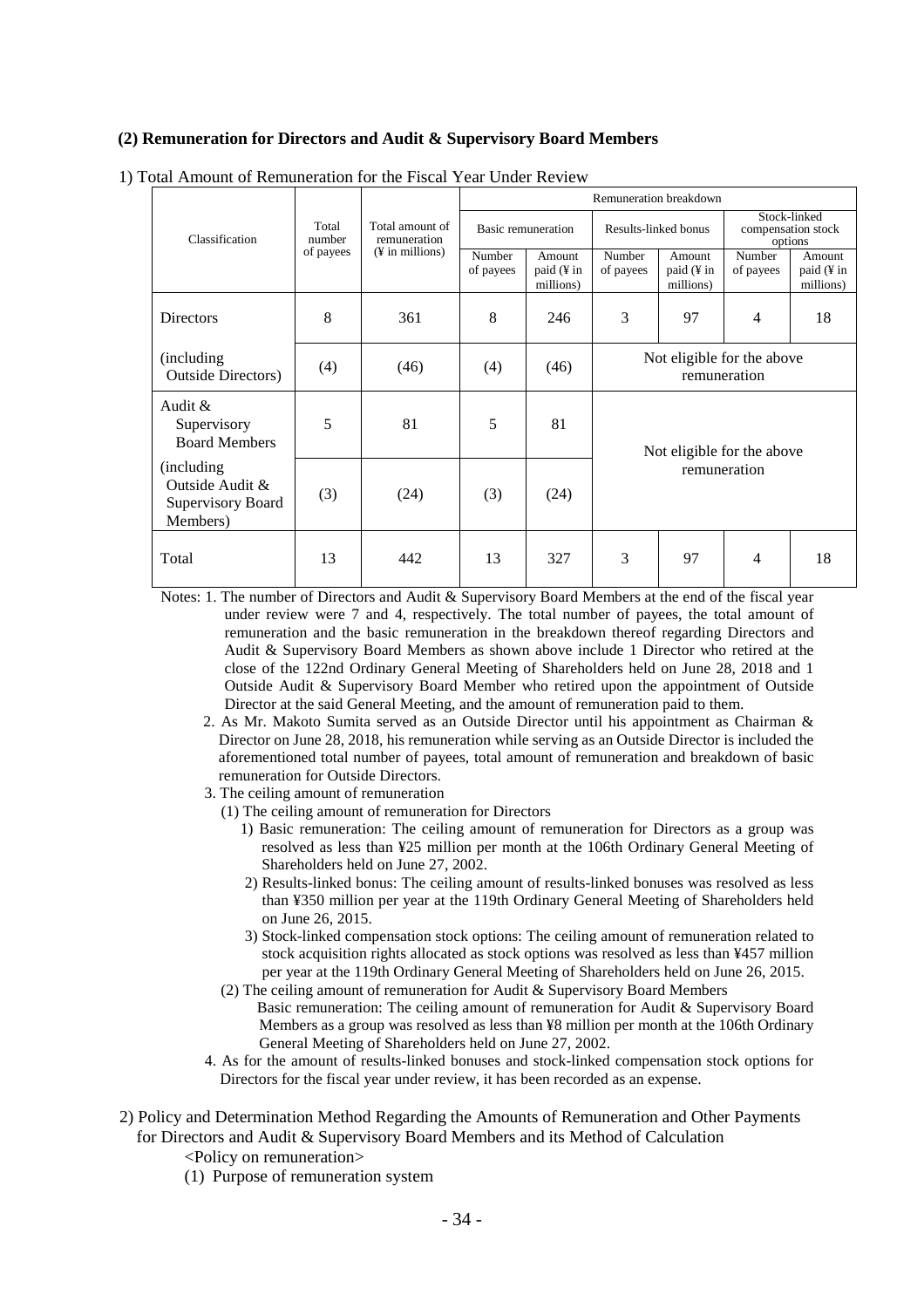The Company has designed its remuneration system for the purpose of promoting as much as possible behavior on the part of Directors and Corporate Officers geared towards enhancing corporate results and stock value and constantly increasing the corporate value of the overall TDK by constantly pursuing the formulation of a competitive remuneration system to secure diverse and excellent human resources that focuses on linkage with short-term as well as medium- to long-term results.

(2) Remuneration level

The Company aims to set remuneration at levels enabling the maintenance of competitiveness compared with other companies of similar scale, mainly in the same business category. The adequacy of its level is examined by the Compensation Advisory Committee based on studies, etc., on corporate management remuneration performed periodically by third parties.

- (3) Composition of remuneration
	- a. Remuneration for Directors who serve concurrently as Corporate Officers Composed of basic remuneration, results-linked bonuses and stock-linked compensation stock options.
	- b. Remuneration of Directors who do not serve concurrently as Corporate Officers Composed of basic remuneration and stock-linked compensation stock options.
	- c. Remuneration for Outside Directors Basic remuneration only.
	- d. Remuneration for Audit & Supervisory Board Members Basic remuneration only.
- (4) Results linkage system
	- a. Short-term results linkage system (results-linked bonus) A system whereby remuneration fluctuates within a range of 0% to 200% of the standard payment amount depending on the consolidated results for the year (operating income, ROE) and the degree of attainment of targets set for each division in charge.
	- b. Mid- to long-term results linkage system (stock-linked compensation stock options) Under this system, recipients share the same advantage of a rising stock value of the Company and the same risk of it falling as shareholders. The introduction of such a system is intended to increase the ambition and morale of eligible Directors and Corporate Officers with respect to the enhancement of results and stock value. To further strengthen the link between executive remuneration and mid- to long-term results and corporate value, some stock-linked compensation stock options have a results achievement condition attached to them. The results achievement condition takes consolidated results under the medium-term management plan (operating income, ROE) as an index, and varies the number of exercisable options between 0% and 100% of the number of options granted, depending on the degree of attainment of targets.

The Company has established Corporate Stock Ownership Guidelines. The Company makes an effort to ensure that eligible Directors and Corporate Officers hold at least a certain number of shares in the Company pursuant to their rank, including stock-linked compensation stock options.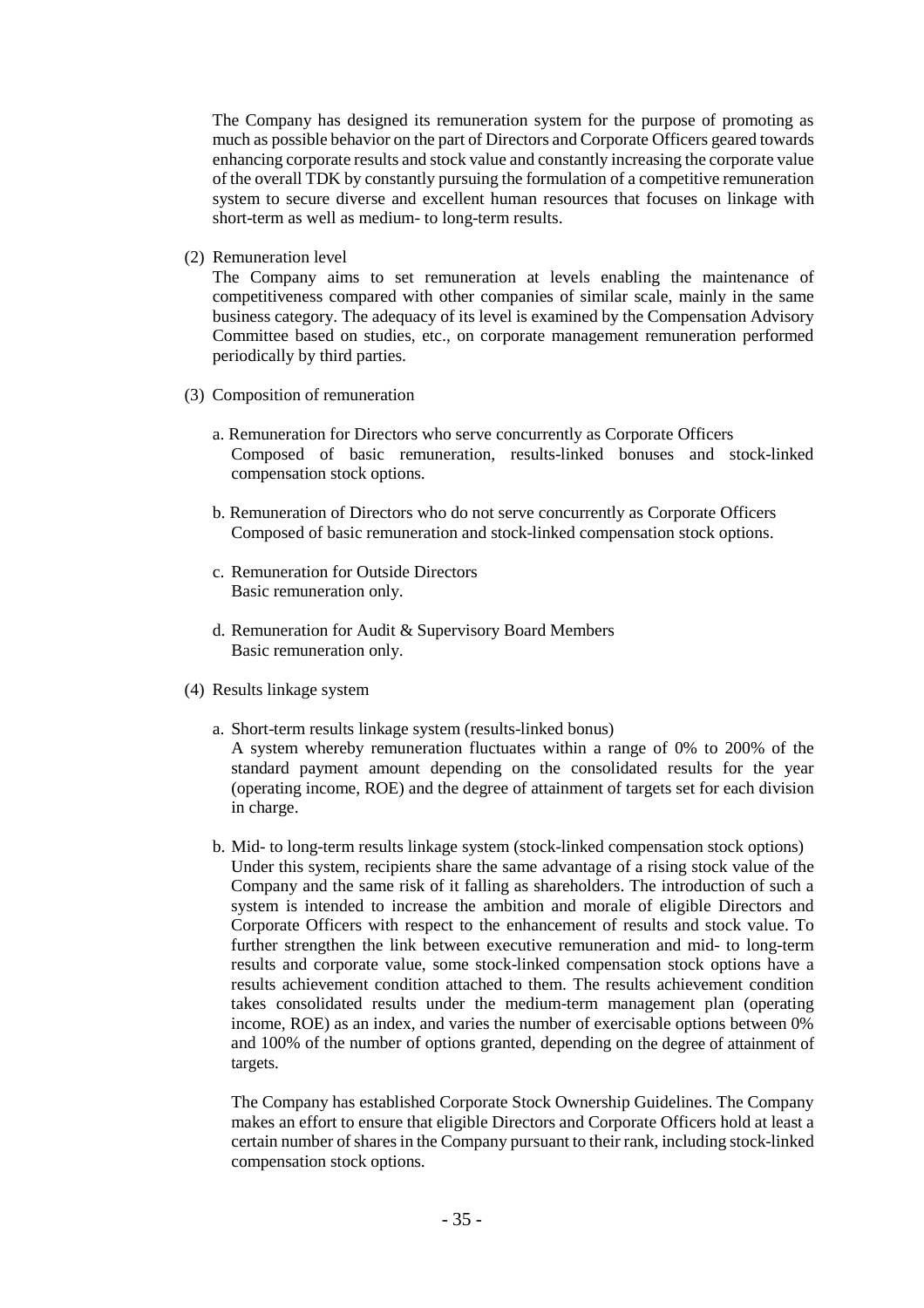<Remuneration determination process (establishment and operation of the Compensation Advisory Committee)>

In order to achieve the purpose of the aforementioned remuneration system, the Company has in place a "Compensation Advisory Committee" acting as an advisory body to the Board of Directors which is chaired by an Independent Outside Director and of which majority of the members are composed of Independent Outside Directors.

The Committee examines the remuneration system and the level of remuneration pertaining to Directors and Corporate Officers and reports its findings to the Board of Directors in order to review the transparency of the remuneration decision-making process and help to ensure that the individual remuneration is reasonable in light of corporate business performance, individual performance and general industry standards, among other factors.

#### **(3) Matters Concerning Outside Directors and Outside Audit & Supervisory Board Members**

1) Situation regarding Significant Concurrent Posts and Relationships between the Company and the Entities Concerned

Please refer to "4. (1) Names and Other Details of Directors and Audit & Supervisory Board Members" noted from page 32 through page 33.

2) Principal Activities of Outside Directors and Outside Audit & Supervisory Board Members during the Fiscal Year Under Review

| Name (Position)                         | Attendance at Meetings of the<br>Board of Directors and Other<br>Meetings                                                                                                                                                                                  | Opinions in Meetings of the Board of<br>Directors and Other Activities                                                                                                                                                                                                                                                                                                                                                                                                                                                                                                                                 |
|-----------------------------------------|------------------------------------------------------------------------------------------------------------------------------------------------------------------------------------------------------------------------------------------------------------|--------------------------------------------------------------------------------------------------------------------------------------------------------------------------------------------------------------------------------------------------------------------------------------------------------------------------------------------------------------------------------------------------------------------------------------------------------------------------------------------------------------------------------------------------------------------------------------------------------|
| Kazumasa Yoshida<br>(Outside Director)  | Mr. Yoshida attended 12 out<br>of 13 meetings of the Board of<br>Directors held during the fiscal<br>year under review.<br>Nomination Advisory<br>Committee: 10 out of 10<br>meetings<br><b>Compensation Advisory</b><br>Committee: 7 out of 7<br>meetings | Mr. Yoshida actively stated opinions<br>regarding corporate management based on<br>his extensive experience and knowledge,<br>mainly on corporate management in the<br>electronics industry and global and<br>consumer businesses.<br>Mr. Yoshida is the Chairman of the<br>Compensation Advisory Committee. He<br>therefore plays a key role in judging the<br>transparency of the decision-making process<br>of the remuneration to Directors, and<br>Corporate Officers, and the appropriateness<br>of the compensation.<br>He is also a member of the Nomination<br>Advisory Committee.            |
| Kazuhiko Ishimura<br>(Outside Director) | Mr. Ishimura attended all 13<br>meetings of the Board of<br>Directors held during the fiscal<br>year under review.<br>Nomination Advisory<br>Committee: 10 out of 10<br>meetings<br><b>Compensation Advisory</b><br>Committee: 7 out of 7<br>meetings      | Mr. Ishimura actively stated opinions<br>regarding corporate management in general<br>based on his extensive experience and<br>knowledge regarding corporate management<br>at a materials manufacturer and global<br>business.<br>Mr. Ishimura is a member of the Nomination<br>Advisory Committee. He therefore plays an<br>important role in judging the appropriateness<br>of the selection of Directors, Audit &<br>Supervisory Board Members and Corporate<br>Officers, and the transparency of the<br>decision-making process.<br>He is also a member of the Compensation<br>Advisory Committee. |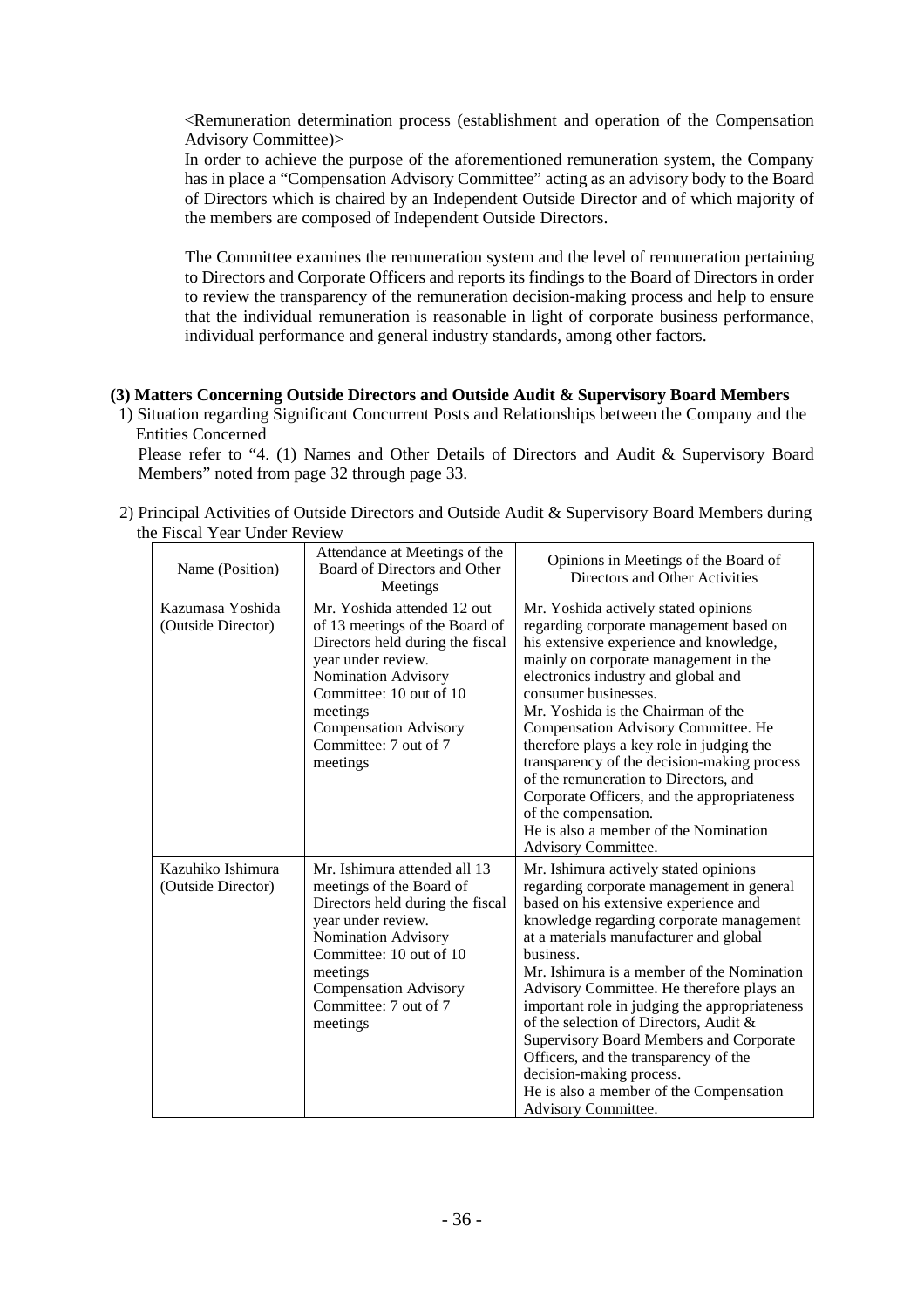| Name (Position)                                                             | Attendance at Meetings of the<br>Board of Directors and Other<br>Meetings                                                                                                                                                                  | Opinions in Meetings of the Board of<br>Directors and Other Activities                                                                                                                                                                                                                                                                                                                                                                                                                                                                                                                                                                                                   |
|-----------------------------------------------------------------------------|--------------------------------------------------------------------------------------------------------------------------------------------------------------------------------------------------------------------------------------------|--------------------------------------------------------------------------------------------------------------------------------------------------------------------------------------------------------------------------------------------------------------------------------------------------------------------------------------------------------------------------------------------------------------------------------------------------------------------------------------------------------------------------------------------------------------------------------------------------------------------------------------------------------------------------|
| Kazunori Yagi<br>(Outside Director)                                         | Mr. Yagi attended all 10<br>meetings of Board of Directors<br>held since his appointment in<br>June 2018.<br>Nomination Advisory<br>Committee: 9 out of 9<br>meetings<br><b>Compensation Advisory</b><br>Committee: 4 out of 4<br>meetings | Mr. Yagi is the Chair of the Board of<br>Directors.<br>Mr. Yagi actively stated opinions regarding<br>corporate management in general based on<br>his extensive experience regarding corporate<br>management in the electronics field and on<br>his professional accounting and financing<br>viewpoint.<br>Mr. Yagi is the Chairman of the Nomination<br>Advisory Committee. He therefore plays a<br>key role in judging the appropriateness of<br>the selection of Directors, Audit &<br>Supervisory Board Members and Corporate<br>Officers, and the transparency of the<br>decision-making process.<br>He is also a member of the Compensation<br>Advisory Committee. |
| Toru Ishiguro<br>(Outside Audit &<br><b>Supervisory Board</b><br>Member)    | Mr. Ishiguro attended all 15<br>meetings of the Audit &<br>Supervisory Board and all 13<br>meetings of Board of Directors<br>held during the fiscal year<br>under review.                                                                  | Mr. Ishiguro actively stated opinions from<br>his specialized knowledge on law as a<br>lawyer and advanced, specialized knowledge<br>and wide-ranging insight regarding corporate<br>governance and internal control.                                                                                                                                                                                                                                                                                                                                                                                                                                                    |
| Kiyoshi Fujimura<br>(Outside Audit &<br><b>Supervisory Board</b><br>Member) | Mr. Fujimura attended all 15<br>meetings of the Audit &<br>Supervisory Board and all 13<br>meetings of Board of Directors<br>held during the fiscal year<br>under review.                                                                  | Mr. Fujimura actively stated opinions from<br>his extensive experience in corporate<br>management of a general trading company<br>and his expert knowledge relating to finance<br>and accounting.                                                                                                                                                                                                                                                                                                                                                                                                                                                                        |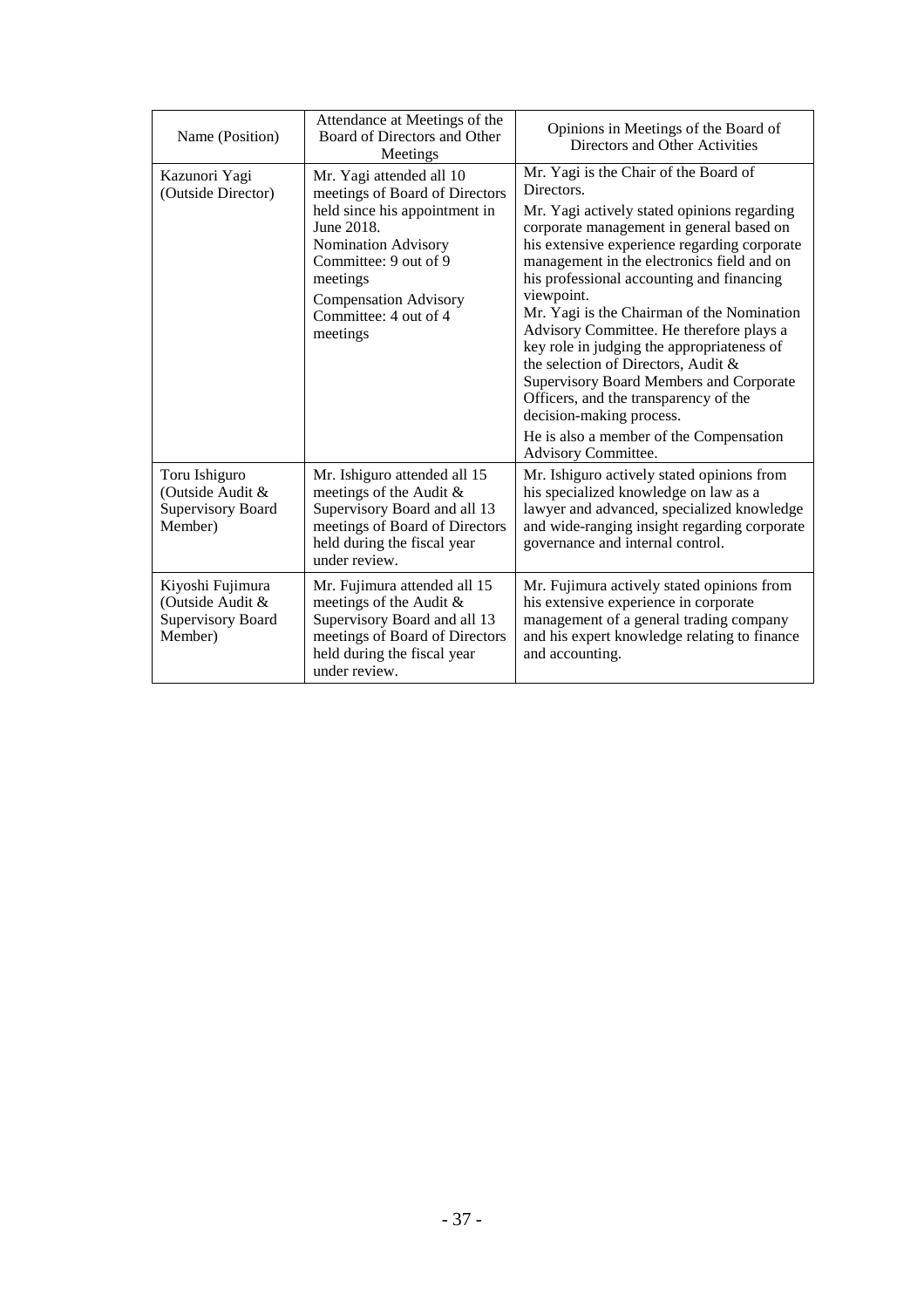## **5. Accounting Auditor**

## **(1) Name** KPMG AZSA LLC

## **(2) Remuneration**

|                                                                                                                                                                                               | $(\frac{1}{2}$ in millions) |
|-----------------------------------------------------------------------------------------------------------------------------------------------------------------------------------------------|-----------------------------|
|                                                                                                                                                                                               | Amounts payable             |
| The amount of remuneration payable to the Accounting Auditor by the Company<br>with respect to duties provided under Article 2, paragraph 1 of the Certified<br><b>Public Accountants Act</b> | 353                         |
| The aggregate amount of remuneration and other material benefits payable to the<br>Accounting Auditor by the Company and its subsidiaries                                                     | 396                         |

- Notes: 1. The Company's Audit & Supervisory Board has consented to the remuneration of the Accounting Auditor as required under the Article 399 paragraph 1 of the Companies Act, after examining the Accounting Auditor's audit plan, the status of duties conducted in previous fiscal years, and the basis for calculation of the remuneration estimate by receiving the necessary materials and hearing reports from Directors, relevant in-house departments, and the Accounting Auditor.
	- 2. The amount of remuneration for audit pursuant to the Companies Act and the amount of remuneration for audit pursuant to the Financial Instruments and Exchange Act are not divided in the Auditing Agreement concluded between the Company and the Accounting Auditor. Therefore, the amount to be paid by the Company with respect to duties provided as stated in Article 2, paragraph 1 of the Certified Public Accountants Act represents the total amount to be paid by the Company.
	- 3. The Company pays remuneration to the Accounting Auditor for advice regarding the application of accounting standards and other duties aside from those provided under Article 2, paragraph 1 of the Certified Public Accountants Act.
	- 4. Of the Company's principal subsidiaries, TDK U.S.A. Corporation, SAE Magnetics (Hong Kong) Limited and other companies are audited by KPMG member firms overseas, and TDK Electronics AG is audited by another foreign audit firm.

## **(3) Policy for Decisions on Dismissal or Non-reappointment of Accounting Auditor**

If all of the Audit & Supervisory Board Members acknowledge that the Company's Accounting Auditor falls under any of the conditions set forth in Article 340 paragraph 1 of the Companies Act of Japan and it is difficult for the Accounting Auditor to properly execute auditing, the Company shall dismiss the Accounting Auditor by a unanimous resolution of the Audit & Supervisory Board.

In addition to cases falling under any of the statutory reasons for dismissal of accounting auditors, if any fact occurs that is recognized as casting doubt upon important factors relating to the Accounting Auditor's execution of duties, such as the Accounting Auditor's qualifications, independency and ethics, the Audit & Supervisory Board will, in accordance with the Regulations of the Audit & Supervisory Board and Standards for Appointment, Dismissal, and Reappointment of Accounting Auditors, decide as to whether the Accounting Auditor shall be dismissed or shall not be re-appointed, comprehensively taking the facts into account.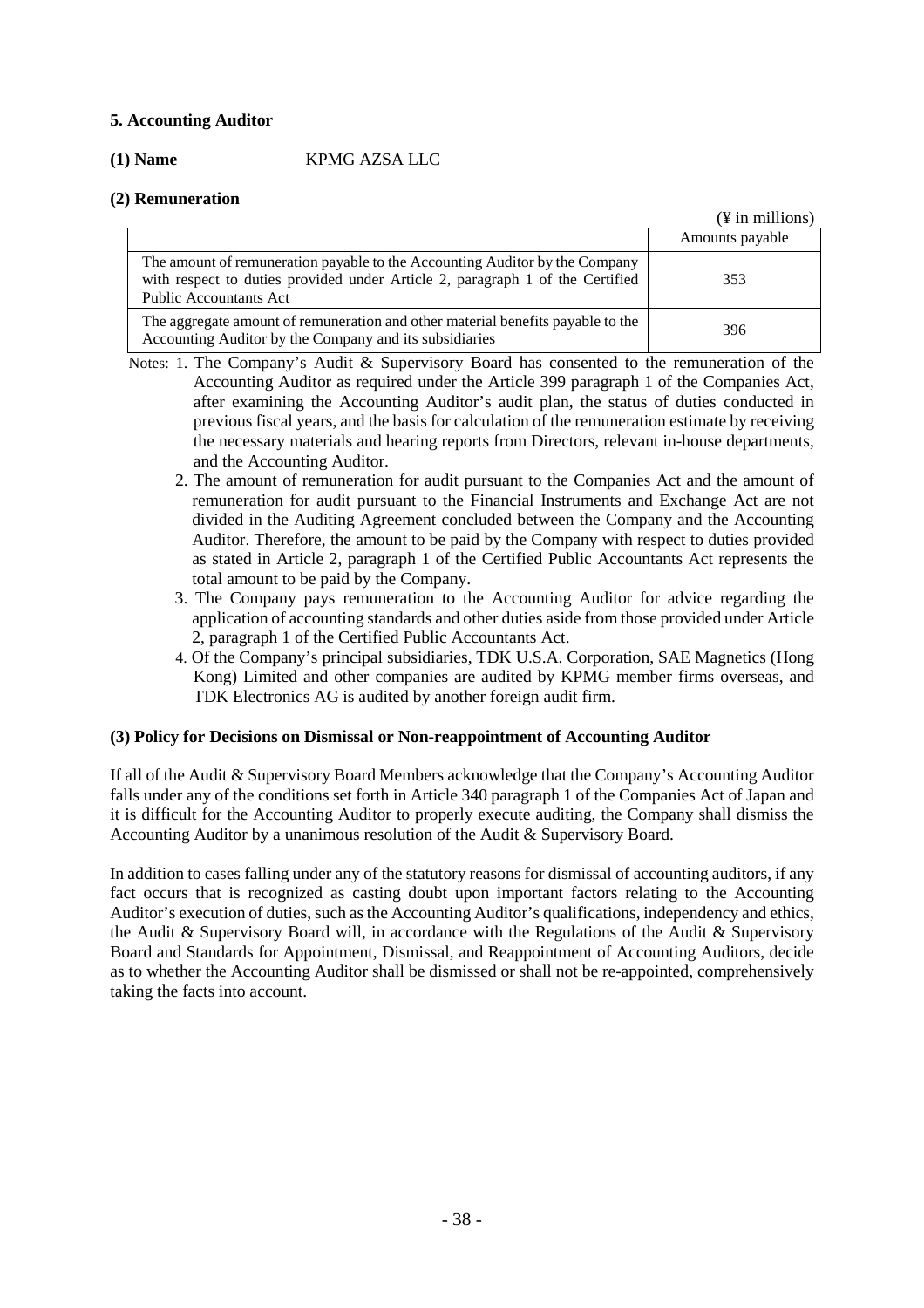#### **6. TDK's System and Policy**

**[Establishment of systems for ensuring the execution of duties by Directors complies with laws and regulations and the Articles of Incorporation, and other systems for ensuring the properness of operations of a stock company and operations of a corporate group consisting of such stock company and its subsidiaries]**

With respect to the statement above, the Board of Directors of the Company resolved as follows: (Latest revision date: November 28, 2018)

#### **(1) Systems for ensuring the execution of duties by Directors of the Company complies with laws and regulations and the Articles of Incorporation:**

The Company was established in 1935 as the world's first company to industrialize a magnetic material called ferrite. In the ensuing years, the Company has unremittingly pursued originality and increased corporate value through provisions of products and services which have created new value, based on the founding spirit "Contribute to culture and industry through creativity" as its Corporate Motto. In addition, TDK will continue to build satisfaction, trust, and support among all stakeholders (shareholders, customers, suppliers, employees and communities, among others), continue to be helpful by resolving social issues and contribute to the development of a more sustainable society. TDK clearly declares as "TDK Charter of Corporate Behavior" that TDK will continue to respect human rights; comply with relevant laws, regulations and international rules and the spirit thereof; and carry out its social responsibility with a strong sense of ethics, domestically and overseas. All Directors, Audit & Supervisory Board Members, Corporate Officers and employees constituting TDK seek to behave in strict compliance with the "Corporate Standards of Business Conduct" prescribed by the "TDK Code of Conduct".

In addition, the Company aims to achieve its management targets and further improve corporate value through the creation of products by adhering to the Corporate Motto. At the same time, the Company strives to foster a sound corporate culture and sincerely conduct business activities, always aware of its place as a member of society. Moreover, the Company will be accountable to stakeholders through comprehensive, accurate, timely and impartial disclosure of information.

As mentioned above, the Company sincerely and devotedly seeks to achieve its management philosophy and to establish the following effective and orderly corporate governance systems to continue to ensure soundness, compliance and transparency in its business operations.

① Adoption of the Audit & Supervisory Board Member System and Strengthening of the Supervisory Function:

The Company has adopted the Audit & Supervisory Board Member System pursuant to the Companies Act of Japan and has appointed independent Outside Audit & Supervisory Board Members who are disinterested in the Company to strengthen the supervision of the Company's management.

② Strengthening the Supervisory Function of the Board of Directors:

The Company has a small number of Directors to expedite the management decisionmaking process. At the same time, the Company appoints disinterested, independent Outside Directors in order to enhance the supervision of the Company's management. In addition, the Company's basic policy is to elect independent Outside Directors which account for one-third or more of the Directors and from the perspective of ensuring clear separation between management oversight and business execution, an independent Outside Director serves as the Chair of the Board of Directors in principle. Furthermore, the Directors' terms of office are set at one year to give shareholders an opportunity to cast votes of confidence regarding Directors' performance every fiscal year.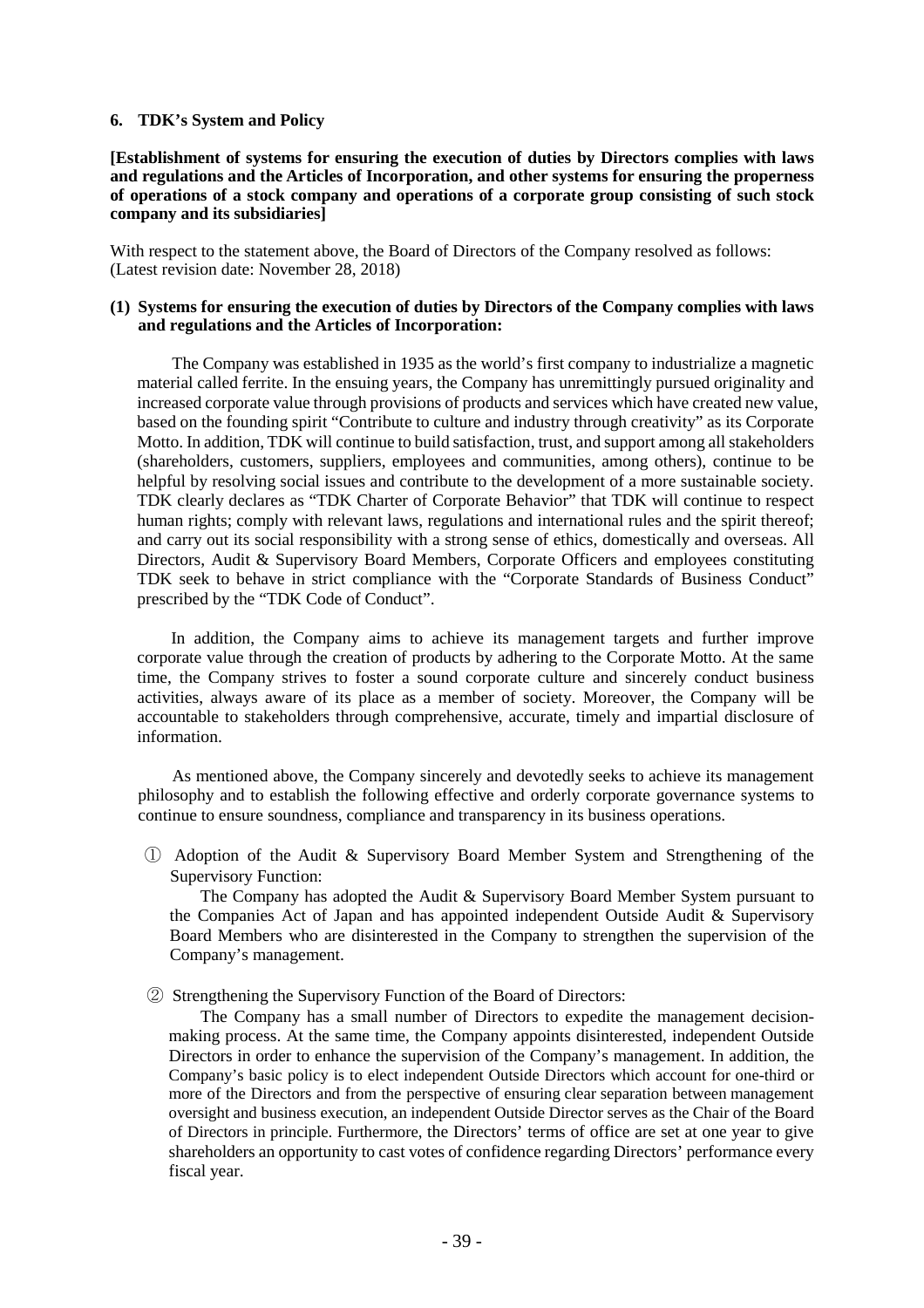③ Adoption of a Corporate Officer System for Expeditious Business Execution:

 The Company has adopted a Corporate Officer system that separates the management decision making and Director supervisory functions of the Board of Directors from the execution of business. This aims to accelerate decision-making by delegation of authority and to clarify the authority and responsibility of business execution. Corporate Officers are in charge of business execution and carrying out decisions made by the Board of Directors and thereby expeditiously execute business operations in accordance with management decisions.

④ Establishment of Advisory Bodies to the Board of Directors (Nomination Advisory Committee, Compensation Advisory Committee, Corporate Governance Committee and Business Ethics Committee):

 The Nomination Advisory Committee is chaired by an Outside Director of the Company and a half or more of the members are Outside Directors. The said Committee reviews the conditions expected for the post of Director, Audit & Supervisory Board Member, and Corporate Officer and makes nominations. In this way, the Nomination Advisory Committee ensures the appropriate election of Directors, Audit & Supervisory Board Members and Corporate Officers and provides transparency in the decision-making process.

The Compensation Advisory Committee is chaired by an Outside Director of the Company and a half or more of the members are Outside Directors. The said Committee examines the remuneration system and the level of remuneration pertaining to Directors and Corporate Officers, as well as presidents and qualifying officers of the Company's principal subsidiaries. It also reviews the transparency of the remuneration decision-making process and verifies whether such remuneration is reasonable in light of corporate business performance, individual performance and general industry standards.

The Corporate Governance Committee conducts deliberations on matters concerning corporate governance, internal control system and its operation, etc. and continuously strives to enhance corporate governance for the Company's sustainable growth and increase of its corporate value over the mid- to long-term.

The aim of the Business Ethics Committee is to ensure compliance with the TDK Corporate Motto, understanding of corporate ethics and improvement of awareness of corporate social responsibility (CSR). To achieve this aim, the Directors, Audit & Supervisory Board Members, Corporate Officers and all other members of TDK are made fully aware of the "TDK Code of Conduct", which stipulates concrete standards of business conduct in compliance with the TDK's management philosophy, including the TDK Corporate Motto, Corporate Principle and social norms, including relevant laws, regulations and international rules and the spirit thereof.

Under the foregoing corporate systems, the Audit & Supervisory Board Members in charge of supervising management, ensure soundness, compliance and transparency in the Company's business operations by executing their duties pursuant to the Regulations of the Audit & Supervisory Board, the Code of Audit & Supervisory Board Members' Auditing Standards and Audit Practice Standards for Internal Control Systems and by auditing whether the Directors' performance is appropriately and reasonably in compliance with relevant laws and regulations and the Articles of Incorporation.

Similarly, Directors in charge of management decision-making and supervision of business execution ensure soundness, compliance and transparency in the Company's business operations by executing their duties pursuant to the Regulations of the Directors' Business and the Regulations of the Board of Directors established in accordance with relevant laws and regulations and the Articles of Incorporation. In addition, Corporate Officers in charge of business execution ensure soundness, compliance and transparency in the Company's business operations by executing their duties pursuant to the Regulations of the Corporate Officers'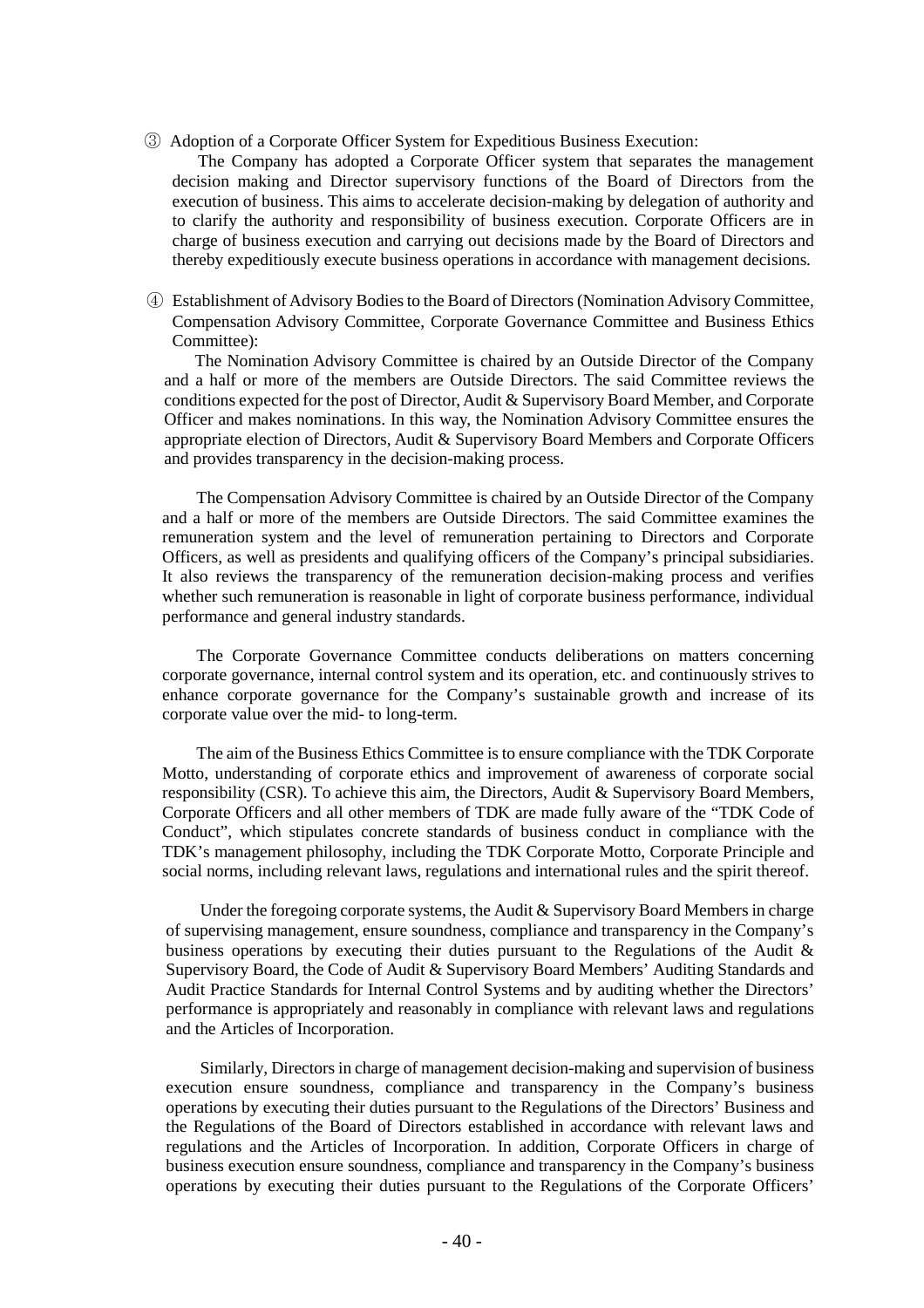#### Business.

The Company establishes the Disclosure Committee as well as the following procedures and system to ensure compliance with all applicable securities and exchange laws and other similar laws and regulations of all relevant countries, as well as the rules and regulations of the stock exchange on which the Company's shares are listed (hereinafter collectively referred to as the "Securities Regulations").

- (i) Internal control and other procedures to collect, record, analyze, process, summarize and report all information required to be disclosed under the Securities Regulations and warrant timely disclosures within the deadlines stipulated by the Securities Regulations.
- (ii) System to ensure that the Company has procedures designed to obtain reasonable assurance that all the transactions that the Company conducts are properly authorized, that the Company's assets are protected from unauthorized or improper use and that all trading activities are appropriately recorded and reported for the purpose of enabling the Company to prepare financial statements in accordance with the accounting standards applied by the Company.
- (iii) System to ensure that the Company is in compliance with the requirements of the Securities Regulations with respect to corporate governance systems.

#### **(2) System under which information regarding the execution of business by Directors of the Company shall be preserved and controlled:**

The President, who is responsible for the business execution of the Company, has established the Document Control Regulations, which are applicable to TDK and provide basic rules for the preservation and control of information regarding the execution of business by Directors.

#### **(3) Regulations and other systems for managing the risk of loss**(**es**) **of the Company and its subsidiaries:**

To enhance the risk management system of TDK, the Company has established the following four committees (which is chaired by a Corporate Officer appointed by the President) under the direct control of the Executive Committee.

#### (i) Disclosure Committee

The Disclosure Committee deliberates on and examines important corporate information and disclosure materials of the Company that are required for investment decisions by shareholders and investors, to ensure that the Company discloses appropriate information in a comprehensive, accurate, timely and impartial manner, in accordance with various laws and regulations regarding securities transactions and the rules and regulations of the stock exchange on which the Company's shares are listed.

(ii) ERM\* Committee

For the purpose of the company-wide treatment of factors that obstruct the achievement of the business targets and business operations of the Company, the Company has established the ERM Committee and promotes enterprise risk management.

Corporate regulations, bylaws, guidelines and departmental guidelines established in each department provide for operating rules for specific risks, including legal, financial and IT-related risks. These risks are managed by managers in charge of the particular areas of operation.

\*ERM (Enterprise Risk Management)

(iii) Crisis Management Committee

In order to prepare for unexpected situations such as natural disasters, the Company has established the Crisis Management Committee, which developed the Business Continuity Plan (BCP). Accordingly, if such an unexpected situation arises, the Company will assess the situation immediately and respond appropriately.

(iv) Information Security Committee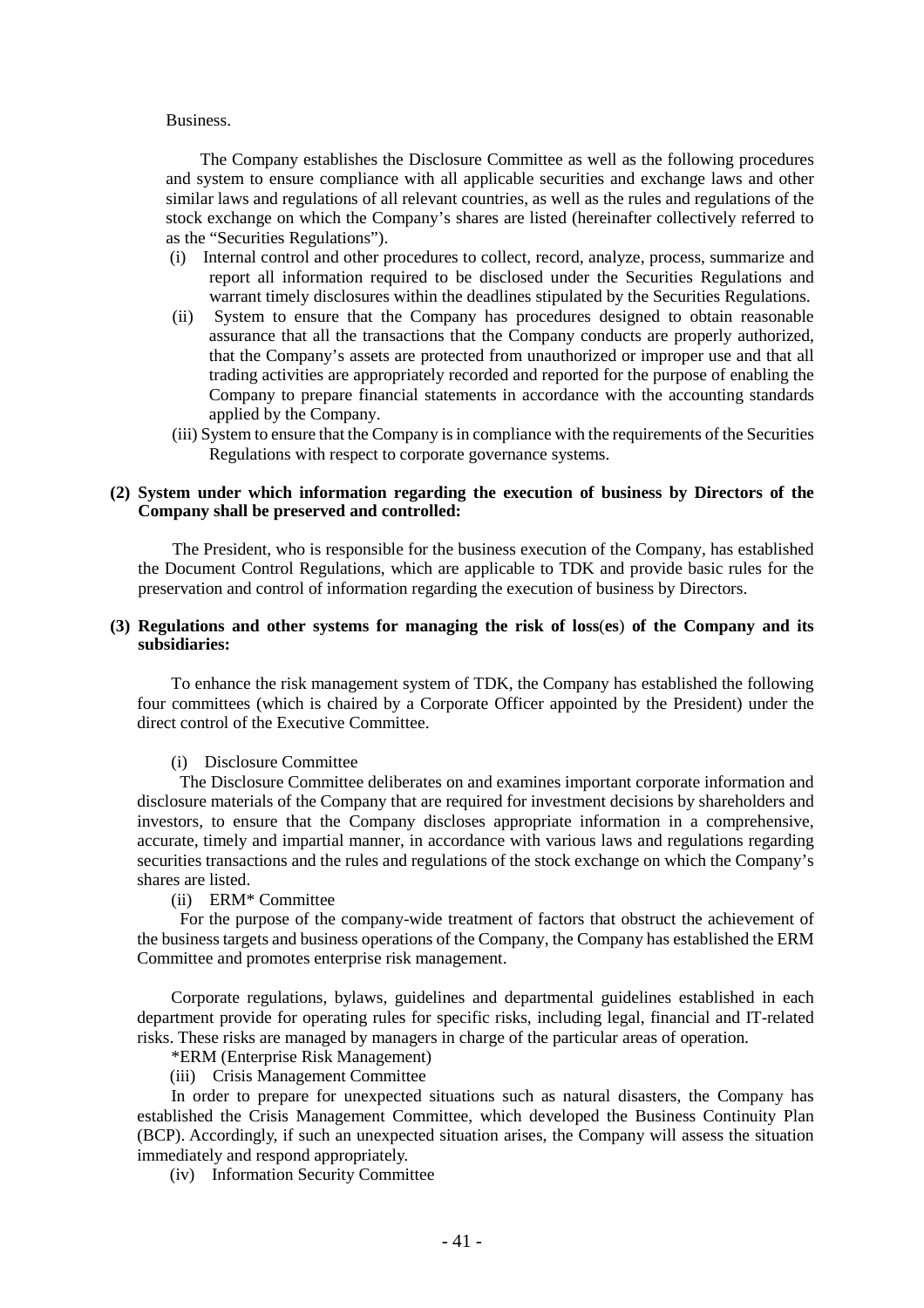In order to appropriately manage important information including information provided by customers, the Company has established the Basic Policy on Information Security and the Information Security Committee and appropriately takes risk-based security measures.

The Company has ensured that a structure for receiving advice in relation to enhancing the risk management system and increasing its effectiveness (including, but not limited to, identifying, evaluating and reviewing material management risks at TDK and establishing effective countermeasures) is in place through regular confirmation and audit by the Audit & Supervisory Board Members and the internal audit department of the management operations described above. In addition, the Company will seek advice from specialists, including outside legal counsel and other experts, as needed regarding risks surrounding TDK.

#### **(4) System for ensuring Directors of the Company and Directors, etc. of the Company's subsidiaries execute their duties efficiently and system for reporting matters concerning the execution of duties of Directors, etc. of the Company's subsidiaries to the Company:**

The Company has a small number of Directors and has adopted the Corporate Officer system to facilitate the Directors' ability to make quick and efficient management decisions.

At the same time, policies and measures with respect to business execution, such as development, manufacturing, marketing and financing of TDK, are deliberated and decided upon by the Executive Committee, which consists of Corporate Officers and General Managers designated by the President. All Corporate Officers perform their duties expeditiously pursuant to the decisions made by the Executive Committee. As to the status of the execution of their duties, the Company ensures efficient management via regular reports to the Board of Directors and regular reports from Corporate Officers to the Executive Committee.

In addition, the Company establishes midterm management targets shared by all members of TDK and strives to inform them of such targets. The Company also establishes systems that enable it to understand the targets and implementation plans of each department as well as the progress of each department in relation to such targets. With respect to the business management of subsidiaries, the Company establishes systems that enable it to understand their business conditions through quarterly reports submitted by each subsidiary.

#### **(5) System for ensuring performance of duties by employees of the Company and Directors, etc. and employees of the Company's subsidiaries are in compliance with laws and regulations and the Articles of Incorporation:**

The Company strives to ensure that all members of TDK are fully familiar with TDK's management philosophy, "TDK Code of Conduct" and "TDK Charter of Corporate Behavior" in order to ensure improved soundness, compliance and transparency of management, as well as compliance with laws, regulations and the Articles of Incorporation throughout the performance of duties by all members of TDK.

Furthermore, the Company has established a corporate ethics management system under the Business Ethics Committee, to regularly monitor the Company's compliance with corporate ethics, including the Company's subsidiaries worldwide. The Consultations and Help Lines also enable employees to directly report all relevant information and opinions concerning corporate ethics, etc. within TDK.

In addition, the Company appoints a Chief Compliance Officer from among Corporate Officers upon resolution of the Board of Directors and establishes a compliance promotion department under the direct control of the President. The Chief Compliance Officer and compliance promotion department, together with Regional Chief Compliance Officers appointed in each region of the world as well as in Japan, operate in order to establish and strengthen a compliance system of TDK.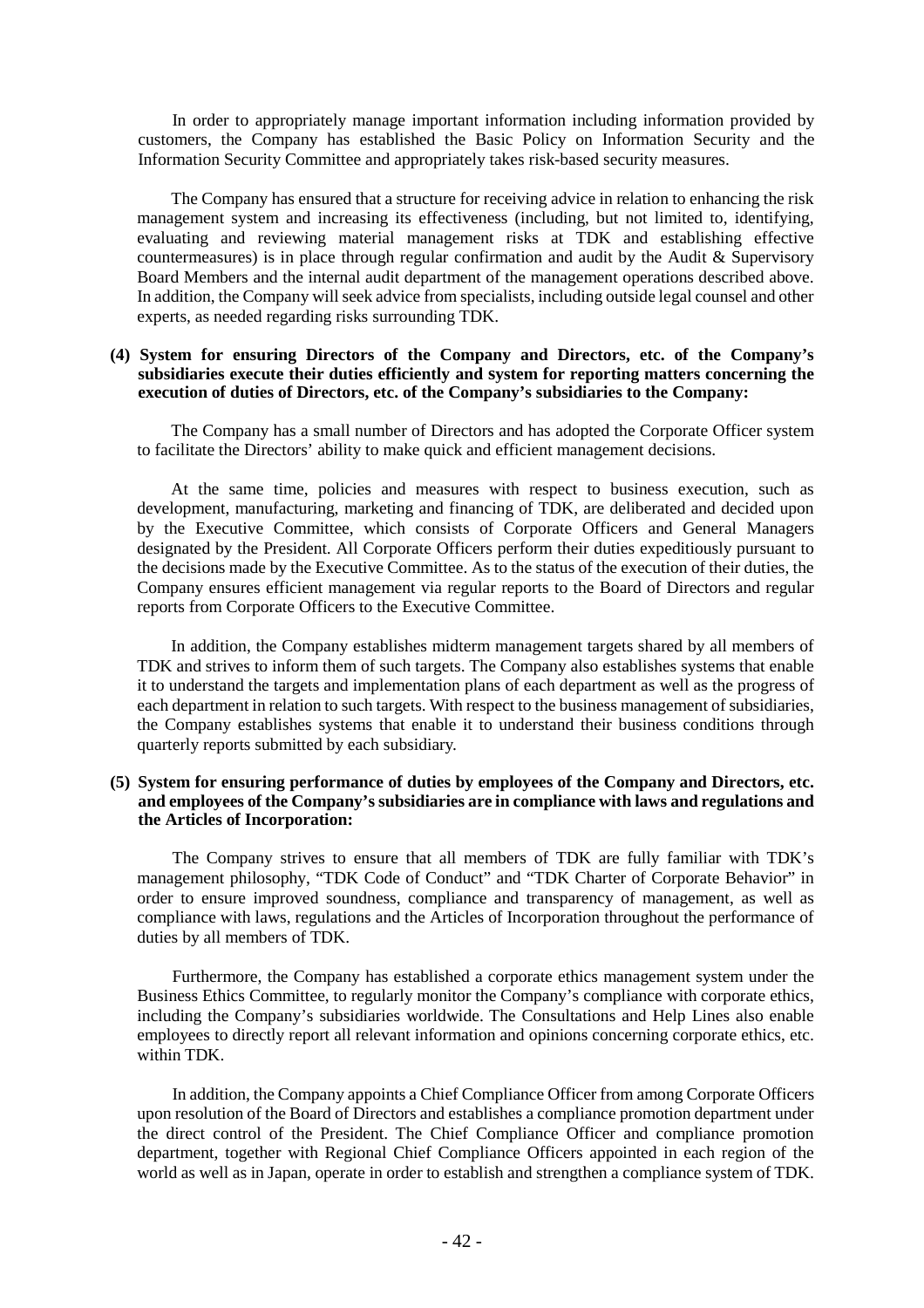Especially as to compliance with cartel regulations in each country, the Company establishes a system of checks, monitoring, etc., achieves thorough compliance with the applicable code of conduct and ensures a strict performance of duties.

#### **(6) System for ensuring proper business execution by the corporate group consisting of the Company and its subsidiaries:**

Each Director, Corporate Officer and manager in charge of operations strives to achieve proper business operations by making decisions in compliance with the "TDK Code of Conduct", the Job Authority Regulations and other applicable corporate regulations for the entire TDK, in order to maintain soundness, compliance, and transparency in business operations, and to achieve the business targets of TDK.

The Audit & Supervisory Board Members audit, on a regular basis, the condition of the business operations of each department of TDK by researching the departments, examining important documents, and attending important meetings. In addition, the internal audit department audits and supports each department of TDK in order to promote consistency in relation to business operations and management policies, efficiency of management, and compliance with relevant laws and regulations.

#### **(7) Matters relating to employees who support the duties of Audit & Supervisory Board Members of the Company when Audit & Supervisory Board Members request such employees:**

The Audit & Supervisory Board Members Office, consisting of designated full-time employees who do not perform any business execution duties, assists duties of the Audit & Supervisory Board Members.

#### **(8) Matters regarding the independence of employees in the preceding item from Directors and the ensuring of the effectiveness of instructions of Audit & Supervisory Board Members of the Company to such employees:**

The authority to instruct or order the employees who serve as members of the Audit  $\&$ Supervisory Board Members Office belongs exclusively to the Audit & Supervisory Board Members. In addition, the Audit & Supervisory Board Members directly evaluate the performance of such employees and any transfer or discipline of these employees is determined pursuant to the operating rules of the Company subject to the consent of the Audit & Supervisory Board Members.

#### **(9) System for ensuring Directors or employees of the Company report to Audit & Supervisory Board Members of the Company and system for ensuring Directors, Audit & Supervisory Board Members, employees of the Company's subsidiaries or persons who have received reports from these persons report to Audit & Supervisory Board Members of the Company:**

All members of TDK provide an appropriate report immediately, if an Audit & Supervisory Board Member requests a report regarding the execution of business. Information regarding management policies of TDK and conditions of business execution by Corporate Officers is timely provided to Audit & Supervisory Board Members who attend important meetings such as Executive Committee meetings and business plan review meetings, and minutes of such meetings are also provided to the Audit & Supervisory Board Members immediately. Furthermore, Audit & Supervisory Board Members may receive explanations directly from Corporate Officers and other personnel as necessary. Audit & Supervisory Board Members may review reports prepared by each department of the Company or company of TDK, and Audit & Supervisory Board Members may thereby confirm the conditions of the business operations of TDK.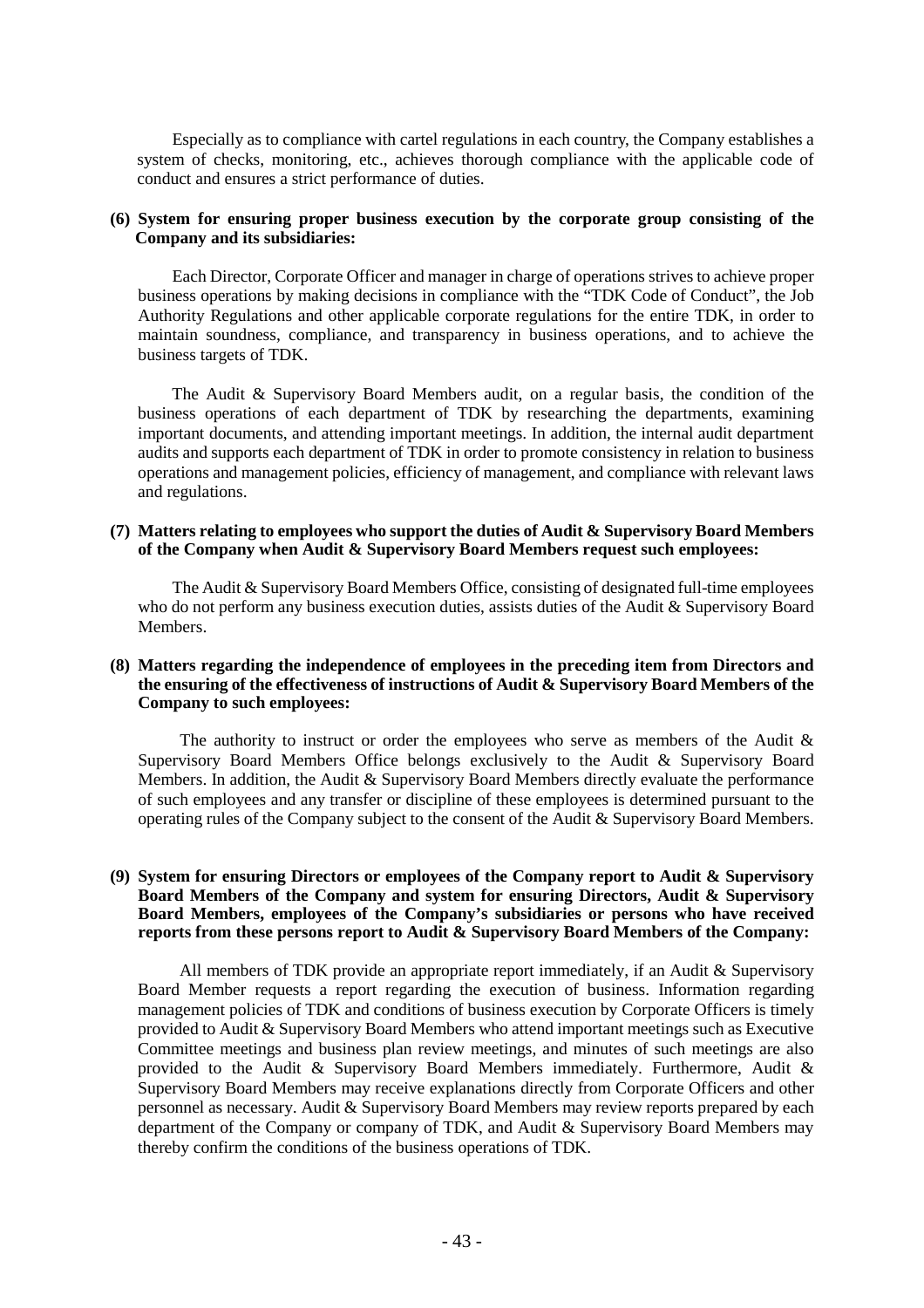In addition, all members of TDK may report any fact which may cause significant damage to TDK, such as violation of law or regulation, to the Business Ethics Committee through the Consultations or Help Lines established by the said Committee and covering the whole of TDK. In cases where the Business Ethics Committee finds any fact which may cause significant damage to TDK, such as violation of law or regulation, it will immediately report such fact to Audit & Supervisory Board Members or the Audit & Supervisory Board.

Furthermore, information regarding the activities of the ERM Committee and other committees is provided to Audit & Supervisory Board Members from time to time, enabling the Audit & Supervisory Board Members to confirm the overall status of corporate activities.

#### **(10) System for ensuring persons who have reported as provided in the preceding item will not be treated unfavorably on grounds of such reporting**

The Company prohibits any member of TDK who has reported to the Consultation or Help Line from being treated unfavorably on the grounds of such reporting, and stipulates to that effect in the "TDK Code of Conduct" and clearly informs all members of TDK of that fact.

#### **(11) Matters concerning policies for disposal of expenses and obligations associated with the execution of duties by Audit & Supervisory Board Members**

When Audit & Supervisory Board Members demand payment of expenses or obligations associated with execution of their duties from the Company pursuant to Article 388 of the Companies Act of Japan, the Company shall pay such expenses or obligations immediately after deliberation at the department in charge unless the expenses or obligations concerning such demand are proven to be unnecessary for the execution of such duties of the Audit & Supervisory Board **Members** 

#### **(12) System for ensuring Audit & Supervisory Board Members of the Company conduct audits effectively:**

The Audit & Supervisory Board Members and the Audit & Supervisory Board meet with the President on a regular basis to confirm management policies and exchange opinions on pressing issues and risks affecting TDK and other important matters from the perspective of the Audit & Supervisory Board Members' audits. These meetings also strengthen the mutual understanding between the Audit & Supervisory Board Members and the President.

The Audit & Supervisory Board Members and the internal audit department meet regularly and receive regular audit reports from the Accounting Auditor. Audit & Supervisory Board Members conduct efficient audits by sharing information regarding initial audit plans and results. Furthermore, the Audit & Supervisory Board has entered into an advisory contract with an attorney who is independent from the business execution department and has established a system to ensure that it receives advice with respect to matters which need to be reviewed or confirmed from the perspective of the Audit & Supervisory Board Members or the Audit & Supervisory Board.

#### **[Overview of operation of systems to ensure appropriate business operations]**

#### **(1) Internal audit and internal control over financial reporting**

The Management Review & Support Group, which is an internal audit department of the Company, conducted hearings from the four committees under the direct control of the Executive Committee regarding their activities and verified compliance with relevant laws and regulations, internal regulations, etc. and the efficiency and effectiveness of the operation at operating departments and principal subsidiaries. Also, the Management Review & Support Group conducted the evaluation of the "effectiveness of internal controls over financial reporting" in accordance with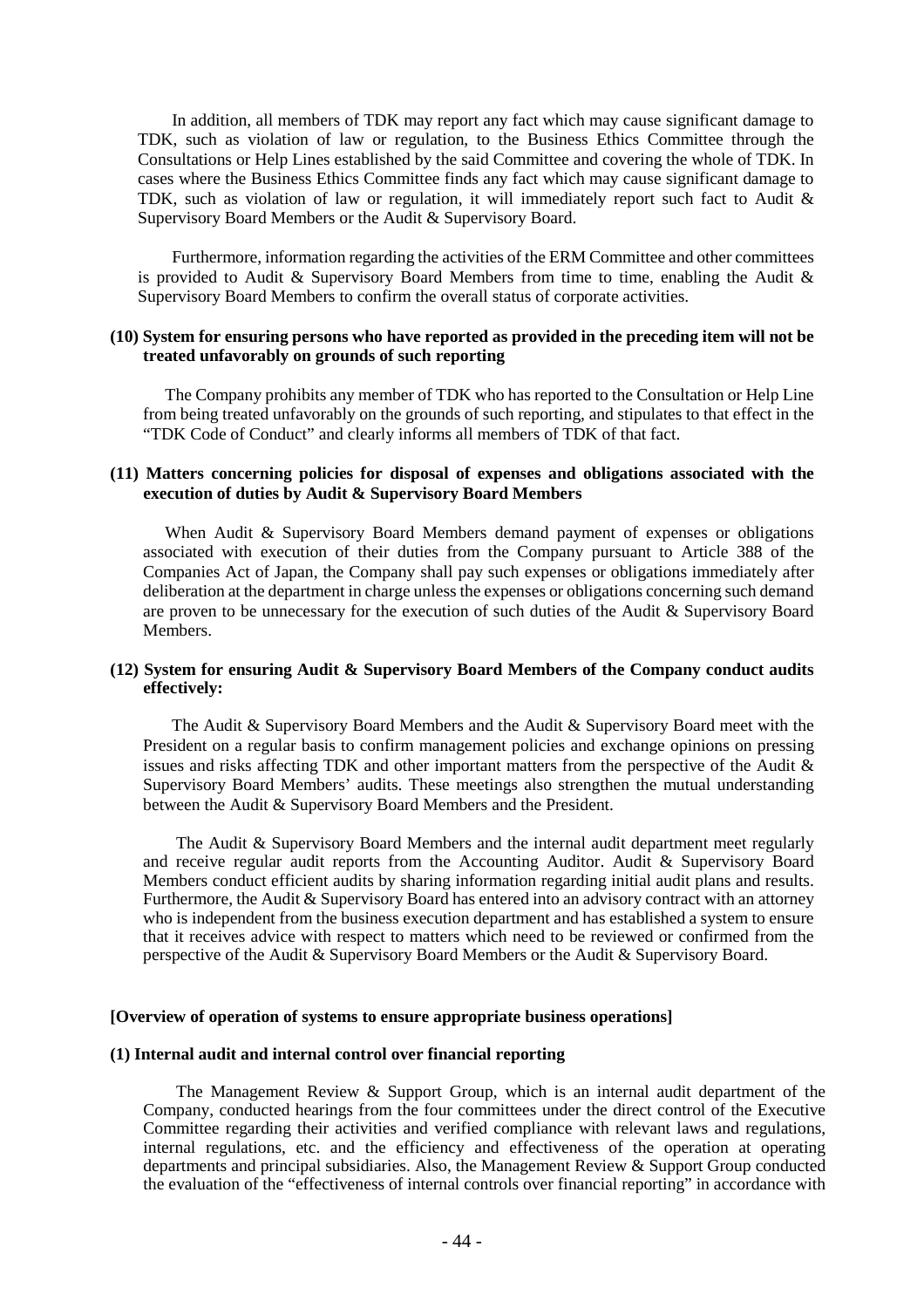the Financial Instruments and Exchange Act of Japan at important bases and important subsidiaries in Japan and overseas. The Management Review  $\&$  Support Group regularly reports about the results thereof to the President, the Board of Directors and the Audit & Supervisory Board Members.

The Management Review & Support Group and full-time Audit & Supervisory Board Members share information. The Management Review  $\&$  Support Group submits internal audit reports to fulltime Audit & Supervisory Board Members, receives results of Audit & Supervisory Board Members' audit from full-time Audit & Supervisory Board Members and seeks to conduct effective internal audits.

The Management Review & Support Group regularly confirms the Accounting Auditor's audit activities through quarterly financial statements, etc. and regularly exchanges opinions with the Accounting Auditor regarding status of evaluation of the "effectiveness of internal controls over financial reporting" in accordance with the Financial Instruments and Exchange Act of Japan.

#### **(2) Corporate ethics**

Basically, the Company's top management themselves stand at the forefront and demonstrate leadership in order to instill and enhance awareness of corporate ethics and compliance among Directors, Audit & Supervisory Board Members, Corporate Officers and employees constituting TDK, and in particular, the Chairman of the Business Ethics Committee from time to time creates occasions to directly educate and enlighten employees, etc. of TDK in order to notify them of TDK's management philosophy, "TDK Code of Conduct" and "TDK Charter of Corporate Behavior". Also, TDK implements collective education, e-learning, etc. regarding corporate ethics generally in overseas locations as well as in Japan each year.

Furthermore, under the corporate ethics management system that centers on the Business Ethics Committee and includes the Company's subsidiaries worldwide, compliance with corporate ethics is regularly monitored and the said Committee reports about the result thereof to the Board of Directors each quarter.

Moreover, the Consultations and Help Lines have been established as a system through which issues related to corporate ethics may be reported or consulted in a manner other than regular reporting lines. The Consultations and Help Lines directly collect information and opinions concerning corporate ethics, etc. within TDK. In addition to such internal reporting channel, another reporting channel using an outside law firm has been established in Japan, China, Asia (excluding Japan and China), Europe and Americas regions. An employee who wants to report may choose a channel which he/she thinks best among the multiple reporting channels mentioned above.

#### **(3) Compliance**

The Company has established the legal and compliance headquarters under the direct control of the President as well as appoints the Chief Compliance Officer and Regional Chief Compliance Officers in Japan and the other four regions around the world. The Company thereby fosters a sincere, fair and transparent corporate culture and meets the expectations and trust of its customers and society as well as further strengthens its system to ensure that all members of TDK act in compliance with a common standard around the world.

Furthermore, the Company identifies compliance risks of TDK which it deems material from the perspective of legal risk management, and among such risks, focuses on risks related to cartel, product quality fraud, etc. which may have a significant impact in developing its business globally. With respect to various issues arising in connection with corporate compliance, a department in charge verifies the facts regarding such issues, takes appropriate measures and provides timely reports to the Board of Directors. Also, such department in charge analyzes the causes of such issues and develops preventive measures for each company of TDK, in cooperation with the legal and compliance headquarters.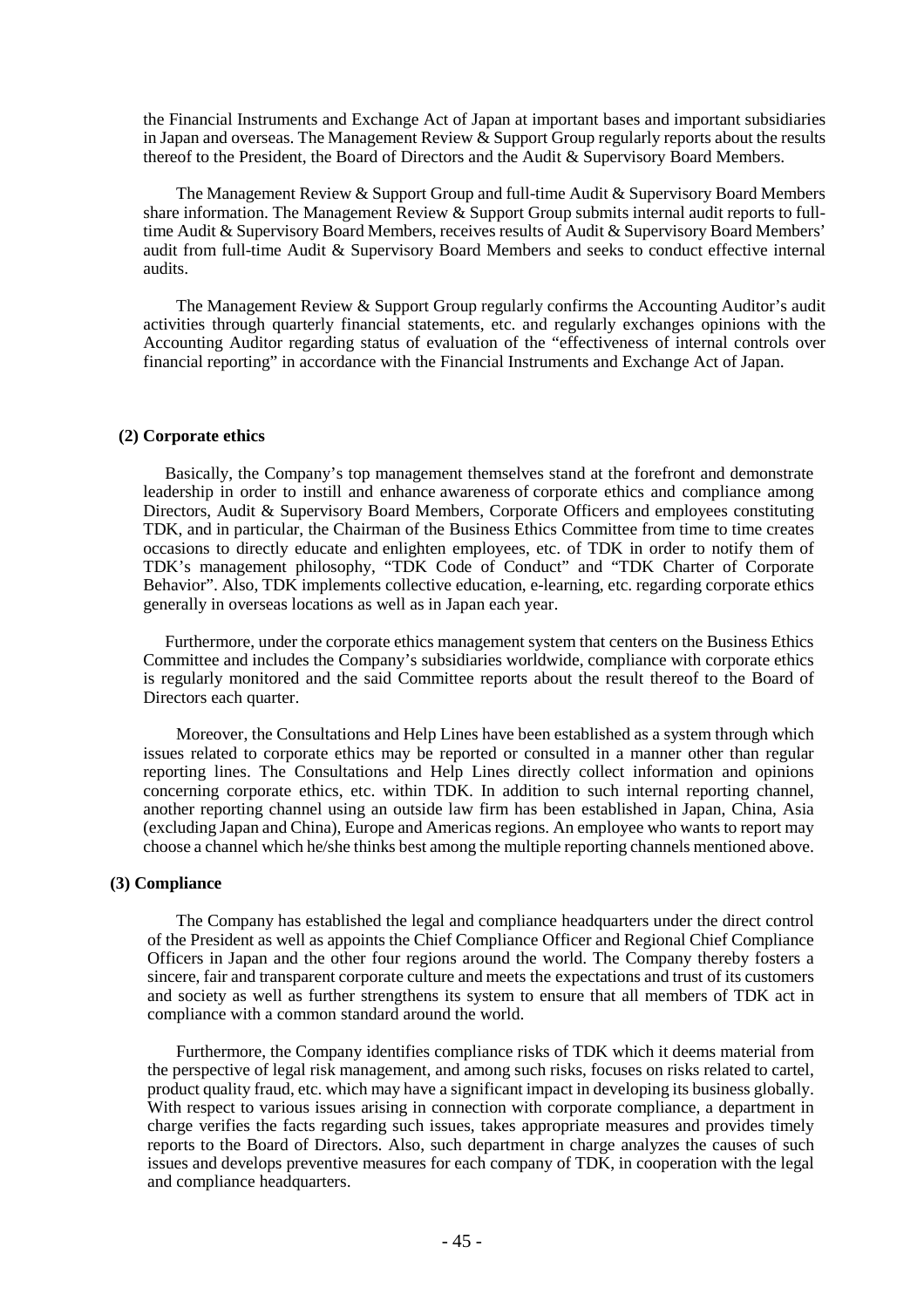#### **(4) Risk management**

The Company has established the ERM Committee to promote countermeasures against risks which may prevent the achievement of an organizational goal and appropriately manage such risks on a company-wide basis in striving for sustainable growth. The ERM Committee analyzes and evaluates risks and promotes the company-wide risk management including identification of risks that need to be addressed on a cross-functional basis and introduction of countermeasures in cooperation with relevant departments. Such analysis and evaluation of risks and countermeasures are deliberated on at the Executive Committee and reported to the Board of Directors.

Also, the Crisis Management Committee conducts the regular check of operations and promotes the BCP training and other activities mainly at the domestic locations of TDK in order for the Business Continuity Plan (BCP) of each operating department established based upon the company-wide basic policy to work properly.

In addition, the Information Security Committee continuously verifiesinformation security risks and implements appropriate countermeasures. For example, in preparation for cyber-attacks and other risks, the Information Security Committee provides information security education programs to employees and implements protection, detection, recovery and other countermeasures.

Furthermore, the Company has established the Disclosure Committee, which examines and deliberates on important disclosure materials that are required for investment decisions by shareholders and investors, including the Summary of Financial Reports, to ensure appropriate disclosure of information.

#### **(5) Group business management**

The Executive Committee discusses about policies and measures with respect to business execution of TDK and monitors the targets and implementation plans of operating departments and headquarters and the progress of each department in relation to such targets by regularly receiving reports from each department. With respect to subsidiaries, the Company specifies departments responsible for each subsidiary and clarifies their authorities and responsibilities, and such departments manage and supervise subsidiary businesses. Also, headquarters manage and supervise a subsidiary in relation to their respective responsibilities.

Furthermore, TDK has established regional headquarters in Americas, Europe and China which are key areas and develops a more effective group governance system by managing and supervising subsidiaries within each region in accordance with the regional characteristics through the said regional headquarters as part of their headquarters functions.

#### **(6) Directors and Board of Directors**

The Board of Directors of the Company consists of seven Directors including three Independent Outside Directors, and an Independent Outside Director presides over the procedures of the Board of Directors meetings as the Chair of the Board of Directors. The Board of Directors makes decisions on important management matters as well as matters specified in the applicable laws and regulations, the Articles of Incorporation and internal regulations based on careful discussions and supervises the conditions of business execution. Also, the Nomination Advisory Committee and the Compensation Advisory Committee have been established as advisory bodies to the Board of Directors and the Chairman and majority of the members of each Committee are Independent Outside Directors. This promotes the transparency and objectivity of decision-making process regarding nomination and compensation of Directors and Corporate Officers, etc. Furthermore, the Company has established the Corporate Governance Committee, which conducts deliberations on matters concerning corporate governance, internal control system and its operation, etc. and seeks continuous enhancement of corporate governance.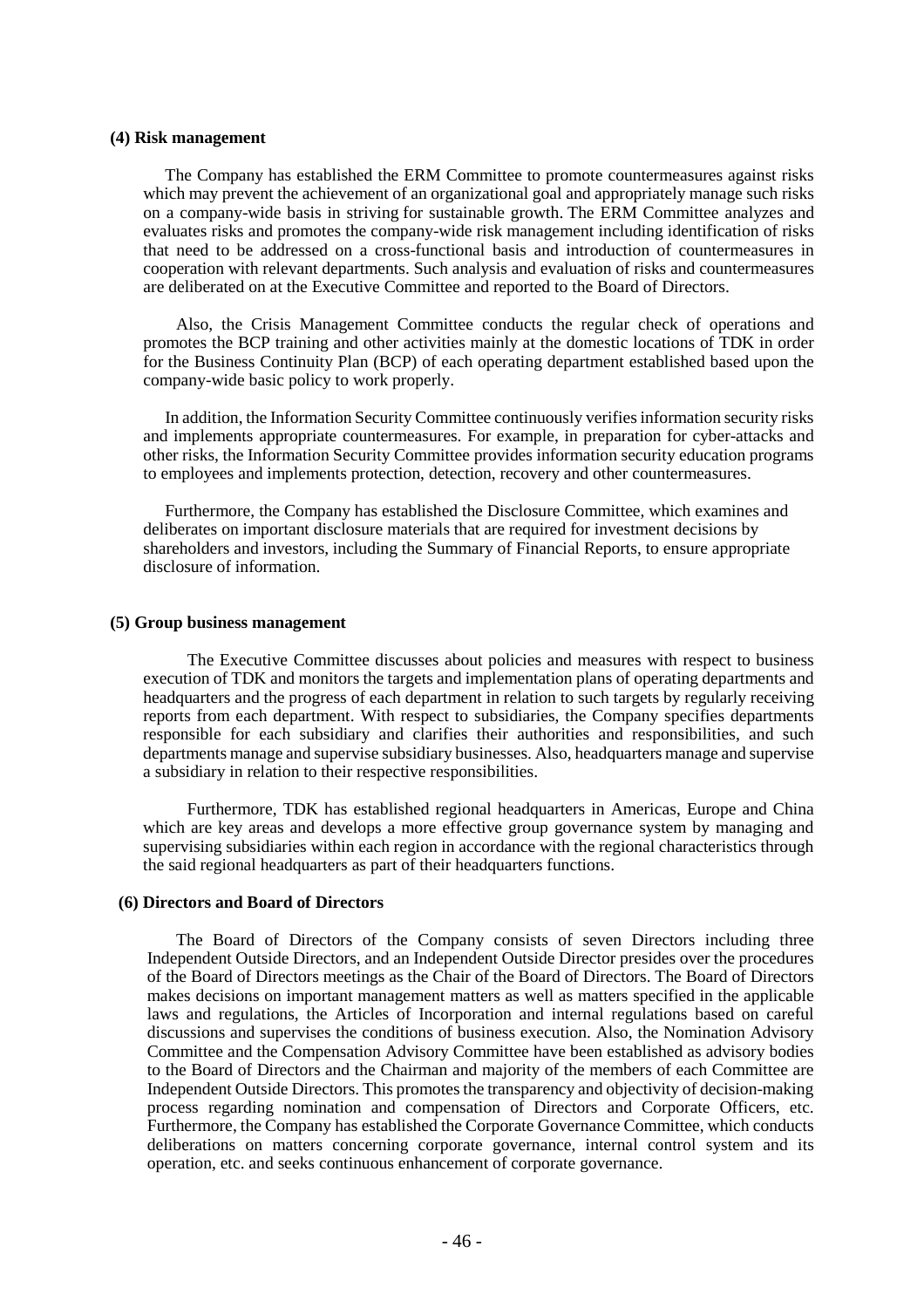In each fiscal year, the Board of Directors conducts the Board of Directors evaluation and evaluates the Board of Directors including its advisory committees (Nomination Advisory Committee and Compensation Advisory Committee) in order to further enhance its effectiveness.

During the fiscal year under review, the Board of Directors meetings were held 13 times.

#### **(7) Audit & Supervisory Board Member and Audit & Supervisory Board**

The Audit & Supervisory Board Members timely collect information regarding management policies of TDK and conditions of business execution by Corporate Officers, etc. by regularly attending the Executive Committee meetings, business plan review meetings and other important meetings as well as the Board of Directors meetings and inspecting management reports and applications for internal decision-making. The Audit & Supervisory Board Members audited the Company's all operating departments and headquarters and the subsidiaries selected according to importance based on the audit policy setting forth the priority audit items in the fiscal year under review. The Audit & Supervisory Board Members share information regarding the identified issues and confirm the countermeasures with operating department managers and headquarters. These information are shared among all Audit & Supervisory Board Members and Directors. The Audit & Supervisory Board Members receive the internal audit report from the internal audit department and promote information sharing and collaboration with them through establishing regular meetings. In addition, the Audit  $\&$  Supervisory Board Members have meetings with an attorney with whom the Audit & Supervisory Board has entered into an advisory contract regularly and from time to time and receive legal advice regarding Audit & Supervisory Board Members' operations timely, and thereby improve the effectiveness of Audit & Supervisory Board Members' operations. The Audit & Supervisory Board Members promote collaboration with the Accounting Auditor by establishing opportunities to exchange opinions between the Accounting Auditor and the Audit & Supervisory Board regarding audit plans and assertions.

The Audit & Supervisory Board confirms management conditions through information sharing at quarterly review audit reporting meetings, etc. with the Accounting Auditor and regular meetings with the Representative Director, etc., and expresses opinions and provides recommendations from time to time regarding tasks to be addressed by TDK (including matters concerning corporate governance and compliance), risks surrounding TDK, important issues in connection with the Audit & Supervisory Board Members' audit and other issues. During the fiscal year under review, the Audit & Supervisory Board meetings were held 15 times.

Note: Monetary amounts, numbers of shares, proportions and other figures contained in this business report are rounded to the nearest unit unless otherwise stated or no rounding is required.

 $\overline{a}$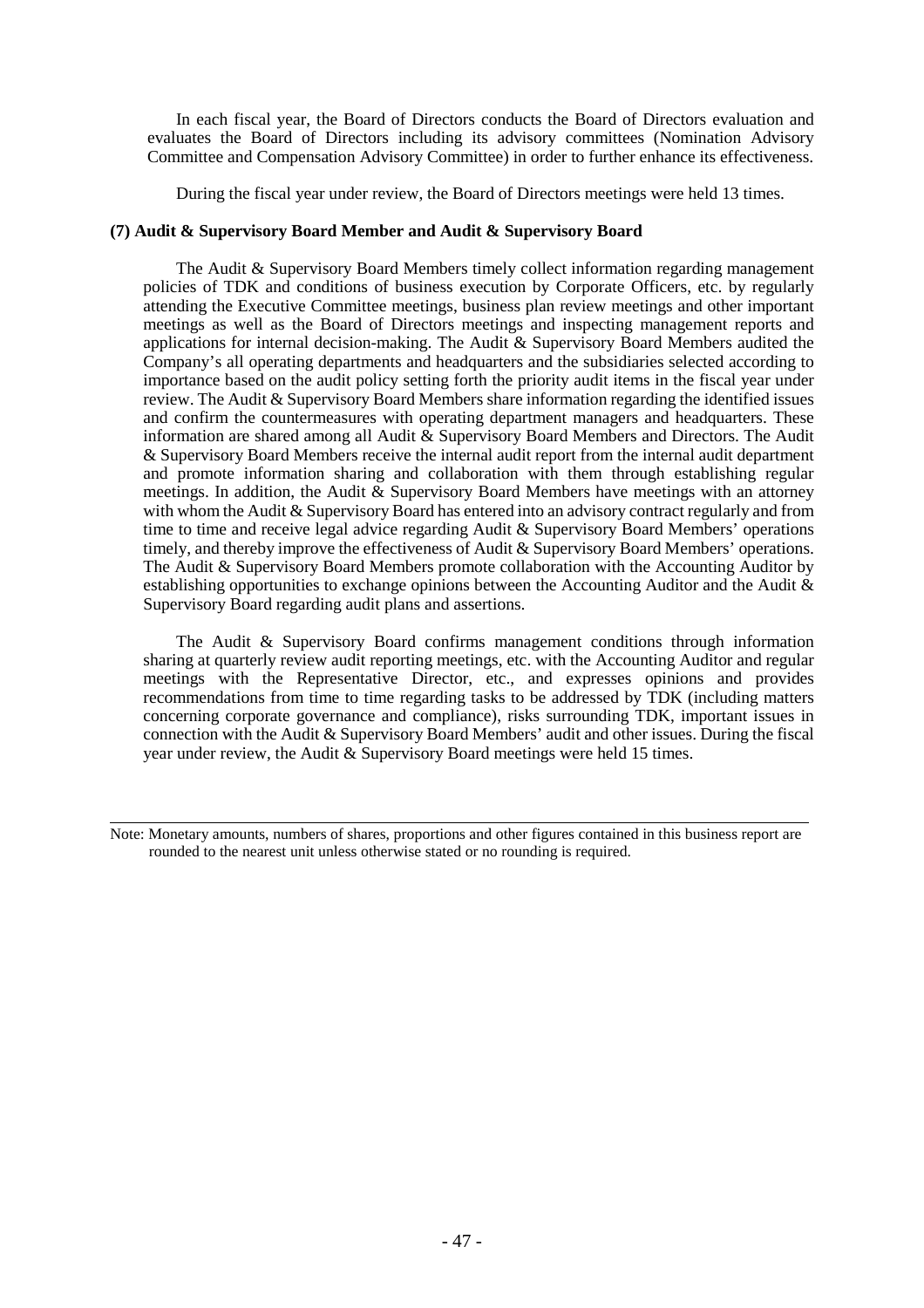# **Attached Document (2)**

## CONSOLIDATED BALANCE SHEETS (prepared in accordance with U.S. GAAP)

| Item                      | As of March     | As of March | Item                                 | As of March       | As of March       |
|---------------------------|-----------------|-------------|--------------------------------------|-------------------|-------------------|
|                           | 31.2018         | 31, 2019    |                                      | 31, 2018          | 31, 2019          |
|                           | (reference)     |             |                                      | (reference)       |                   |
| (ASSETS)                  | (¥ in millions) |             | (LIABILITIES)                        |                   | (¥ in millions)   |
|                           |                 |             |                                      |                   |                   |
| <b>Current assets</b>     | 899,936         | 922,485     | <b>Current liabilities</b>           | 603,037           | 714,320           |
|                           |                 |             | Short-term debt                      | 124,573           | 221,310           |
| Cash and cash equivalents | 279,624         | 289,175     | Current installments of long-        |                   |                   |
| Short-term investments    |                 | 40,505      | term debt<br>Trade payables          | 64,566<br>226,791 | 91,276<br>189,892 |
|                           | 43,613          |             | Accrued expenses                     | 159,618           | 192,800           |
| Marketable securities     | 54              | 57          | Income taxes payables                | 10,989            | 3,781             |
|                           |                 |             | Other current liabilities            | 16,500            | 15,261            |
| Net trade receivables     | 304,016         | 308,154     |                                      |                   |                   |
|                           |                 |             | <b>Noncurrent liabilities</b>        | 470,940           | 394,404           |
| Inventories               | 207,532         | 226,892     | Long-term debt                       | 293,880           | 207,682           |
|                           |                 |             | Retirement and severance             |                   |                   |
| Other current assets      | 65,097          | 57,702      | benefits                             | 125,137           | 129,050           |
|                           |                 |             | Deferred income taxes                | 35,432            | 38,588            |
| <b>Noncurrent assets</b>  | 1,005,273       | 1,069,995   | Other noncurrent liabilities         | 16,491            | 19,084            |
|                           |                 |             |                                      |                   |                   |
| Investments in affiliates | 143,589         | 139,522     | (Total liabilities)                  | 1,073,977         | 1,108,724         |
|                           |                 |             |                                      |                   |                   |
| Other investments         | 11,651          | 15,784      | (EQUITY)                             |                   |                   |
| Net property, plant and   | 545,641         | 603,110     | <b>Common stock</b>                  | 32,641            | 32,641            |
| equipment                 |                 |             | Additional paid-in capital           | 8,738             | 5,958             |
|                           |                 |             | Legal reserve                        | 45,366            | 44,436            |
| Goodwill                  | 157,858         | 164,794     | <b>Retained earnings</b>             | 874,563           | 935,649           |
|                           |                 |             | <b>Accumulated other</b>             |                   |                   |
| Other intangible assets   | 85,531          | 88,693      | comprehensive income                 |                   |                   |
|                           |                 |             | $(\text{loss})$                      | (119, 492)        | (124, 435)        |
| Deferred income taxes     | 31,131          | 35,238      | <b>Treasury stock</b>                | (17, 182)         | (16,959)          |
|                           |                 |             |                                      |                   |                   |
| Other assets              | 29,872          | 22,854      | (Total TDK stockholders'             |                   |                   |
|                           |                 |             | equity)                              | 824,634           | 877,290           |
|                           |                 |             |                                      |                   |                   |
|                           |                 |             | <b>Noncontrolling interests</b>      | 6,598             | 6,466             |
|                           |                 |             | (Total equity)                       | 831,232           | 883,756           |
|                           |                 |             |                                      |                   |                   |
| <b>Total assets:</b>      | 1,905,209       | 1,992,480   | <b>Total liabilities and equity:</b> | 1,905,209         | 1,992,480         |
|                           |                 |             |                                      |                   |                   |

Note: Amounts less than ¥1 million have been rounded to the nearest unit.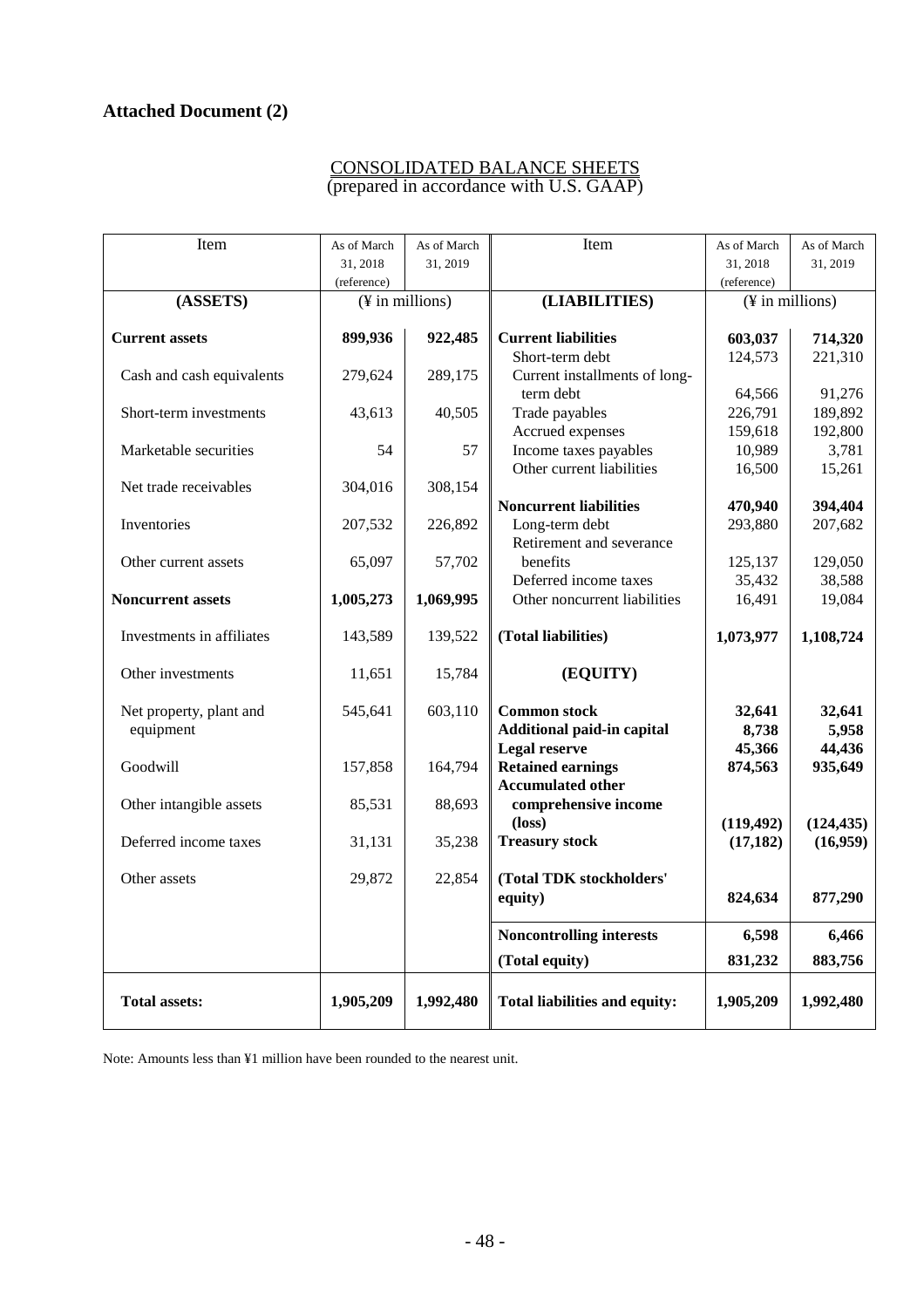| CONSOLIDATED STATEMENTS OF INCOME       |  |
|-----------------------------------------|--|
| (prepared in accordance with U.S. GAAP) |  |

| Item                                                      | From: April 1, 2017 | From: April 1, 2018 |
|-----------------------------------------------------------|---------------------|---------------------|
|                                                           | To: March 31, 2018  | To: March 31, 2019  |
|                                                           | (reference)         |                     |
|                                                           | (¥ in millions)     | (¥ in millions)     |
|                                                           |                     |                     |
| <b>Net sales</b>                                          | 1,271,747           | 1,381,806           |
| Cost of sales                                             | 928,525             | 985,321             |
| <b>Gross profit</b>                                       | 343,222             | 396,485             |
| Selling, general and administrative expenses              | 257,630             | 287,561             |
| Other operating expense (income)                          | (4,100)             | 1,101               |
| <b>Operating income</b>                                   | 89,692              | 107,823             |
| Other income (deductions)                                 |                     |                     |
| Interest and dividend income                              | 6,369               | 7,746               |
| Interest expense                                          | (4,461)             | (4,155)             |
| Equity in earnings of affiliates                          | 2,989               | 1,795               |
| Gain on sale of investments in affiliates                 |                     | 9,379               |
| Foreign exchange gain (loss)                              | (786)               | (4, 412)            |
| Other - net                                               | (3,992)             | (2,622)             |
| Total other income (deductions)                           | 119                 | 7,731               |
| Income before income taxes                                | 89,811              | 115,554             |
| Income taxes                                              | 25,834              | 33,004              |
| Net income                                                | 63,977              | 82,550              |
| Less: Net income attributable to noncontrolling interests | 514                 | 345                 |
| Net income attributable to TDK                            | 63,463              | 82,205              |

Note: 1. Amounts less than ¥1 million have been rounded to the nearest unit.

 2. According to the adoption of FASB ASU 2017-07 "Improving the Presentation of Net periodic Pension Cost and Net Periodic Postrequirement Benefit Cost", ¥1,991 million from cost of sales and ¥2,068 million from selling, general and administrative expenses were reclassified to other income (deductions) for FY2018.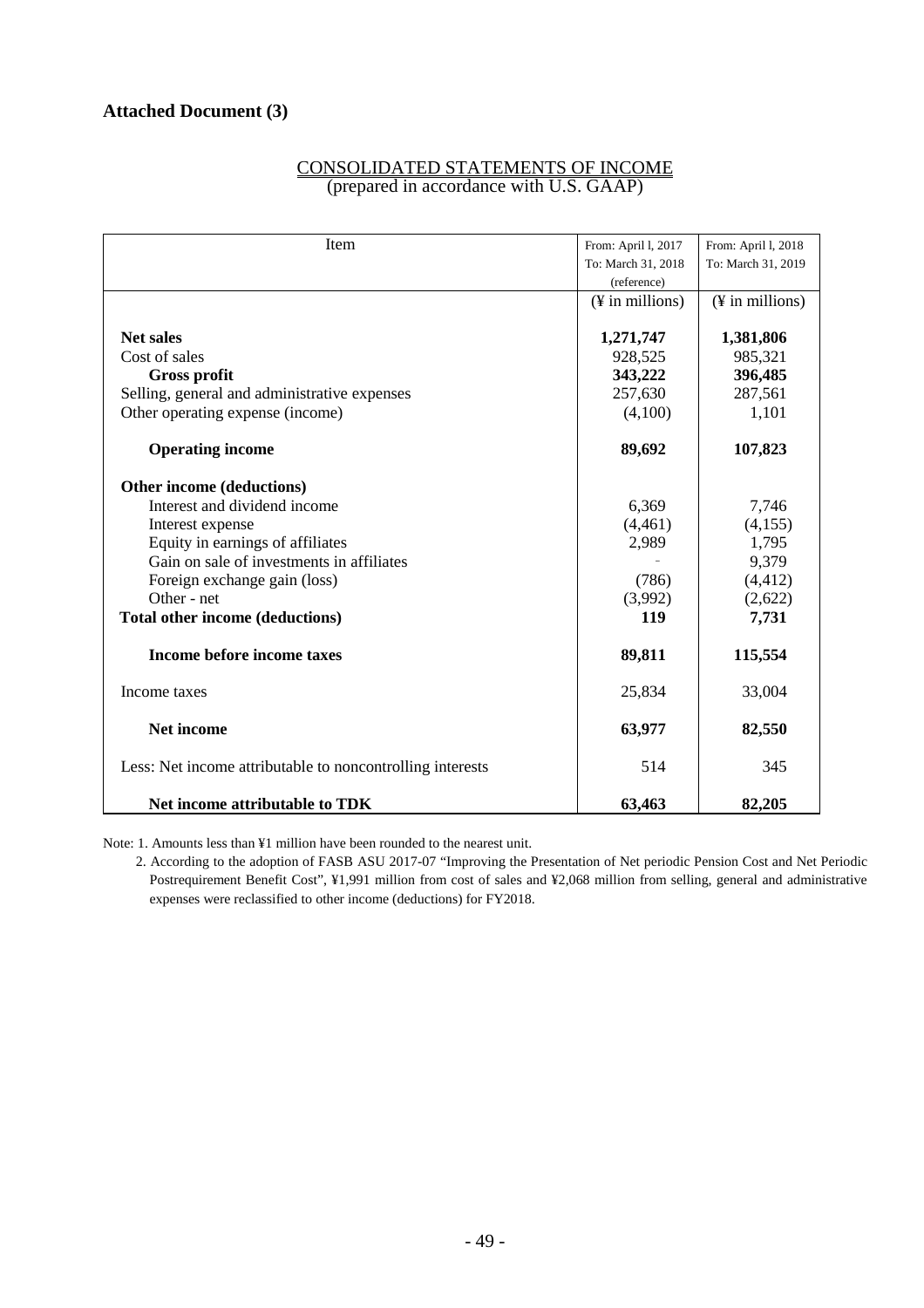## **REFERENCE**

## CONSOLIDATED STATEMENTS OF CASH FLOWS (prepared in accordance with U.S. GAAP)

|                                                                                   | From: April I, 2017 | From: April I, 2018 |
|-----------------------------------------------------------------------------------|---------------------|---------------------|
| Item                                                                              | To: March 31, 2018  | To: March 31, 2019  |
|                                                                                   | (¥ in millions)     |                     |
| Cash flows from operating activities:                                             |                     |                     |
| Net income                                                                        | 63,977              | 82,550              |
| Adjustments to reconcile net income to net cash provided by operating activities: |                     |                     |
| Depreciation and amortization                                                     | 92,171              | 106,631             |
| Deferred income taxes                                                             | (1, 354)            | 5,458               |
| Impairment of long-lived assets                                                   | 1,282               | 5,112               |
| Gain on sale of business                                                          | (5, 427)            | (4,011)             |
| Equity in earnings of affiliates, net of dividends received                       | (2,924)             | (1,768)             |
| Gain on sale of investments in affiliates                                         |                     | (9,379)             |
| Changes in assets and liabilities:                                                |                     |                     |
| Decrease (increase) in trade receivables                                          | (51,961)            | (3,388)             |
| Decrease (increase) in inventories                                                | (49, 731)           | (22,952)            |
| Increase (decrease) in trade payables                                             | 53,761              | (12,241)            |
| Increase (decrease) in accrued expenses                                           | 8,410               | 8,541               |
| Decrease (increase) in other assets and liabilities, net                          | (18, 277)           | (15, 404)           |
| Other-net                                                                         | 1,383               | 1,125               |
| Net cash provided by operating activities                                         | 91,310              | 140,274             |
|                                                                                   |                     |                     |
| Cash flows from investing activities:                                             |                     |                     |
| Capital expenditures                                                              | (178, 612)          | (173, 592)          |
| Proceeds from sale of tangible and intangible assets                              | 9,083               | 3,921               |
| Proceeds from sale and maturity of short-term investments                         | 168,256             | 92,197              |
| Payment for purchase of short-term investments                                    | (156, 621)          | (87,581)            |
| Proceeds from sale and maturity of securities                                     | 24,933              | 435                 |
| Payment for purchase of securities                                                | (1,208)             | (803)               |
| Proceeds from business transfer, net of cash transferred                          | 30,365              | 11,462              |
| Acquisition of subsidiaries, net of cash acquired                                 | (141, 499)          | (2,548)             |
| Proceeds from sale of investments in affiliates                                   |                     | 22,064              |
| Acquisition of investments in affiliates                                          | (128)               | (4,890)             |
| Other-net                                                                         | (668)               | (844)               |
| Net cash used in investing activities                                             | (246,099)           | (140, 179)          |
| <b>Cash flows from financing activities:</b>                                      |                     |                     |
| Proceeds from debt with maturities longer than three months                       | 151,096             | 5,166               |
| Repayment of debt with maturities longer than three months                        | (64, 863)           | (68,930)            |
| Net increase (decrease) in debt with maturities of three months                   | 48,067              | 95,824              |
| Dividends paid                                                                    | (15, 138)           | (18,948)            |
| Acquisition of noncontrolling interests                                           | (8,796)             | (3,590)             |
| Other-net                                                                         | (278)               | (87)                |
| Net cash provided by financing activities                                         | 110,088             | 9,435               |
| Effect of exchange rate changes on cash and cash equivalents                      | (6,063)             | 21                  |
| Net increase (decrease) in cash and cash equivalents                              | (50, 764)           | 9,551               |
| Cash and cash equivalents at beginning of period                                  | 330,388             |                     |
|                                                                                   |                     | 279,624             |
| Cash and cash equivalents at end of period                                        | 279,624             | 289,175             |

Note: Amounts less than ¥1 million have been rounded to the nearest unit.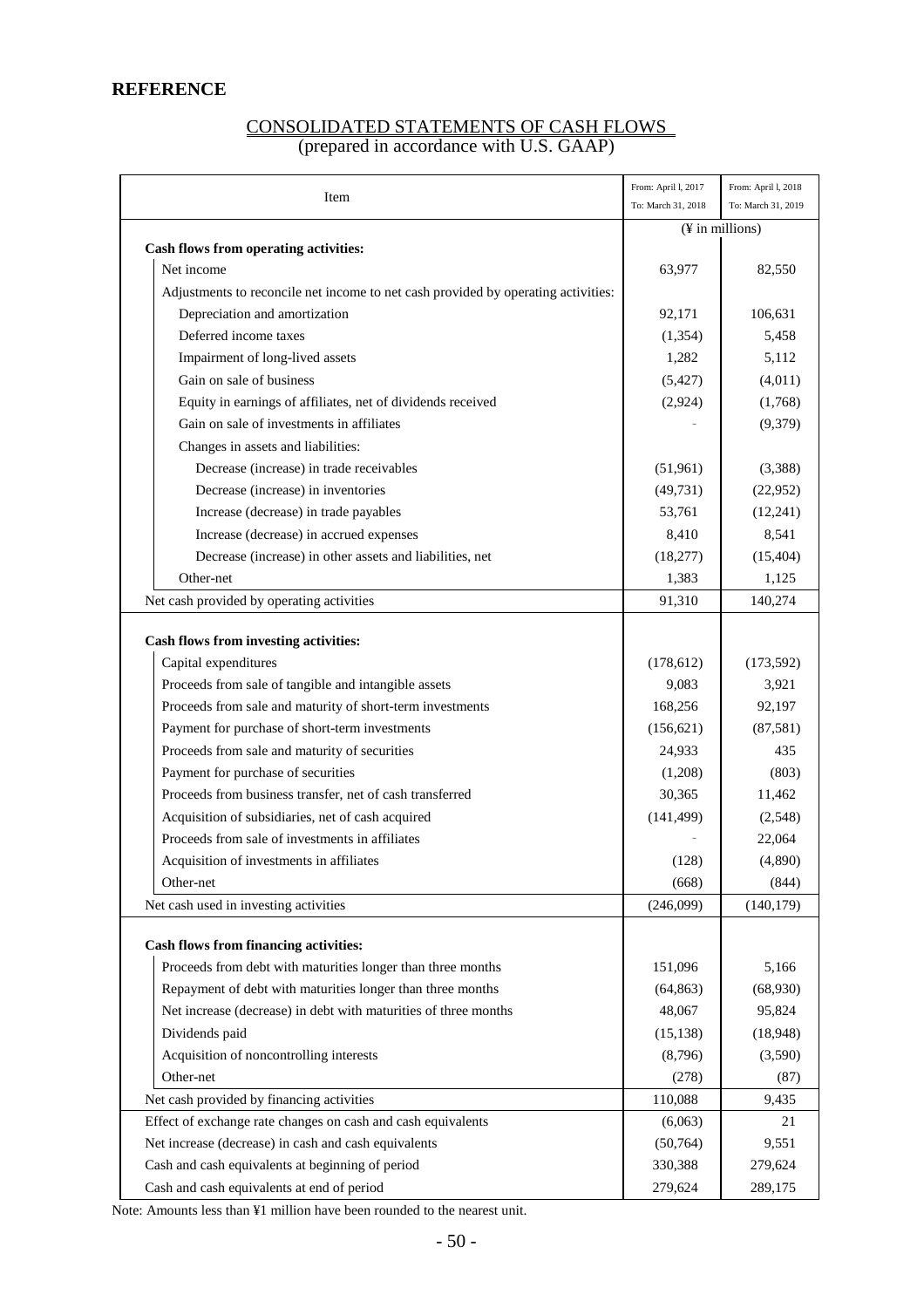## **Attached Document (6)**

#### CERTIFIED COPY OF ACCOUNTING AUDITORS' REPORT FOR CONSOLIDATED FINANCIAL STATEMENTS

[English Translation of the Independent Auditors' Report Originally Issued in the Japanese Language]

## **Independent Auditor's Report**

May 20, 2019

The Board of Directors TDK Corporation

KPMG AZSA LLC

Yutaka Terasawa (Seal) Designated Limited Liability Partner Engagement Partner Certified Public Accountant

Hiroto Yamane (Seal) Designated Limited Liability Partner Engagement Partner Certified Public Accountant

Kohei Shingaki (Seal) Designated Limited Liability Partner Engagement Partner Certified Public Accountant

We have audited the consolidated financial statements, comprising the consolidated balance sheet, the consolidated statements of income, the consolidated statement of equity and the related notes of TDK Corporation as at March 31, 2019 and for the year from April 1, 2018 to March 31, 2019 in accordance with Article 444, Paragraph 4 of the Companies Act.

#### **Management's Responsibility for the Consolidated Financial Statements**

Management is responsible for the preparation and fair presentation of the consolidated financial statements in accordance with the second sentence of Article 120, Paragraph 1 of the Ordinance of Companies Accounting, which is applied mutatis mutandis pursuant to Article 120-3, Paragraph 3 of the same Ordinance, that prescribes some omissions of disclosure items required under accounting principles generally accepted in the United States of America, and for such internal control as management determines is necessary to enable the preparation and fair presentation of consolidated financial statements that are free from material misstatements, whether due to fraud or error.

#### **Auditor's Responsibility**

Our responsibility is to express an opinion on the consolidated financial statements based on our audit as independent auditor. We conducted our audit in accordance with auditing standards generally accepted in Japan. Those standards require that we plan and perform the audit to obtain reasonable assurance about whether the consolidated financial statements are free from material misstatement.

An audit involves performing procedures to obtain audit evidence about the amounts and disclosures in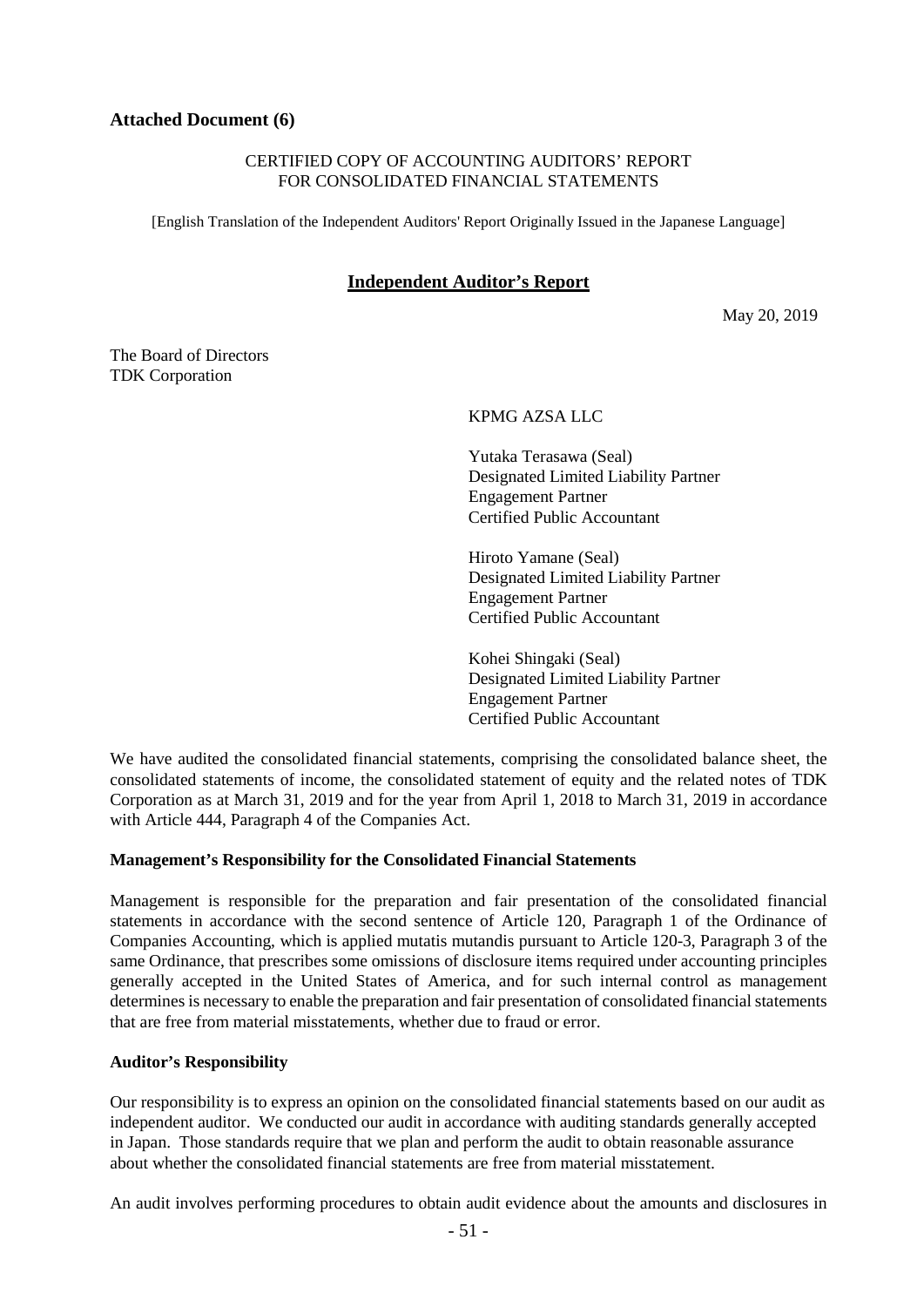the consolidated financial statements. The procedures selected depend on our judgement, including the assessment of the risks of material misstatement of the consolidated financial statements, whether due to fraud or error. In making those risk assessments, we consider internal control relevant to the entity's preparation and fair presentation of the consolidated financial statements in order to design audit procedures that are appropriate in the circumstances, while the objective of the financial statement audit is not for the purpose of expressing an opinion on the effectiveness of the entity's internal control. An audit also includes evaluating the appropriateness of accounting policies used and the reasonableness of accounting estimates made by management, as well as evaluating the overall presentation of the consolidated financial statements.

We believe that the audit evidence we have obtained is sufficient and appropriate to provide a basis for our audit opinion.

## **Opinion**

In our opinion, the consolidated financial statements referred to above, which were prepared in accordance with the second sentence of Article 120, Paragraph 1 of the Ordinance of Companies Accounting, which is applied mutatis mutandis pursuant to Article 120-3, Paragraph 3 of the same Ordinance, that prescribes some omissions of disclosure items required under accounting principles generally accepted in the United States of America, present fairly, in all material respects, the financial position and the results of operations of TDK Corporation and its subsidiaries for the period, for which the consolidated financial statements were prepared.

## **Other Matter**

Our firm and engagement partners have no interest in the Company which should be disclosed pursuant to the provisions of the Certified Public Accountants Law of Japan.

## **Notes to the Reader of Independent Auditor's Report:**

The Independent Auditor's Report herein is the English translation of the Independent Auditor's Report as required by the Companies Act.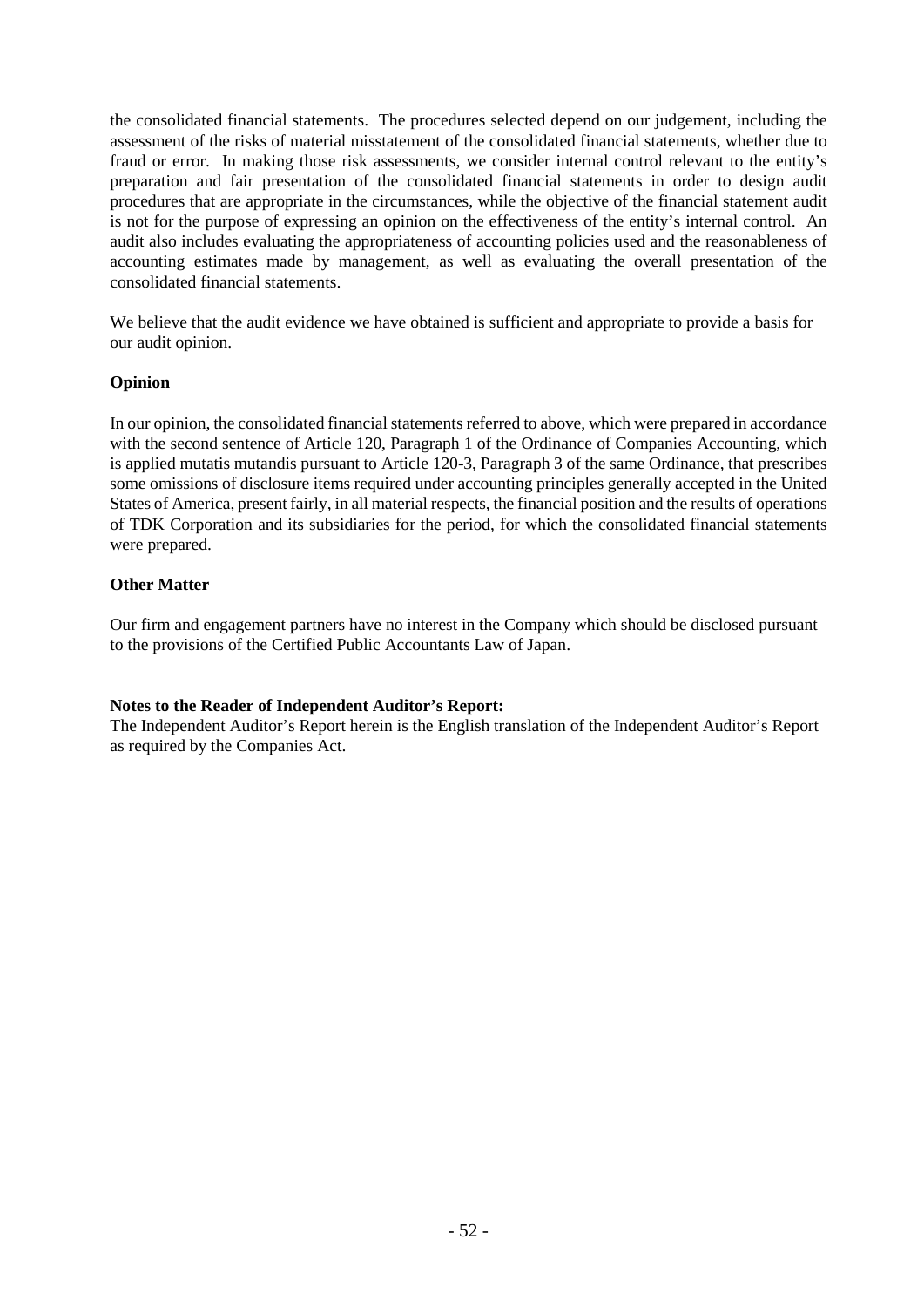#### CERTIFIED COPY OF AUDIT REPORT OF AUDIT & SUPERVISORY BOARD

[English Translation of the Audit Report of Audit & Supervisory Board Originally Issued in the Japanese Language]

#### **Audit Report of Audit & Supervisory Board**

The Audit & Supervisory Board (the "Board") of TDK Corporation (the "Company") has reviewed and discussed the audit report prepared by each Audit & Supervisory Board Member with respect to the execution of the duties by the Directors during the 123rd fiscal year commencing on April 1, 2018 and ending on March 31, 2019 and prepared the following audit report of the Board.

1. Means and methods of audits employed by the Audit & Supervisory Board Members and the Board

(1) The Board established audit policies, schedules, duty allocation policies and other relevant guidance for the relevant fiscal year pursuant to the Code of Audit & Supervisory Board Members' Auditing Standards established by the Board; received reports from each Audit & Supervisory Board Member regarding their execution of audits and the results thereof, as well as reports from Directors, etc. and the Accounting Auditor regarding the execution of their duties; and sought explanations as necessary.

(2) In accordance with the audit policies, schedules, duty allocation policies set forth above, each Audit & Supervisory Board Member communicated with the Directors, Corporate Officers, internal audit department and other employees; made efforts to develop the audit environment and collect information; and conducted audits as set forth below.

- i Each Audit & Supervisory Board Member participated in meetings of the Board of Directors and other important meetings; received reports from Directors, Corporate Officers and employees regarding the execution of their duties; sought explanations as necessary; examined important approval records and associated information; and investigated the status of operations and property at the head office and other principal offices. In addition, with respect to subsidiaries, each Audit & Supervisory Board Member communicated and exchanged information with their Directors and Audit & Supervisory Board Members; and received business reports from subsidiaries as necessary.
- ii With respect to the contents of the resolution of the Board of Directors regarding the development of systems necessary to ensure that the execution of the duties by the Directors complies with the laws and regulations and the Articles of Incorporation and other systems prescribed as necessary for ensuring the properness of operations of a corporate group consisting of a stock company and its subsidiaries under Paragraphs 1 and 3 of Article 100 of the Ordinance for Enforcement of the Companies Act of Japan and the operations of the systems developed based on such resolution (the "Internal Control Systems"), in accordance with the Standards for Conducting Internal Control Audit established by the Board, each Audit & Supervisory Board Member received reports regarding the situation of the establishment and operations of such systems from Directors, Corporate Officers and other employees on a regular basis; sought explanations as necessary; and expressed opinions as Audit & Supervisory Board Member.
- iii While monitoring and verifying whether the Accounting Auditor maintained its independence and implemented appropriate audits, each Audit & Supervisory Board Member received reports from the Accounting Auditor regarding the execution of its duties; and sought explanations as necessary. In addition, each Audit & Supervisory Board Member in charge of receiving a notice of accounting audit reports from the